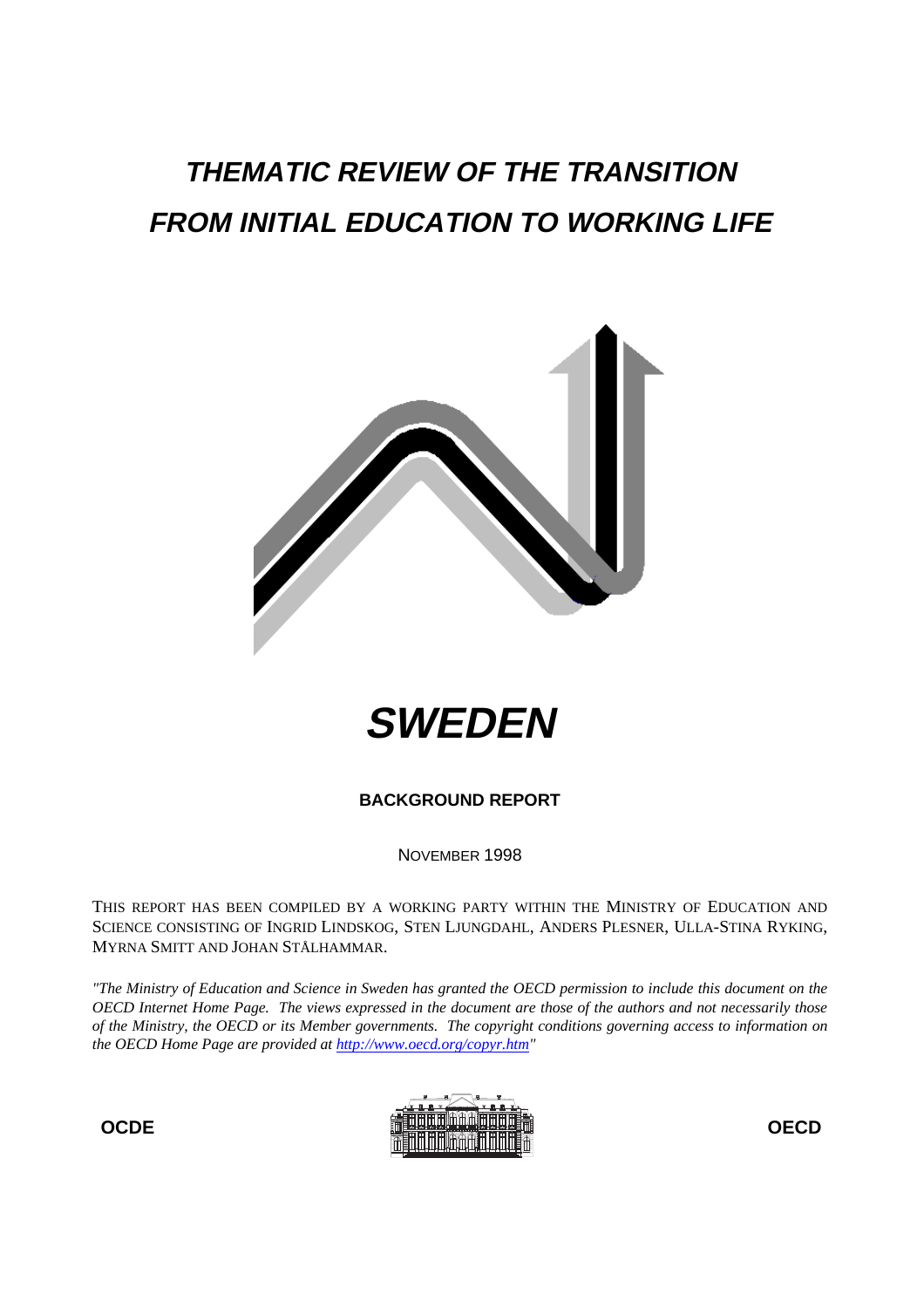#### **TABLE OF CONTENTS**

| 2.3 Broad structure of the education and training system and its interface with the labour market 12  |  |
|-------------------------------------------------------------------------------------------------------|--|
|                                                                                                       |  |
|                                                                                                       |  |
|                                                                                                       |  |
| 2.3.4 The pre-school, the pre-school class and the after-school children's leisure activity centre 16 |  |
|                                                                                                       |  |
|                                                                                                       |  |
|                                                                                                       |  |
|                                                                                                       |  |
|                                                                                                       |  |
|                                                                                                       |  |
| 3.2 The interfaces between the education and training system and the labour market 33                 |  |
|                                                                                                       |  |
|                                                                                                       |  |
|                                                                                                       |  |
|                                                                                                       |  |
|                                                                                                       |  |
|                                                                                                       |  |
|                                                                                                       |  |
|                                                                                                       |  |
|                                                                                                       |  |
| Appendix 3. National programmes and branches in the upper secondary school 56                         |  |
|                                                                                                       |  |
|                                                                                                       |  |
| Appendix 6. The number and percentage of first-year upper secondary school students studying on       |  |
|                                                                                                       |  |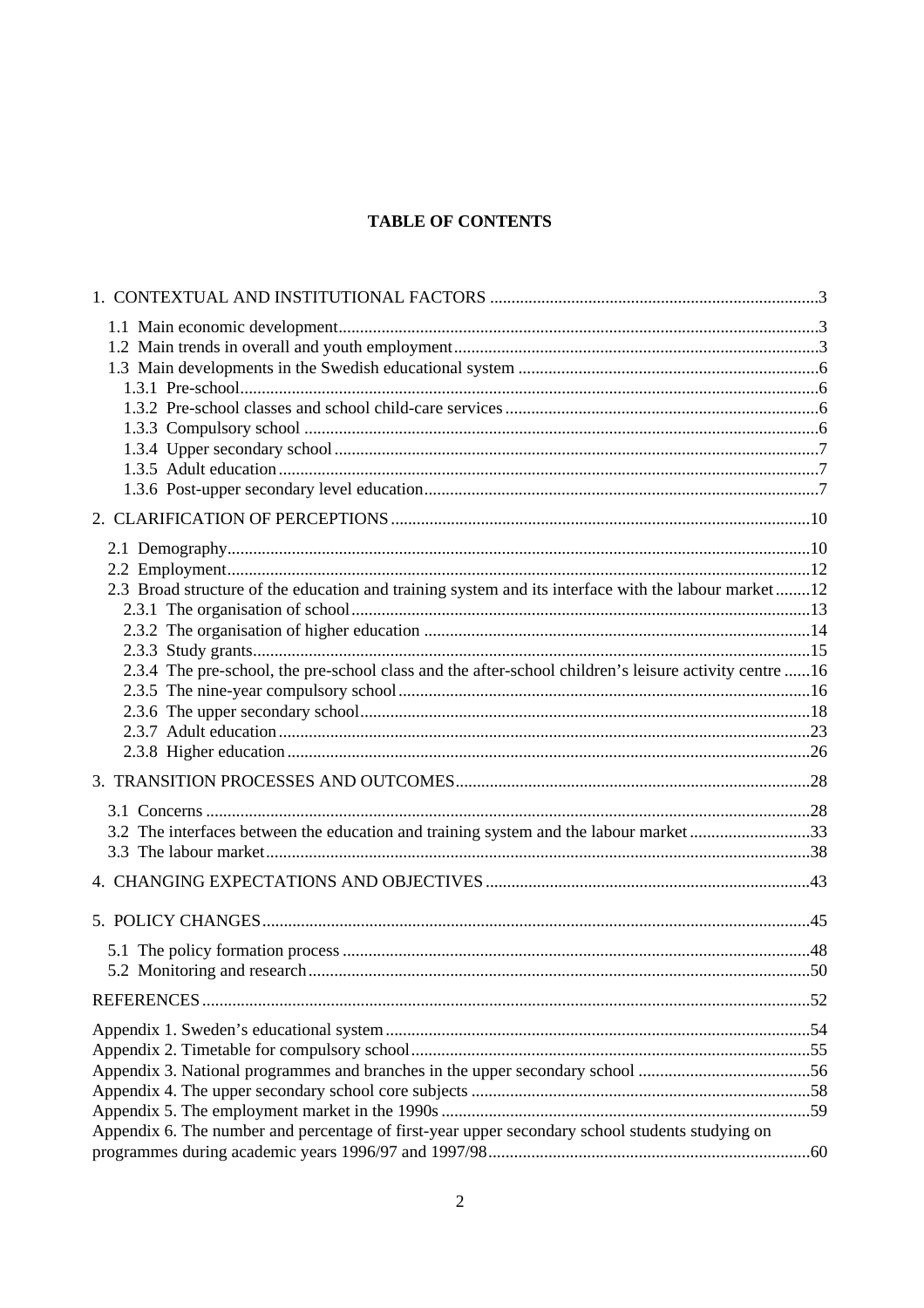#### **1. CONTEXTUAL AND INSTITUTIONAL FACTORS**

#### **1.1 Main economic development**

Sweden experienced a rapid rate of growth in the 1950s and 60s. The public sector was developed and a series of social reforms were implemented. In the 1970s the growth rate fell drastically, partly due to the international oil crises and a rapid increase in wage costs without any corresponding increase in productivity. The state of the economy deteriorated, industrial profitability and investments fell, the labour market contracted and there was a large deficit in the balance of payments. The size of the Government budget grew as did the national debt. However competitiveness was improved by means of currency devaluations, at the same time as inflation and wage costs increased.

The credit market was deregulated during the latter half of the 1980s, after which household and corporate borrowing rose substantially. The Swedish economy faced overheating and interest rates increased significantly.

At the start of the 1990s, economic policy was concentrated primarily towards combating inflation and protecting the fixed exchange rate. The rate of inflation fell, but employment rose. Expectations of an impending devaluation of the Swedish krona led to considerable outflows of currency from the country. Attempts to maintain the fixed exchange rate were unsuccessful. This resulted in September 1992 in a major indirect devaluation of the Swedish krona.

In the economic crisis which followed in the first half of the 1990s, financial institutions experienced substantial credit losses. This forced a more restrictive lending policy, both to private individuals and to companies. Household consumption fell. Through efficiencies and cut backs within the public and private sectors, public consumption also fell.

The weak exchange rate of the Swedish krona meant an upturn for exporting companies. Sweden's low rate of inflation and the improved global trading conditions contributed to the beginnings of a slow recovery for the domestic industry. From autumn 1994, economic policy has been aimed at achieving balance in public finances and low inflation in order to promote growth and employment. Public finances have been improved from a deficit equivalent to 10.3 % of gross national product (GNP) in 1994, to balance in 1998.

#### **1.2 Main trends in overall and youth employment**

For a long time Sweden experienced low unemployment levels. During the period from 1970 to 89, unemployment did not exceed 4 % in any year. The labour market was characterised until the beginning of the 1990s by an increasingly high level of employment and low unemployment viewed from an international perspective. The deep recession which arrived in 1990 affected the labour market for everyone, but especially for young people. The open unemployment rate has been around 8 % since 1993. The Swedish economy has been successively strengthened during the last year, which has meant that the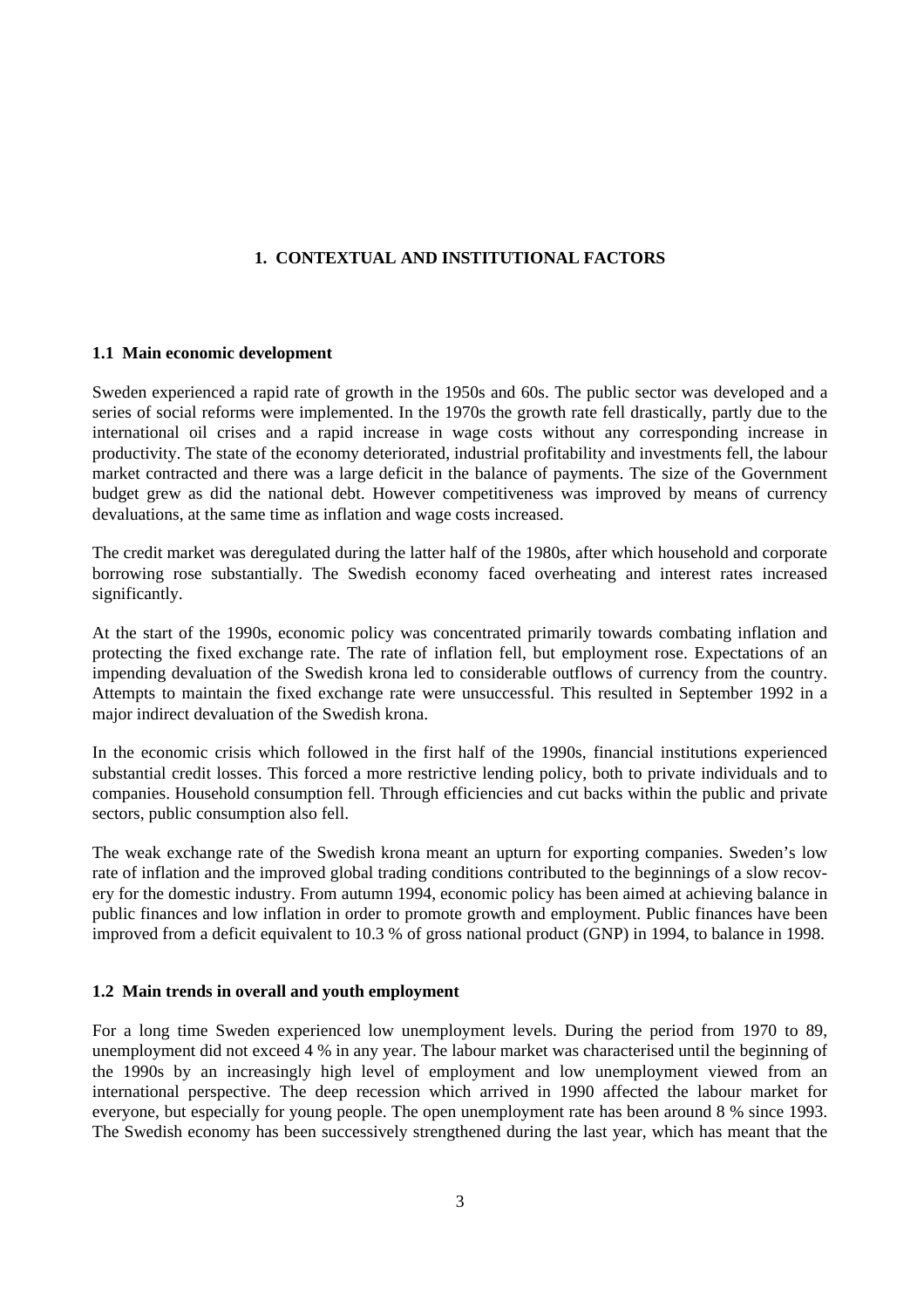labour market situation has been improved. In September 1998, the open unemployment rate had fallen to 5.9 %, which is 1.8 percentage points lower than the same month last year.

Despite the upturn in the business cycle, unemployment is still high. This is due among other things to the fact that industry increased both its productivity and efficiency during the recession. The percentage of job opportunities in manufacturing companies is falling, above all in the export industry, while the ratio of job openings is increasing in companies in the service industry. There is a net reduction for the low-educated in all sectors of industry and a net increase of well-educated labour. A large percentage of the loweducated workers have gone from work to unemployment. Employment has fallen in the labour-intensive industries compared with the knowledge-intensive sectors. This reduction is most obvious within the labour-intensive sectors of industry.

The growing sectors of the economy are to be found primarily among the private financial, insurance and service-oriented sectors, technological industry and within other education and research-oriented businesses.

The percentage of low-educated workers in employment is falling quicker than the corresponding percentage of the general population. Unemployment is higher among the low-educated than amongst the highly educated. In 1996, unemployment increased among those who left school at the age of 16, while the situation was largely unchanged for the other groups. In 1996, unemployment was 10.6 % among those who left school at 16, 8.9 % for those with upper secondary school education, and 4.0 % among those with a college or university education. Unemployment has affected those entering working life for the first time and younger workers particularly hard. Employment levels among immigrant workers have also deteriorated significantly during the 1990s.

|      | Percentage of population 1 |        |                                               |       |                              |                                        |
|------|----------------------------|--------|-----------------------------------------------|-------|------------------------------|----------------------------------------|
|      | Year Employed Unem-        | ployed | Outside the<br>labour force<br>(studies etc.) | Total | <b>Number</b><br>16-64 years | Unemploy-<br>ment in %<br>labour force |
|      |                            |        |                                               |       |                              |                                        |
| 1990 | 83.1                       | 1.3    | 15.6                                          | 100   | 5398500                      | 1.6                                    |
| 1993 | 73.3                       | 6.0    | 20.7                                          | 100   | 5462025                      | 7.6                                    |
| 1994 | 70.9                       | 5.8    | 23.4                                          | 100   | 5498750                      | 7.5                                    |
| 1995 | 71.5                       | 5.8    | 22.7                                          | 100   | 5523575                      | 7.4                                    |
| 1996 | 71.0                       | 6.0    | 23.1                                          | 100   | 5537875                      | 7.8                                    |
| 1997 | 70.0                       | 5.7    | 24.2                                          | 100   | 5549525                      | 7.6                                    |
| 1998 | 70.3                       | 4.9    | 24.8                                          | 100   | 5558950                      | 6.5                                    |

#### **Labour and employment, ages 16-64 years, 1990, 1993-1998**

*Source*: SCB, AKU

<sup>1</sup>The data refers to the average value of AKU's figures for February, May, October and December for the respective years. The data for 1998 refers to the average value for February and May.

 $\mu^2$ Labour force = employed + unemployed

The fall in the percentage of employed does not only depend on the labour market situation, but also on the fact that the percentage who take part in education has increased. The three-year upper secondary school, which is divided into programme specialisations, was introduced during the period 1992/93-95/96. The extension of the upper secondary school's vocationally-oriented education programmes with a third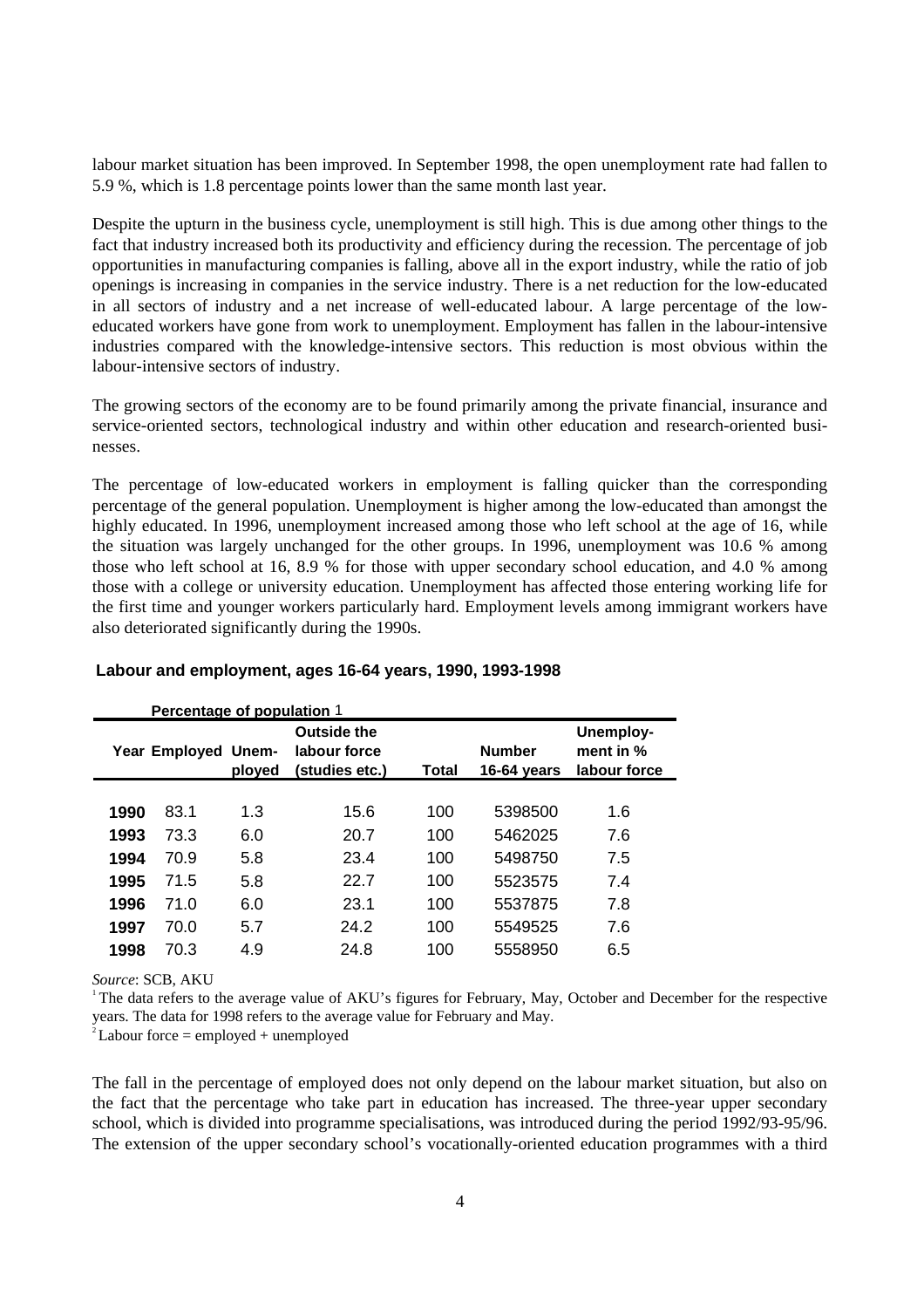year has affected the percentage of employed in the 16-19 age group from and including the 1997/8 academic year. During the 1980s and 90s, certain tertiary education courses have also been extended, e.g. courses for pharmacists and nurses. The numbers or people studying within adult education has increased. In the group outside the labour force, the numbers of part-time students has increased significantly. Part of this is due to the "Adult Education Initiative" (see p. 25).

#### *The labour market situation for young people*

At the beginning of the 1990s the demand for labour fell dramatically, which resulted in special difficulties for young people. The open unemployment for young people amounted in 1996 to just under 14 % of the labour force and was relatively evenly-distributed among young men and young women.

**Unemployed and the percentage outside the labour force according to age, 1990 - 1998**

|      |       | <b>Unemployed</b>   |       | Outside the labour force (studies etc.) |                       |       |  |  |
|------|-------|---------------------|-------|-----------------------------------------|-----------------------|-------|--|--|
|      |       | (% of labour force) |       |                                         | (% of the population) |       |  |  |
| År 1 | 16-19 | 20-24               | 25-34 | $16 - 19$                               | 20-24                 | 25-34 |  |  |
| 1990 | 4,9   | 3,3                 | 1,6   | 55,1                                    | 18,3                  | 8,2   |  |  |
| 1991 | 6,2   | 6,2                 | 4,5   | 59,3                                    | 22,0                  | 9,9   |  |  |
| 1992 | 9,1   | 10.9                | 6,2   | 67,9                                    | 27,3                  | 11,9  |  |  |
| 1993 | 17,0  | 16,4                | 9,5   | 73,5                                    | 33,5                  | 13,2  |  |  |
| 1994 | 13,8  | 15,6                | 9,2   | 77,9                                    | 37,3                  | 16,7  |  |  |
| 1995 | 12,3  | 15,1                | 9,1   | 77,1                                    | 37,5                  | 15,7  |  |  |
| 1996 | 11,1  | 15,5                | 9,3   | 79,2                                    | 40.5                  | 15,7  |  |  |
| 1997 | 11,6  | 15,1                | 8,8   | 79,6                                    | 40,7                  | 17,8  |  |  |
| 1998 | 10.4  | 12.3                | 7,5   | 79.7                                    | 40.3                  | 18,3  |  |  |

Source: SCB, AKU

<sup>1</sup>The data refers to the average value of AKU's figures for February, May, October and December for the respective years.

<sup>2</sup> The data for 1998 refers to the average value for February and March.

During the 1990s, long-term unemployment among young people has risen considerably. A young person is considered to be long-term unemployed after 100 days. The labour market has become somewhat brighter since autumn 1997. Unemployment among young people has fallen significantly, both among young men and young women. At the end of September 1998, 5,000 people in the 16-24 age group were long-term unemployed, which is 12,000 fewer than a year ago. At the end of August 1998, 6 % of the population in the 16-24 age group were unemployed.

In 1990, nearly 50 % of young people between 16-19 were in the labour force but this percentage had fallen to 26 % by 1996. During the same period the percentage of young people in the 16-24 age group in the labour force has fallen from 82 % to 63 %. The primary reason for this is that more and more young people are in education, among other things as a consequence of the extension of the upper secondary school's vocationally-oriented education programmes from two to three years, the fact that almost 98 % of all young people go on from the lower secondary to the upper secondary school, and the fact that tertiary education is expanding greatly. The majority of young people between 16-19 are thus still in the educational system. Many young men also undergo compulsory military national service straight after completing their education. Structural transformation in industry has meant that many less-qualified work tasks, which previously could have been carried out by young people of 16 years old, have disappeared.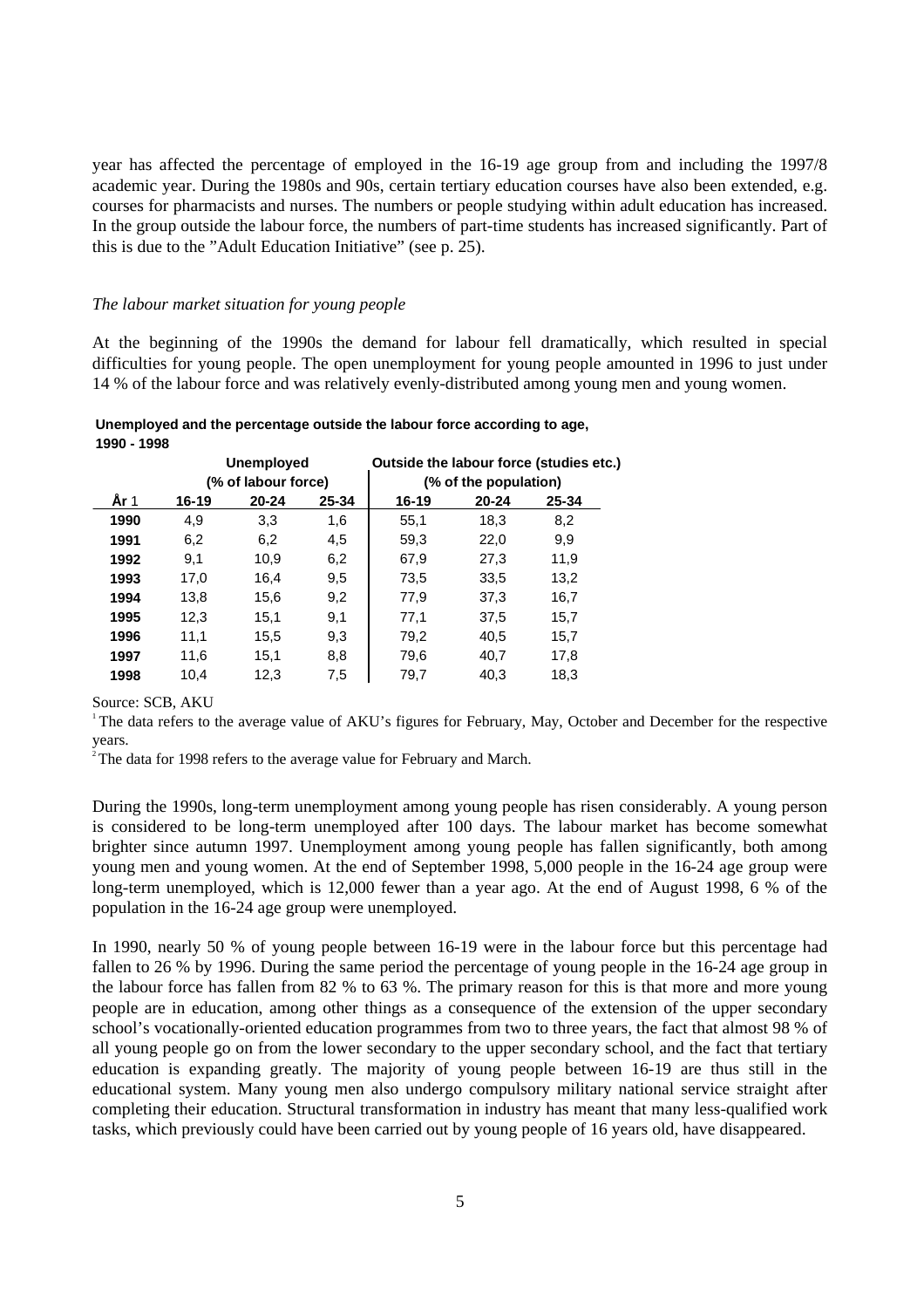#### **1.3 Main developments in the Swedish educational system**

The Swedish population in general is well-educated as a result of the investments in education over the decades. In relation to GNP, the total public education costs have increased in recent years. In the 1994/95 budget year, the overall costs of national, local authority and county council education services amounted to 7.46 % of GNP, which from an international perspective, is a relatively high percentage.

A fundamental principle is that all children and young people, irrespective of gender, geographical residence and social and financial circumstances shall have equal access to equally good education in the state school system. Curricula, syllabuses, timetables and grading criteria are therefore uniform.

The Swedish education policy has created an open educational system without any cul-de-sacs. We have had a common compulsory nine-year basic education open for everyone for over 30 years. The recentlyimplemented upper secondary school reform entails an upper secondary education for everyone, where all programmes, including those with vocational orientation, provide basic qualification to higher educational.

#### *1.3.1 Pre-school*

The foundation for life-long education is established in pre-school. On  $1<sup>st</sup>$  July 1996, the responsibility for pre-school activities and school child-care services was transferred from the Ministry of Health and Social Affairs to the Ministry of Education and Science. This was an indication of the significance the Government attaches to pre-school education as the first foundation stone in the educational system and the life-long learning process. Subsequently, the pre-school has been given a special curriculum which has come into force for the 1998/99 school year.

#### *1.3.2 Pre-school classes and school child-care services*

The pre-school class was introduced on  $1<sup>st</sup>$  January 1998 as a separate type of school for 6-year olds. Education in the pre-school class shall stimulate each child's development and learning. It shall form the foundation for continued schooling. By integrating pre-school, school and school child-care, the children's opportunities for learning during their first important years at pre-school and primary school level are strengthened. Therefore the compulsory school's curriculum has been adapted to also encompass preschool classes and after-school care centres.

#### *1.3.3 Compulsory school*

The uniform nine-year schooling, which is compulsory from the age of 7 years old, aims to provide all pupils with an equal education, where children with different requirements and from different backgrounds come together. The education shall provide the pupils with knowledge and skills. The school shall, in co-operation with the home, promote the pupils' harmonious development into responsible people and members of society. The education shall also take the specific requirements of individual pupils into account.

The school has an obligation to provide genuine opportunities for all pupils to achieve the schools' requirements, which include knowledge goals for years five and nine. For those pupils who have difficulty in achieving the goals, the school authority therefore has an obligation to allocate special support.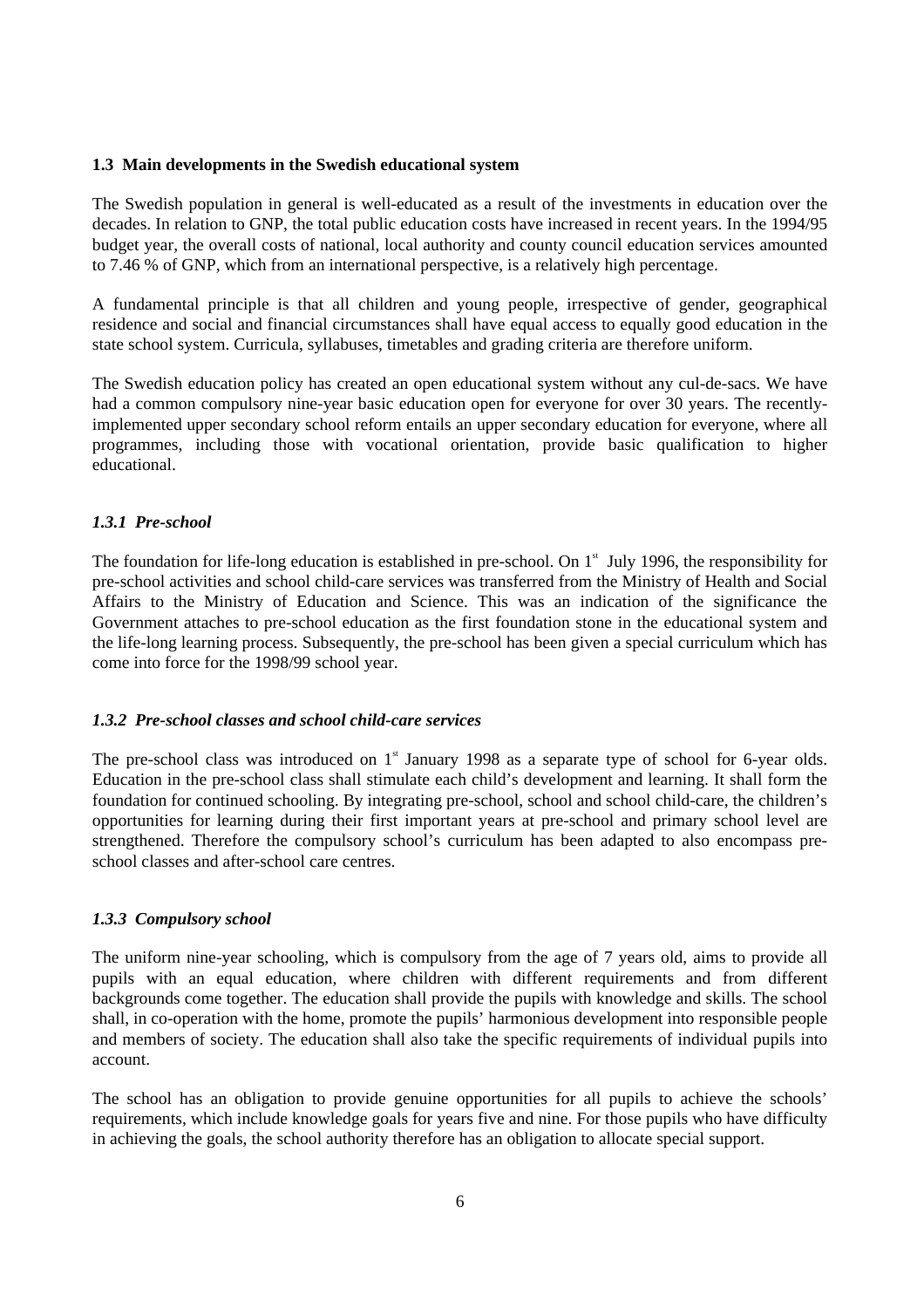Results in the Swedish nine-year compulsory school are to all intents and purposes good, and sometimes very good from an international perspective. 94 % of the pupils who left the nine-year compulsory school in spring 1997 attained a full leaving certificate, i.e. a grade in every subject. This result is essentially unchanged in comparison with the previous year.

#### *1.3.4 Upper secondary school*

The most important objective for the reform of the upper secondary school, which was adopted by parliament in 1991 with reference to government bill *Develop with knowledge* (bill 1990/91:85) was *"to raise the general educational level and prepare everyone for life-long learning, where recurrent education is becoming more common".* The background was the rapid developments in working life where new occupations are developed with more complex content, which are also erasing the boundaries between the classical blue and white-collar roles. The upper secondary school was made more flexible in order to equip young people for a changeable future. Vocational education shall not be a cul-de-sac and instead shall provide the basis qualification for further studies. The reform extended all the upper secondary school programmes to three-years.

Students undergoing three-year upper secondary school education normally finish at the age of 19. Some students though take a break in their studies, e.g. to study abroad. Some students study full-time for a period of four years.

The National Agency for Education measures the percentage of students who have completed their upper secondary education within four years of starting their studies. The agency records in report no. 148 that 80 % of the students who started year 1 at the upper secondary school in autumn 1993, had completed their course four years later.

#### *1.3.5 Adult education*

The aim of the local authority adult education, which includes basic-level adult education, upper secondary school education for adults, continuation studies and the special "Adult Education Initiative" project, is to provide adults with the opportunity to acquire new knowledge and to supplement previous education in line with developments in society and the requirements of working life. It is the individual's own wishes and requirements which shall govern these provisions.

A special project called "Adult Education Initiative" is being carried out during the 1997-2002 five-year period as an element of the on-going reform of adult education. It is an important part of the Government's work to reduce unemployment, and by raising the educational level, will improve the competitiveness of the country as a whole. In addition, "Adult Education Initiative" shall also contribute to local authority and regional growth and development, and to break down the gender-segregated labour market.

#### *1.3.6 Post-upper secondary level education*

#### *Universities and colleges*

The last 50 years have involved an educational revolution. At the beginning of the 1940s, only 2 % of the population had a university education compared with approx. 25 % today. The expansion of post-upper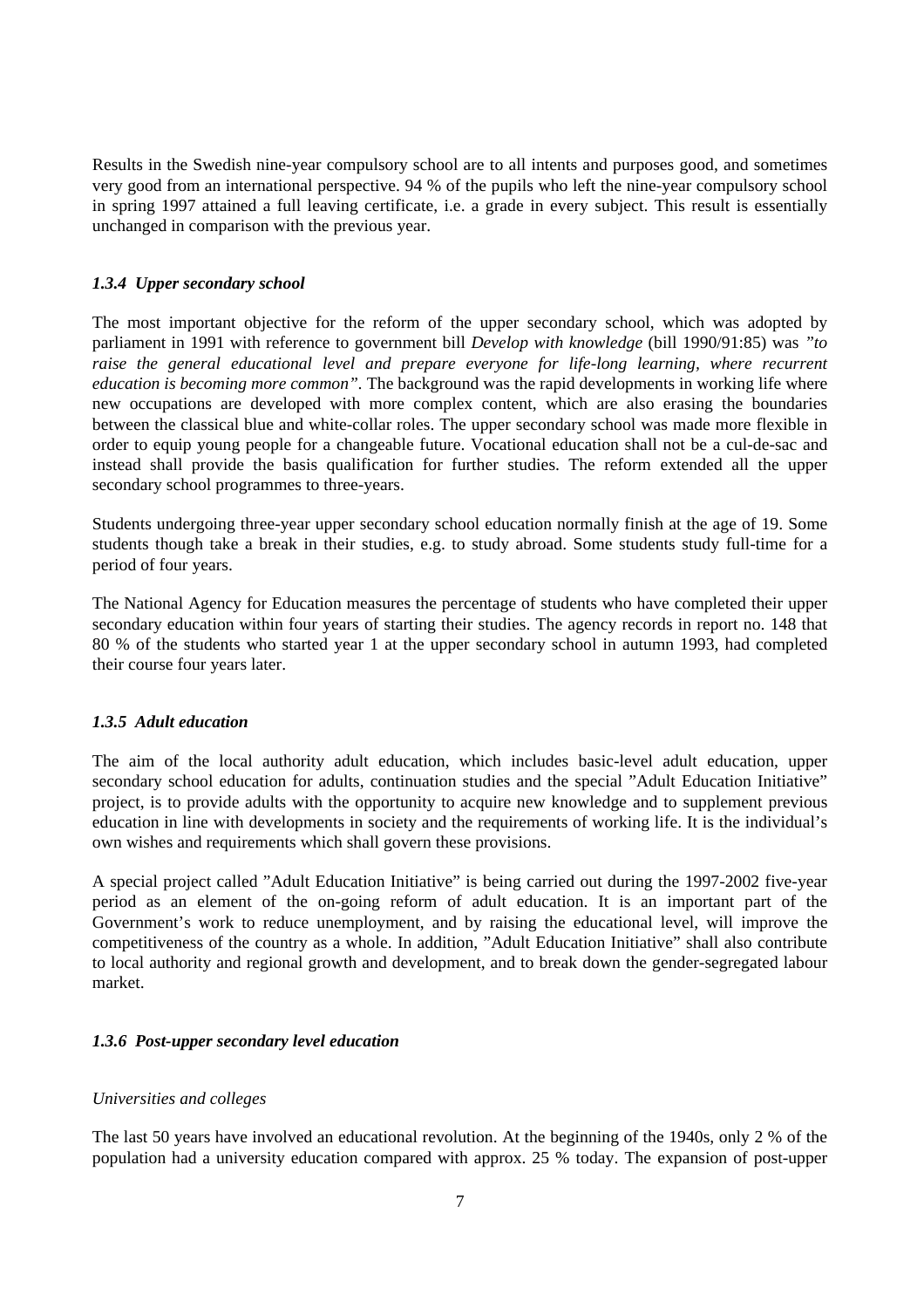secondary level education during the 1960s, the development of the upper secondary school during the 1980s and extensive investment in further education for adults has meant that large parts of society now have an upper secondary or tertiary level education.

However, there are major regional differences in educational levels among the population. The majority of the country's less well-educated and persons with a maximum of a two-year upper secondary education live outside the university and major city regions.

In counties where there is a university or major city, about 30 % of the population between 20-64 years old have a tertiary level education while the percentage in other counties is around 20 %. Investment in higher education in recent years and the development of the smaller and medium-size universities and colleges have given significant results. This is shown among other things by the number of new students beginning tertiary education per 1,000 inhabitants in the 18-64 age group. In the mid-1980s, the university and major city regions had the highest numbers of new students. A change occurred at the end of the 1980s and beginning of the 1990s which meant that the counties of Västerbotten, Västernorrland and Norrbotten reported the highest figure for new college and university students.

A major expansion of universities and colleges has been underway since the mid 1990s, which has also involved a wider geographical spread.

There are still large groups of adults with an education which does not correspond to the requirements of modern working life. Furthermore, the highly-educated are very unevenly distributed in the labour market. Within the manufacturing industry, the percentage of persons with a university or college education is just over 20 %, while the corresponding figure within the public sector is over 40 %.

The Swedish Parliament has decided to provide 68,000 new university and college permanent places between 1997 and 2000. The greatly-increased demand for tertiary level education and expected increases in knowledge requirements within the labour market lie behind this expansion. At the same time, an investment in quality at universities and colleges is being carried out with, for example, special resources for postgraduate research studies and the development of knowledge and skills in order to obtain more lecturers with a doctorate in tertiary education.

Universities and colleges are now developing their pedagogy for the ever larger group which is starting to study at these institutions. This is necessary in order to maintain the quality of the education. The Government has therefore allocated funds for such measures.

The expansion of tertiary education has increased recruitment from all social groups. From homes where one or both of the parents has a post-upper secondary education (three years or more) 50 % of the age group born in 1968, and 63 % of the age group born in 1973 began tertiary level education before the age of 22. The corresponding percentage for young people with parents with only compulsory school education was 9 % for the age group born in 1968 and 16 % for those born in 1973.

The development of universities and colleges across the country is contributing to the increase in recruitment of students from lower white-collar and working-class homes. The percentage of these students is 50 % at the smaller and medium-sized colleges but is only 35 % at universities.

It is the longer educational programmes (three years and longer) which have increased the most. In the 1995/96 academic year, these courses constituted 80 % of university and college education. Priority has also been given over a long period to research and Sweden invests 3.3 % of GNP on research. Grants for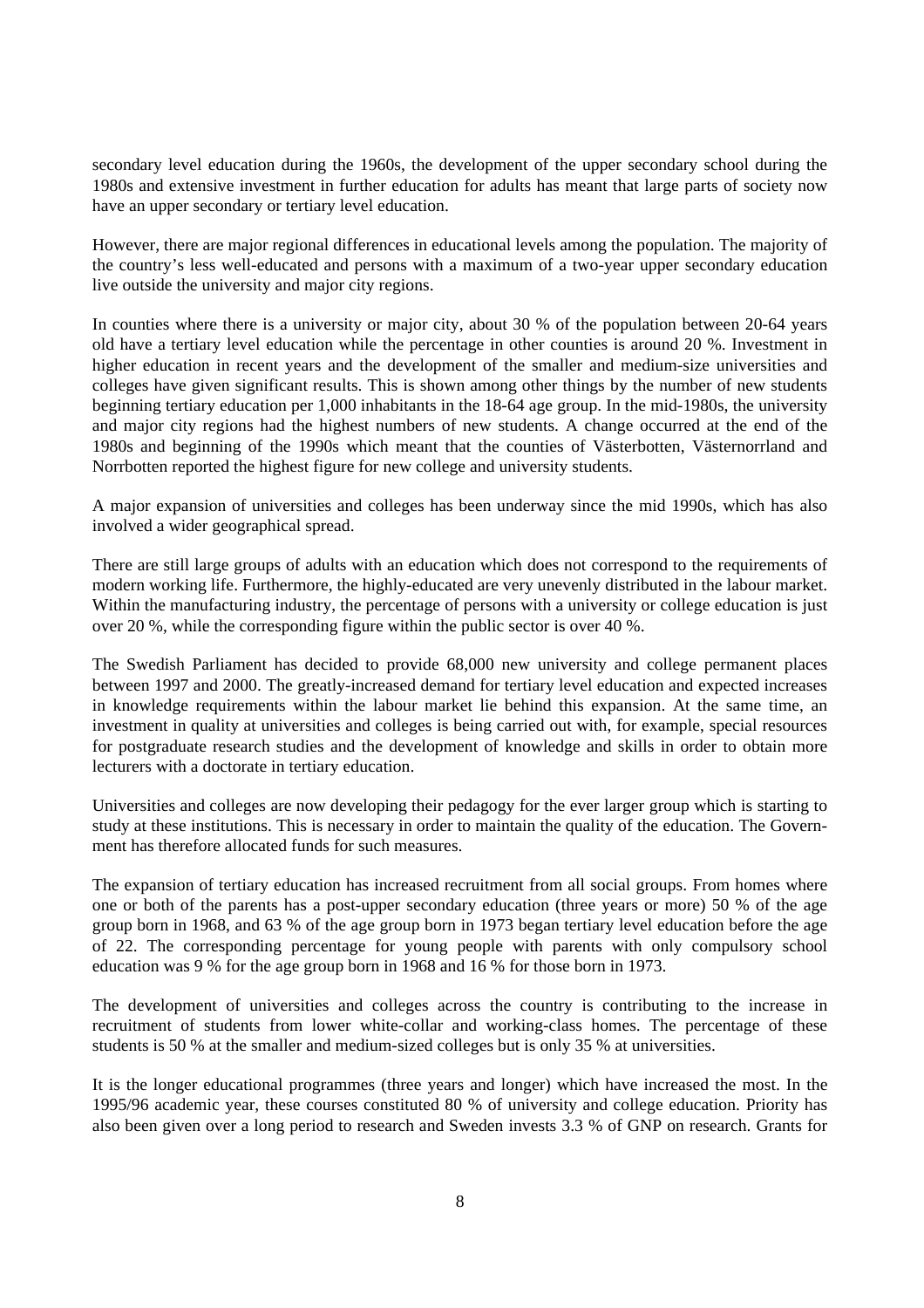research and development during the last ten years have increased by approx. 50 % and has been almost doubled for basic research.

#### *Qualified vocational education*

Since  $1<sup>st</sup>$  July 1996, a pilot experiment has been in progress on qualified vocational education at postupper secondary level (KY). The aim of the project is to test new post-upper secondary level training using new pedagogical forms and new providers. The training shall amalgamate a practical element with a deepening of the theoretical knowledge. Less than a third of the educational hours are devoted to learning at work. The flexible forms of organisation of the training and close links to working life enable rapid adaptation to the demands of the labour market. In spring 1998, the project covered 5,618 places on 140 different educational courses within 12 educational areas.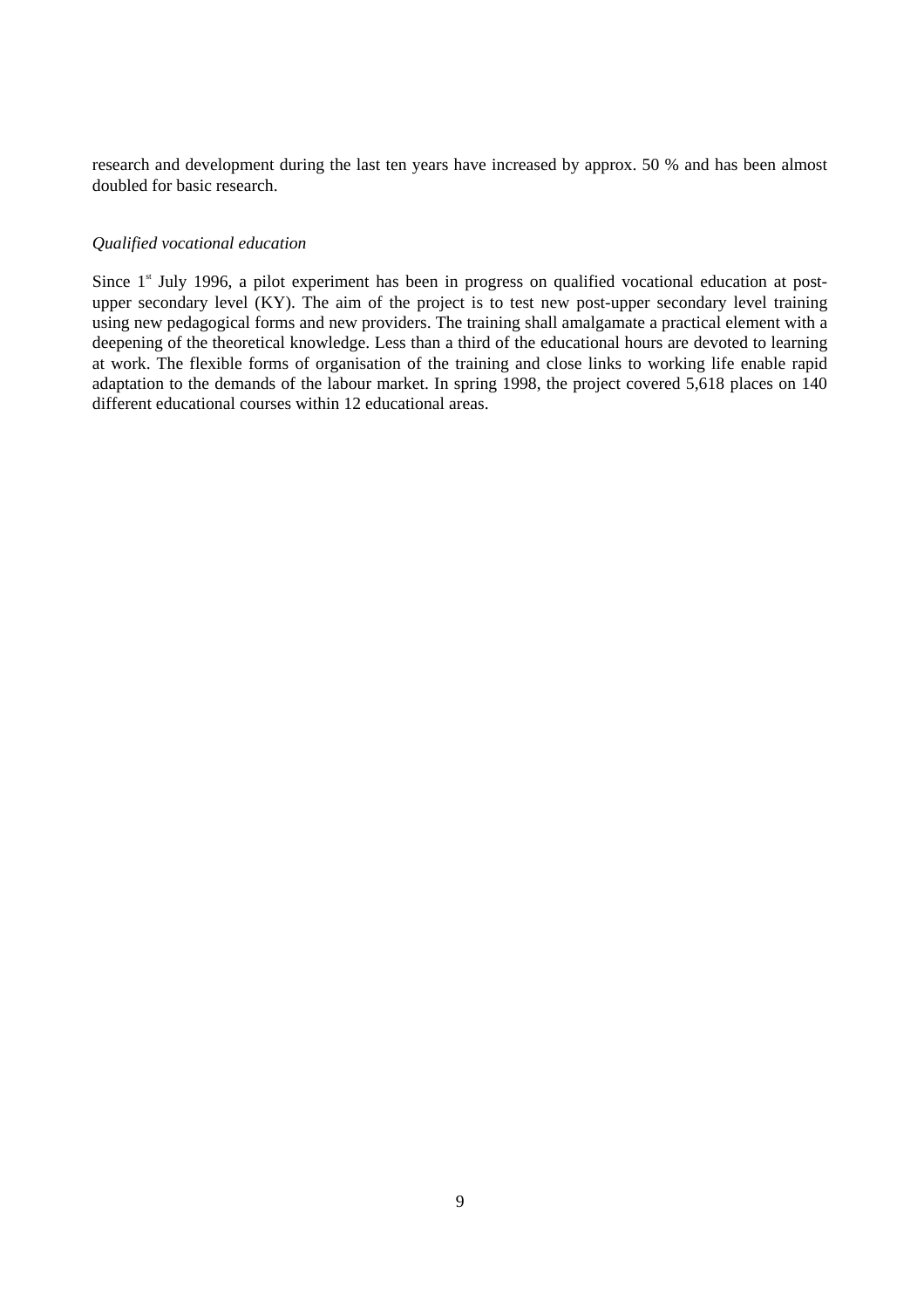#### **2. CLARIFICATION OF PERCEPTIONS**

#### **2.1 Demography**

Sweden has a surface area of  $450,000 \text{ km}^2$  and a population of 8.8 million, of which approx. 86 % live in the southern half of the country with special concentrations in the major cities of Stockholm, Göteborg and Malmö.

In addition to the fact that the population is very unevenly dispersed over the country, the country's considerable size on a north-south axis means that different parts of the country have very different economic geographical conditions. The percentage of people living in urban areas has increased steadily, but in some places these urban areas have also had difficulty in retaining their population. This applies in particular to sparsely-populated areas with poor transport facilities and few job opportunities.

The percentage of the total population who is under 25 years old is expected to continue to fall until the year 2010. The percentage which is 65 years and over will increase towards the end of this period, which corresponds to the long-term trend that the percentage of older people is continuing to grow. The 25-64 age group, which covers the majority of those in work, will remain relatively stable and constitutes roughly half of the population.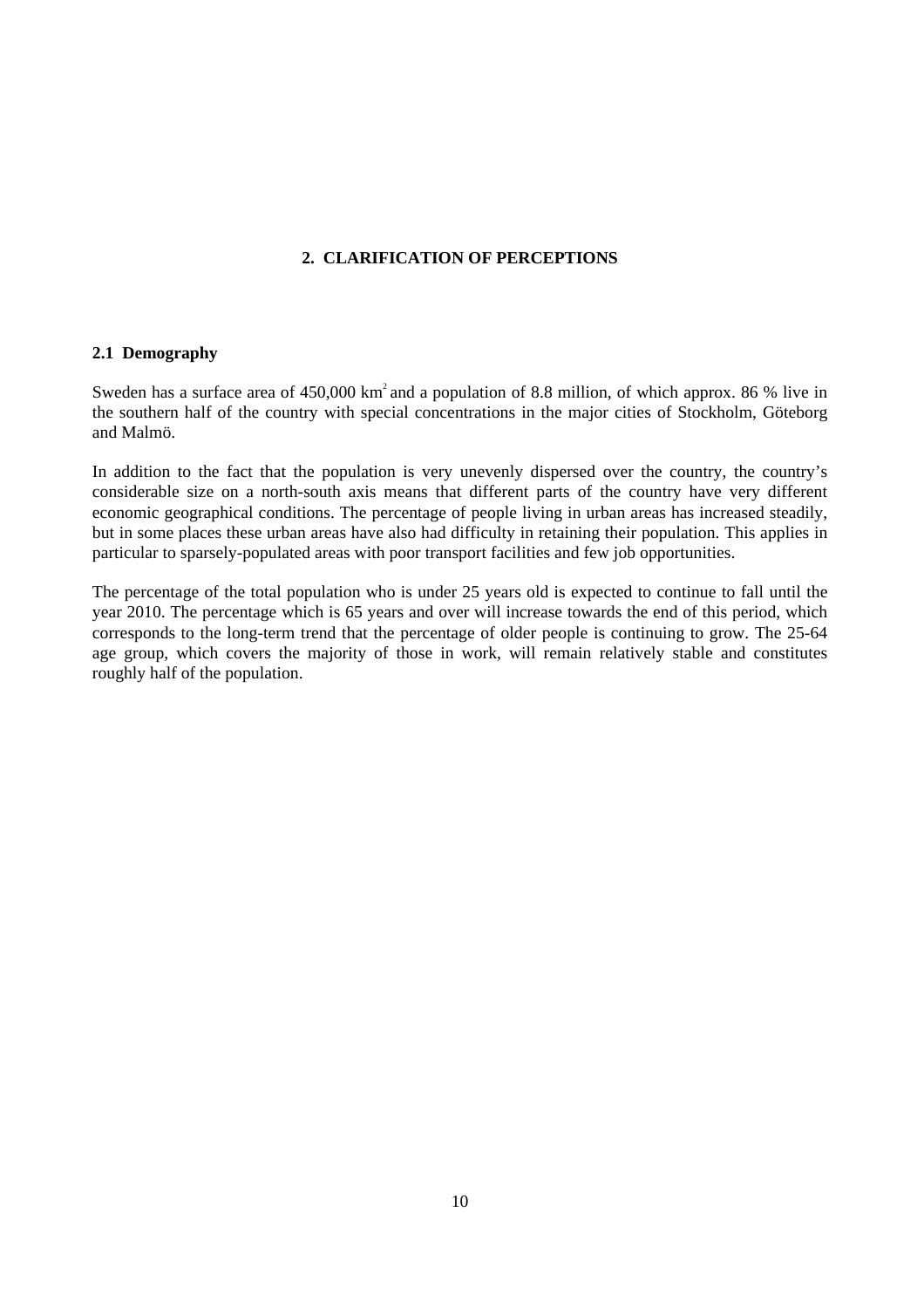**The size of the age groups during the period 1960-2010, in percentage of the population, forecast figures after 1998**



*Source*: SCB's population forecast 1997

**The size of different groups of young people during the period 1995-2005, in average number per age group within different age intervals, forecast figures after 1998**



*Source*: SCB's population forecast 1997

Two groups are expected to increase during coming years, both the compulsory school ages of 7-15 years old which will increase up until 2002, and the upper secondary school age group of 16-18 years old, which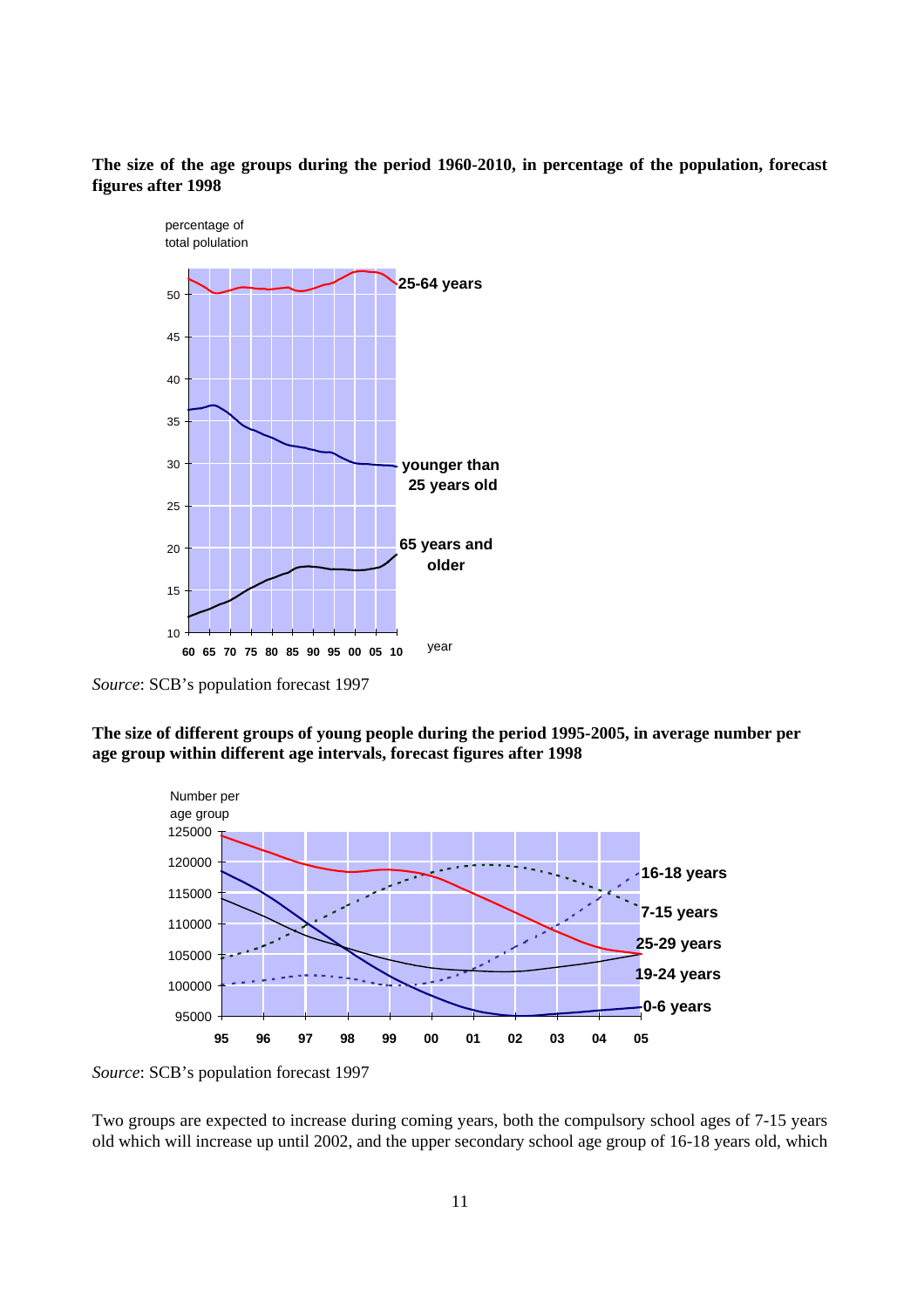is expected to increase very significantly after the year 2000. At the same time there will be a reduction in the number of children in the youngest age groups of 0-6 years old, and in the 19-24 and 25-29 age groups.

The birth rate has fallen significantly after a strong rise at the end of the 1980s and the beginning of the 1990s. In 1996, the average number of children per woman was 1.6 compared with 2.1 in 1991. During the period 1992-96 the average life expectancy was 79 years for men and 84 for women.

Immigration has fluctuated markedly during the post-war period. The immigration surplus in some years has exceeded the birth surplus. In 1995, just over every tenth inhabitant was born outside Sweden and a further 700,000 had a foreign or partly foreign background.

#### **2.2 Employment**

**Employment according to industrial sector, in thousands**

| <b>Sector</b>                            | 1990 | 1992 | 1994 | 1996 |
|------------------------------------------|------|------|------|------|
| Agriculture, forestry and fishing        | 154  | 140  | 136  | 115  |
| <b>Manufacturing, mineral extraction</b> |      |      |      |      |
| and energy products                      | 988  | 839  | 761  | 809  |
| Construction                             | 322  | 279  | 225  | 225  |
| <b>Trade and communications</b>          | 897  | 840  | 770  | 762  |
| Financial businesses, company            |      |      |      |      |
| services                                 | 392  | 404  | 396  | 433  |
| <b>Education and research</b>            | 310  | 317  | 315  | 315  |
| <b>Health and care</b>                   | 884  | 846  | 818  | 794  |
| Personal and cultural services.          |      |      |      |      |
| cleaning                                 | 293  | 292  | 293  | 300  |
| <b>Public sector</b>                     | 240  | 247  | 212  | 207  |
| <b>Information lacking</b>               | 6    | 6    | 3    | 2    |

*Source*: Annual Statistics for 98, SCB (Statistics Sweden)

The average age of the population and the work force is higher than in many other countries. The number of young people who leave education and enter the labour market will therefore fall. For a number of years, nearly everyone has gone on from the nine-year compulsory school to upper secondary education. The percentage of young people who began work immediately after upper secondary education has fallen from 70 % in 1987 to 24 % in 1993, and increased somewhat in 1994 (32 % for women and 25 % for men). Unemployment has contributed to the fact that more and more are continuing to study after upper secondary education, which has resulted in a general increase in educational levels. In addition, postgraduate studies have become more common among those who have a first degree qualification.

#### **2.3 Broad structure of the education and training system and its interface with the labour market**

The Swedish principle is that basic education shall be provided at school. Nearly all basic education at upper secondary level, including vocational education, i.e. for the ages of 16-19 years-old, takes place at school.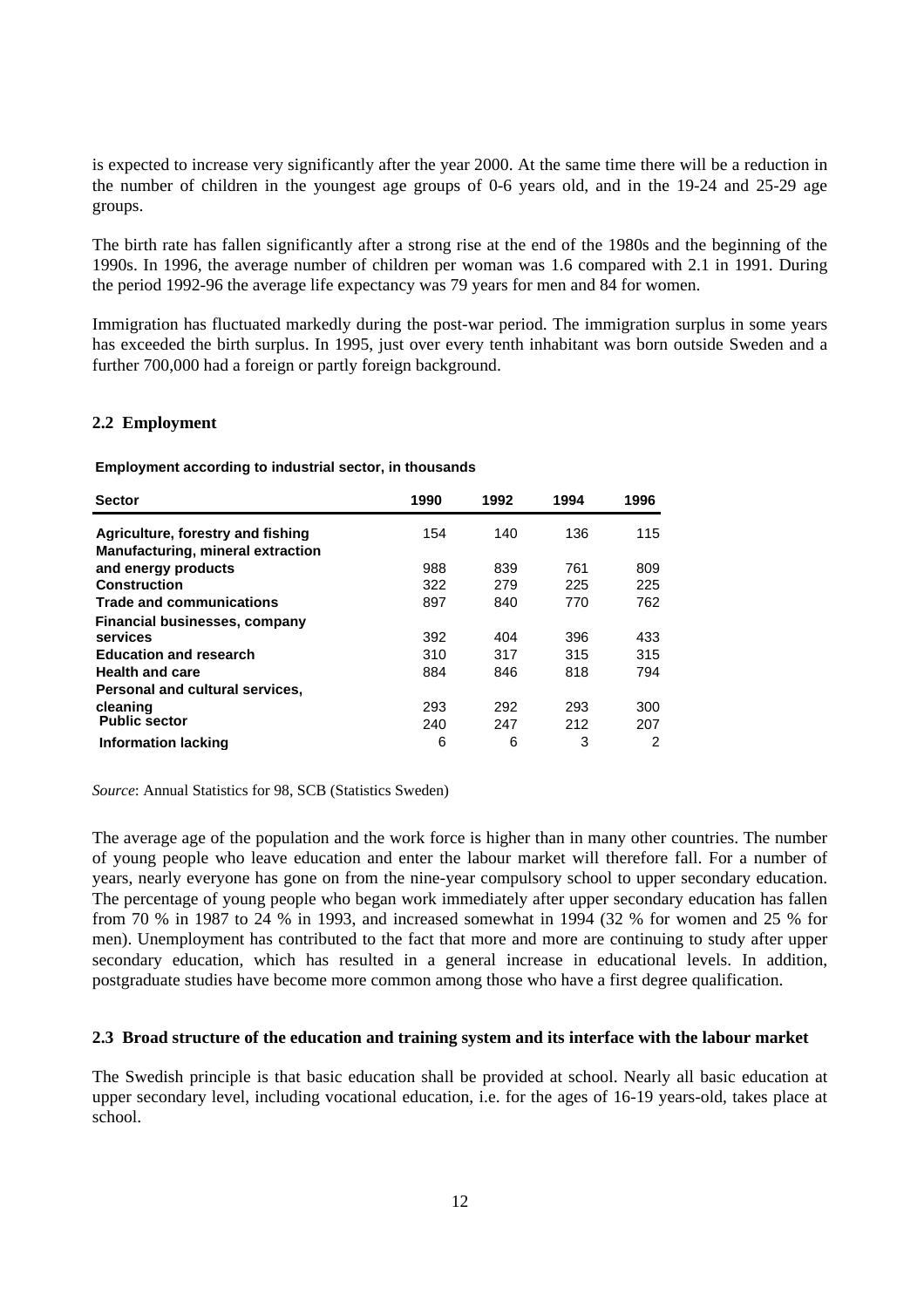The Swedish school model is based on the fact that everyone, irrespective of circumstances and background, shall receive a good foundation on which to stand. In addition to the equality and equal chance ideals on which this is based, there is also agreement with the parties in the labour market that a good foundation in general subjects is the most important prerequisite for both the individual's own development and in order to obtain a work force which can be developed further in the workplace. Early concentration solely on a certain sector or occupational field, without basic skills and a general education, entails a risk of poor flexibility in the labour market and possible exclusion from a rapidly-changing labour market. For the same reason skills and knowledge development for employees is exceedingly important, a concept on which the parties in the labour market are agreed. Today, there is a very strong commitment to educational issues within companies and their trade organisations. There is a uniform view that the current labour market and that of the future will require at least an upper secondary level education and, to an increasing degree, tertiary level education. In general, it is considered that more students will have to study scientific and technical subject areas.

A general outline of the structure of the educational system is shown in Appendix 1.

#### *2.3.1 The organisation of school*

Education has always been an important element of Swedish welfare policy. The state, local authorities and county councils have invested in the school system. An example of this is the school reforms which resulted in the introduction of a nine-year compulsory school, and which aimed to modernise the school and to raise educational levels. After extensive studies and research projects with a nine-year comprehensive school, the Swedish Parliament passed a resolution in 1962 for a nine-year compulsory school.

In 1970, the then upper secondary school, technical school and vocational education were brought together in a joint upper secondary school, where all forms of theoretical and vocational education were integrated. During the whole of the 1970s the upper secondary school was adapted to the requirements of the labour market.

The local authority adult education was introduced at the end of the 1960s. This offers the corresponding education which provides qualifications for adults. During the 1970s, basic education for adults and Swedish language tuition for immigrants were added. These reforms took place during a period of economic expansion and high employment.

From the mid 1980s, there has been an evident trend in administration policy in Sweden to give the local authorities, both primary local authorities and county councils, greater responsibility and broader selfdetermination. The demand of the general developments in society for decentralisation gradually led to a questioning of the high level of central control of the school system. With the parliamentary resolution in view of government bill *Responsibility for school* (bill 1990/91:18), much of the responsibility for the school was decentralised to the local authorities.

The division of roles and responsibility between central government and local authorities was changed, so that the local authorities were given full responsibility for the operation and management of schools and adult education. The detailed control by central government was reduced. Employer's responsibility for teachers and school staff was transferred from central government to the local authorities. The previous detailed control of regulations and resources was replaced by goal and result-oriented management. The national regulations, which are found in the new management system, state goals for education activities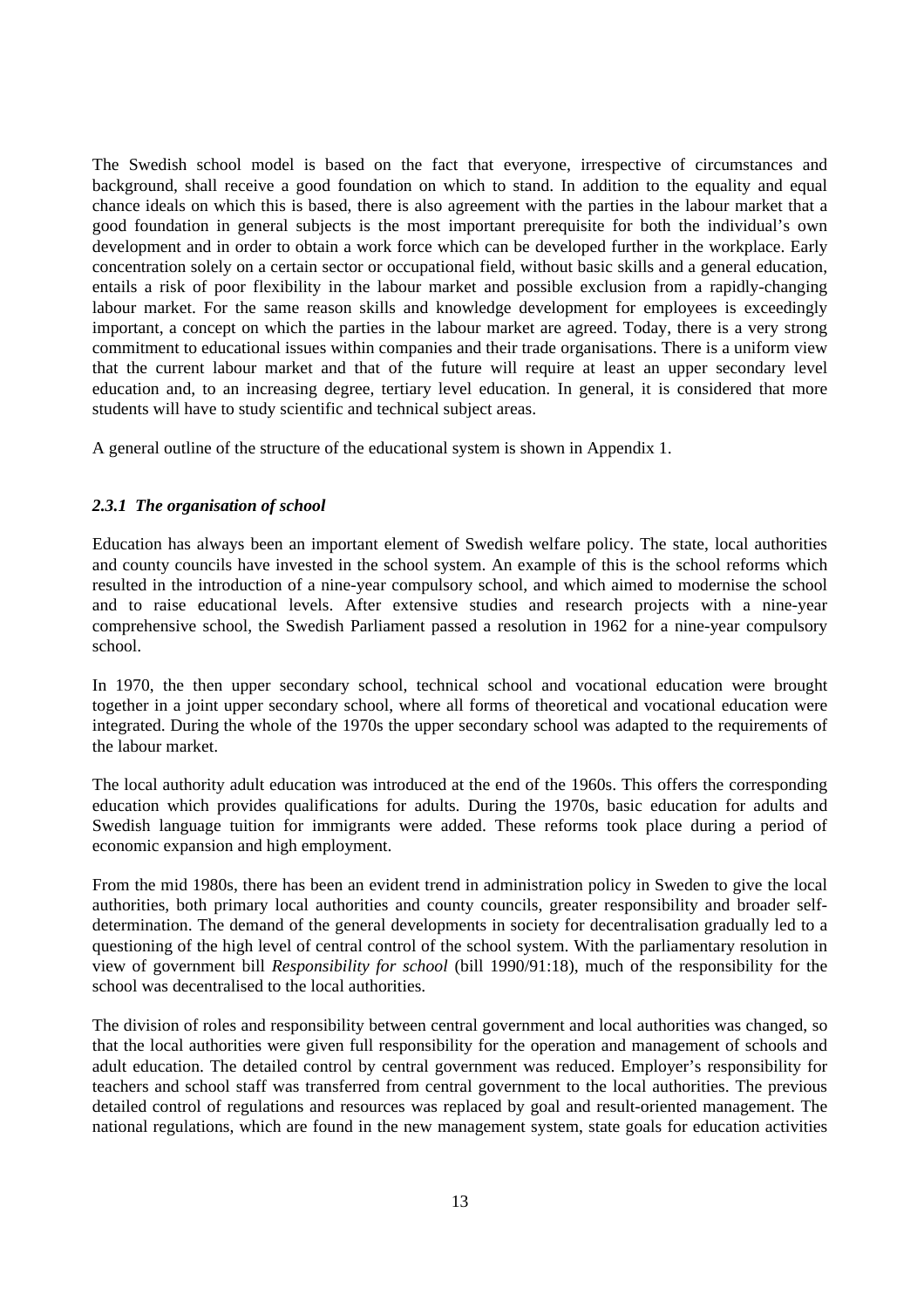while there is a high degree of freedom as to how to achieve them. Responsibility and authority have been shifted from central government to local authorities and individual schools.

Each local authority now receives a general grant instead of a large number of different government grants with detailed instructions for different purposes in the school and for other local authority tasks This change has resulted in a great degree of local authority responsibility for the school system.

The local authorities are legally responsible for providing pre-school classes, nine-year compulsory schools, special schools, upper secondary schools and adult education. The education which the local authority cannot or will not provide from its own resources, must be provided through co-operation with other local authorities. The local authority is responsible for ensuring that education is carried out within the frameworks and in accordance with the guidelines which the Swedish Parliament and the Government have laid down (laws, rules and regulations governing forms of school, curricula and syllabuses).

The local authority adult education, including the special "Adult Education Initiative" project, shall provide adults with the opportunity to obtain new knowledge and to supplement their formal education in line with developments in society and the requirements of working life. It is primarily those who have received limited education who should have the opportunity of adult education in order to strengthen their position in working life, and also culturally and politically.

#### *2.3.2 The organisation of higher education*

Undergraduate study, postgraduate study and research are carried out at 10 universities and 26 colleges for which central government is the responsible authority. In addition there are a small number of individual education providers, which are also chiefly financed by public funds.

The National Agency for Higher Education is the expert body of the Government and the Swedish Parliament within tertiary level education. One major task of the agency is to scrutinise the activities within the tertiary education sector and to promote updating and improvement of higher education and research.

An important basis for tertiary educational policy is that it shall be open for all and free of charge. The state universities and colleges are public authorities. Their activities are regulated by the Higher Education Act, university and college statutory regulations and parliamentary resolutions on grant allocation, and educational orders.

Since 1993 universities and colleges have worked in a goal and results management system, which gives each individual university and college a great degree of autonomy. The universities and colleges operate extensive quality assurance work. This is being evaluated by the National Agency for Higher Education.

The Higher Education Act contains comprehensive regulations governing the activities of the universities and colleges, their management and organisation. University and college statutory regulations govern in more detail issues concerning the organisation, appointment of teaching staff, undergraduate study, postgraduate study, examinations and discipline.

Universities and colleges have (the 1996/97 academic year) approx. 300,000 undergraduate students and in addition just over 16,000 postgraduates. The percentage of women in the 1995/96 academic year was 57 %, a figure which has been unchanged for the last 15 years.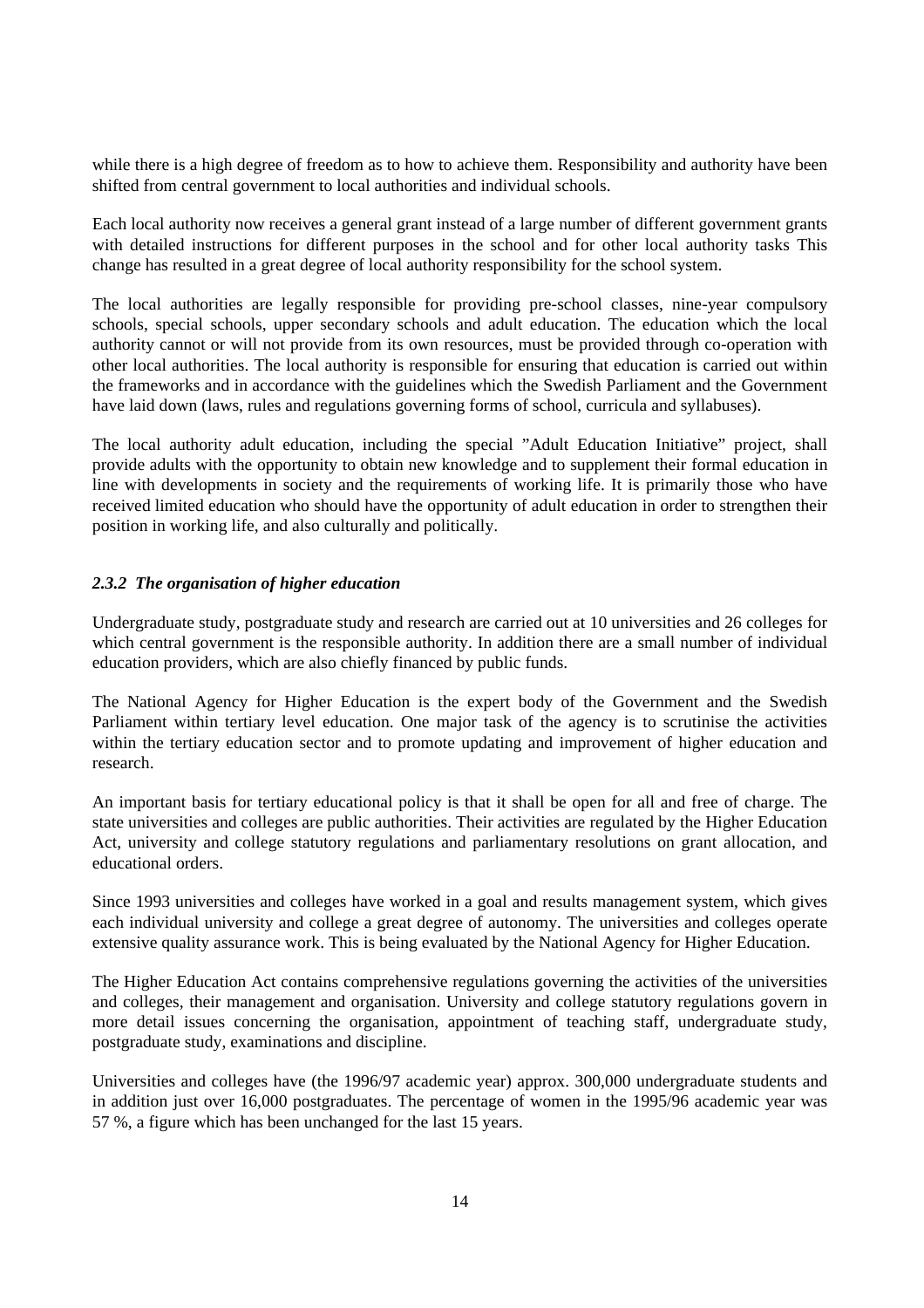In order to promote contact with the external society, centres with different specialisations, e.g. education and school, have been established at several universities and colleges. Centres are often established jointly with the parties in the labour market.

#### *2.3.3 Study grants*

All full-time students in upper secondary education between the ages of 16 and 20 receive a student grant. This consists of a general grant at a level which is equivalent to the general child allowance.

The student grant system covers both students at universities, colleges and other post-upper secondary education, and students who are 20 or over who are studying at nine-year compulsory school or upper secondary school levels. Student grants are awarded for full-time and part-time studies, though a minimum of half-time study is required in order to qualify. The grant consists of a loan element which is to be repaid (SEK 5,125 per month) and a grant element (SEK 1,973 per month). The grant is linked to study achievement. The rate of study shall be at least 75 % of the curriculum requirements. Allowance can be made for personal circumstances, e.g. illness, if the results do not meet this requirement.

The special student grant for adults (SVUX) is aimed at adult students with a relatively short previous education and who have worked for a period of time. The grant is awarded for study at nine-year compulsory and upper secondary school levels, e.g. within local authority adult education. The size of the grant depends on the student's income before starting study and membership of the unemployment fund. The grant consists largely of a grant element, and a smaller loan element which is to be repaid.

There is a special student grant (SVUXA) for those who are unemployed. The regulations governing this special student grant for the unemployed are largely the same as for the normal adult student grant.

The special education grant, which is primarily aimed at unemployed with limited education, is equivalent to the amount the student would have been entitled to in payment from the unemployment fund. The grant can be applied for by persons between 25 and 55 years old for study at nine-year compulsory and upper secondary school level in local authority or state-run adult education, or at folk high-school.

#### *School reforms in the 1990s*

Comprehensive reforms have been implemented during the 1990s in both the nine-year compulsory and upper secondary schools, combined with a rise in ambition levels with regard to the upper secondary school in particular, which has now become a three-year course for all students. A restructuring of the upper secondary school was started at the end of the 1980s, which involved the amalgamation of all the many study programmes and special courses into 16 national programmes. The programmes are designed to provide a broad basic education within a vocational field and to provide a sound basis for further studies. The reformed upper secondary school was introduced in 1992/93 and implemented fully in the 1995/96 academic year.

From  $1<sup>st</sup>$  January 1998, the education for six-year olds, which had been provided until then within the framework of the pre-school, now constitutes a separate form of school within the state school system for children and young people – the pre-school class. Education in the pre-school class shall stimulate each child's development and form the basis for continued schooling.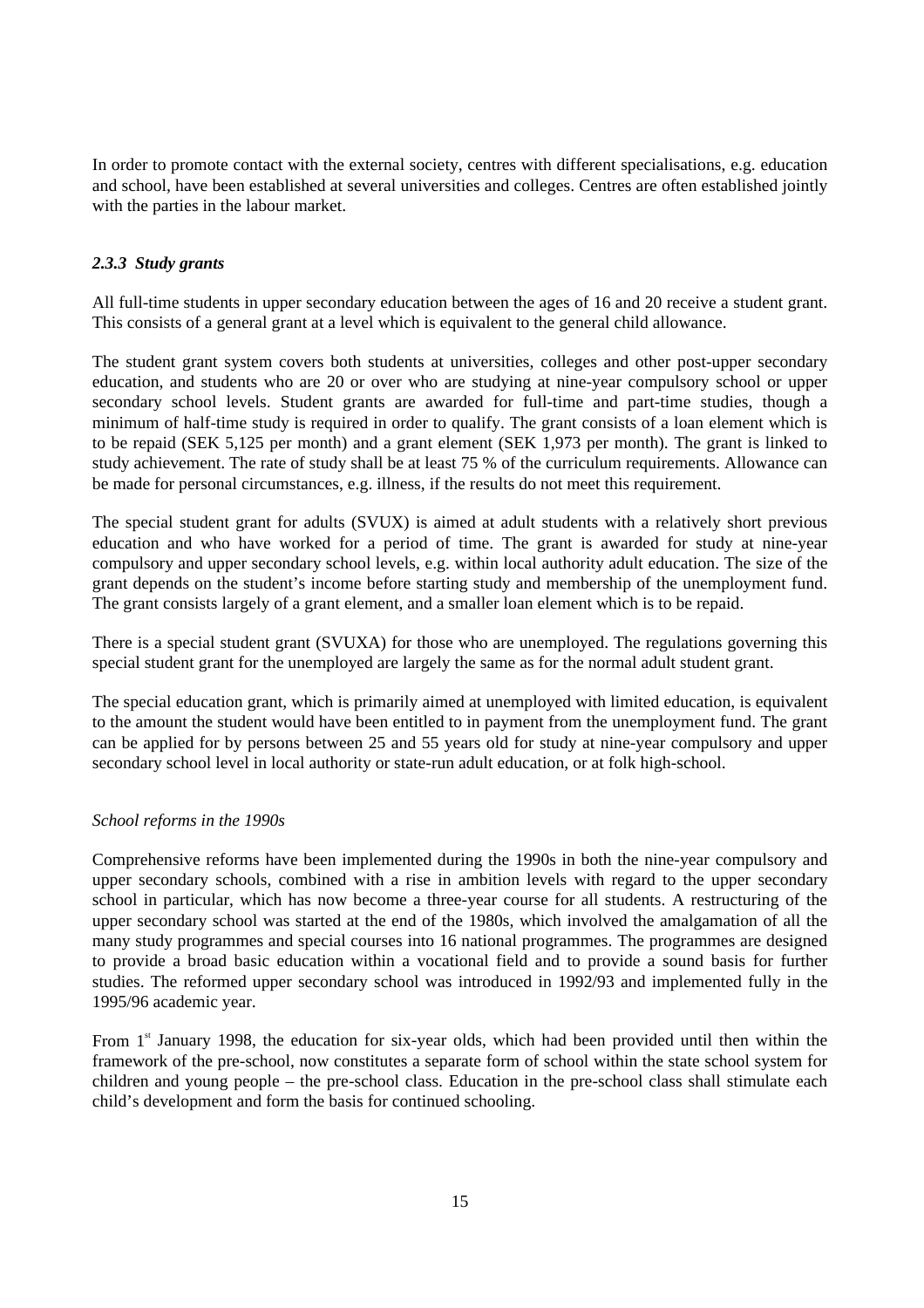#### *2.3.4 The pre-school, the pre-school class and the after-school children's leisure activity centre*

At the end of 1997 pre-school education covered 72 % of all children in the 1-5 age range. The most usual form is the pre-school, but some of the children are also to be found in family day nurseries. The local authorities have a responsibility to provide places in pre-school education for children of parents who are working or studying. Children who require special support shall be given a place in pre-school even if the criteria for the parents are not met. Pre-schools have a curriculum (Lpfö 98) from autumn 1998 which states the pre-school's value basis and tasks together with educational goals and guidelines.

The first stage in the educational system is the pre-school class, which gives all six-year olds the right to at least 525 hours of free education. The local authority must provide pre-school class education and nearly 100 % of six-year olds attend, even though it is optional for the children. The curriculum for the compulsory school system also applies to the pre-school class. It is very common that pre-school teachers and compulsory school teachers work with integrated groups of children from the pre-school class and the first-year class from the compulsory school.

Children between 6 and 9 years old receive care before and after the school day at after-school children's leisure activity centres, which are often integrated in the school premises. The personnel, who consist of university and college educated recreation instructors, often work with compulsory school teachers during the school day. The leisure centres shall put into practice the curricula for the pre-school class, the compulsory nine-year education and the leisure activity centre. Approx. 58 % of children in the 6-9 age range are enrolled in leisure activity centres.

#### *2.3.5 The nine-year compulsory school*

School attendance is compulsory for all children between the ages of 7 and 16. If the parents so wish, children can already start school when they are 6 years old. Just under 8 % of six-year olds utilised this opportunity in the 1997/98 school year.

The compulsory school system includes the nine-year compulsory school, the Sami school and the compulsory special schools for the mentally handicapped.

The vast majority of schools in Sweden are found within the state school system. The normal situation is that the child goes to a local authority school near home. The pupils and their parents have the right, however, to choose another local authority school or a private school. In the 1997/98 school year, 2.7 % of children of compulsory school age attended private schools.

The private schools follow the same curricula as the state schools, they are open to all and must be approved by the National Agency for Education. The schools are financed by public funds and receive grants from their pupils' local authorities. The amount is determined in regard to the school's activities and the pupil's requirements.

Education at compulsory school level is free both in state and private schools.

#### *Curricula, syllabuses and timetables*

In autumn 1994, the compulsory school received a new curriculum (Lpo 94). The curriculum states the school's value basis and the fundamental guidelines and objectives. In addition, there is a nationally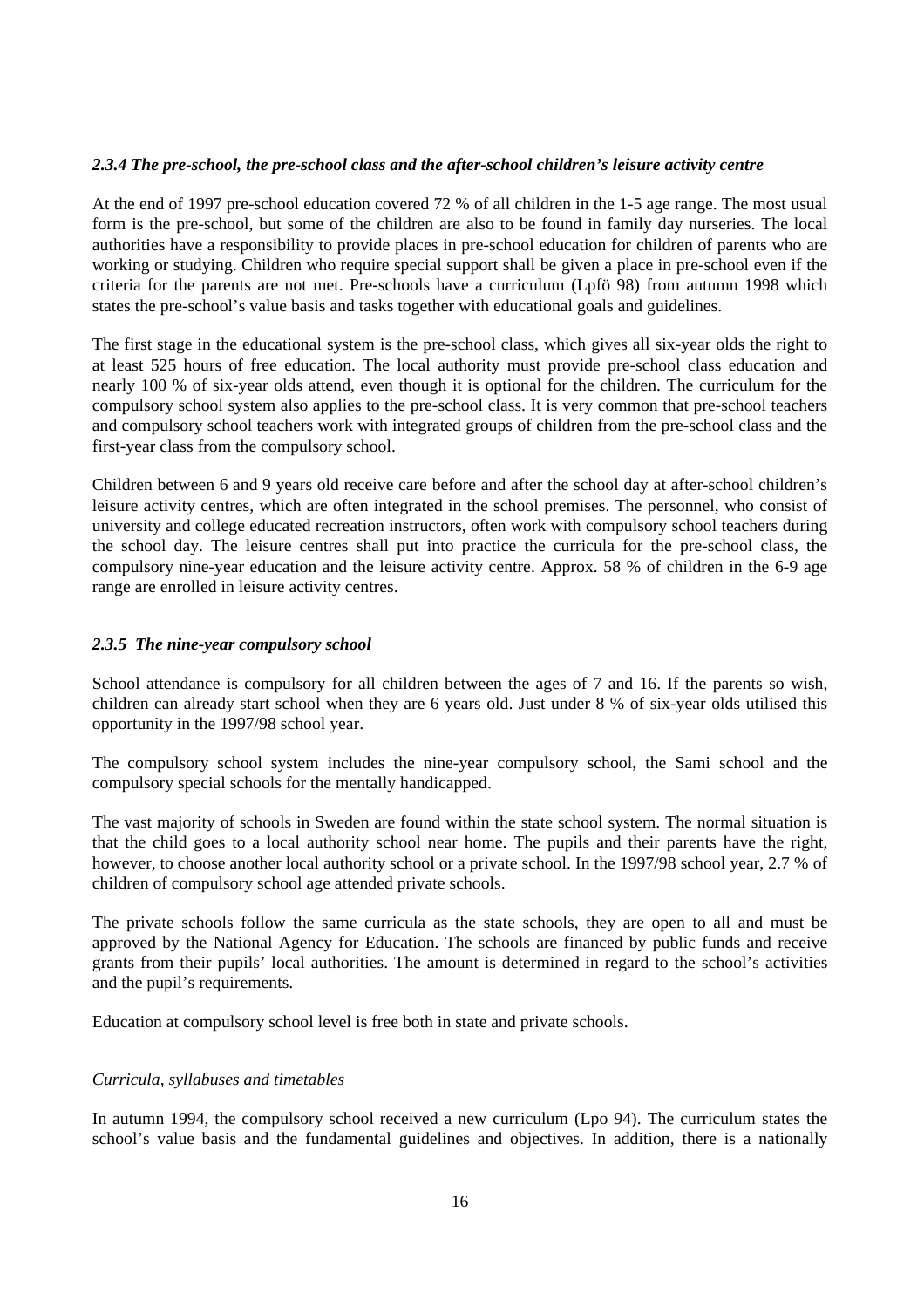determined syllabus for each individual subject with goals for the education in the subject. The goals are of two types; both goals which the school shall strive to attain, and goals for which the school is responsible that all pupils achieve in years 5 and 9 respectively.

On the basis of the curriculum and syllabuses, each local authority shall establish a school plan. The school plan, syllabuses and curriculum then allow scope for the individual school's principal, teachers and pupils to design the content, organisation and work methods. Local authorities and schools shall produce written annual quality reports.

The timetable (Appendix 2) states the minimum guaranteed time for which the pupils have the right to receive teacher-guided education in the various subjects. The periods of study which are allocated for pupils' own options mean that the individual pupil can study one or more subjects in more depth. In addition, a school can, within the terms of reference, use the study periods to allocate additional time to certain subjects than the minimum time which is stated in the timetable.

#### *Goals and knowledge-related grades*

A new knowledge-related grade system was introduced at the same time as the curriculum and syllabuses. Grades are awarded on a three-grade scale every term from and including year 8. A pupil who does not achieve the syllabus goals for year 9, i.e. does not attain pass grade standard, does not receive a grade for the subject, but has the right to receive a written report. During the whole compulsory school period, pupils and parents shall be informed regularly of the pupil's study results, which includes by means of progress meetings.

National tests in Swedish, English and mathematics in years 5 and 9 shall assist the schools to assess the standard and to evaluate the results of the teaching.

The introduction of the new goals and knowledge-related grade system has intensified the discussion on goal achievement and quality. New qualification requirements in order to be accepted for the upper secondary school's national programmes, from and including the 1998/99 school year, have highlighted the problem in respect of young people who do not attain the targets of the nine-year compulsory school.

#### *Pupil and parent participation*

According to the curriculum, the pupils and teachers shall have the opportunity to be involved in planning the daily work. The way in which this will actually work shall be determined by the principal after consultation with pupils and teachers.

Research is being carried out with committees where parents are in the majority and which also include the principal, staff and pupils.

#### *The compulsory special school*

The compulsory special school covers nine school years in either the compulsory special school or training school (school for severely mentally handicapped children). Pupils in the special school have the right to a tenth school year. Children who can learn to read and write attend the compulsory-level special school. The education at the training school is concerned with social training and practical skills.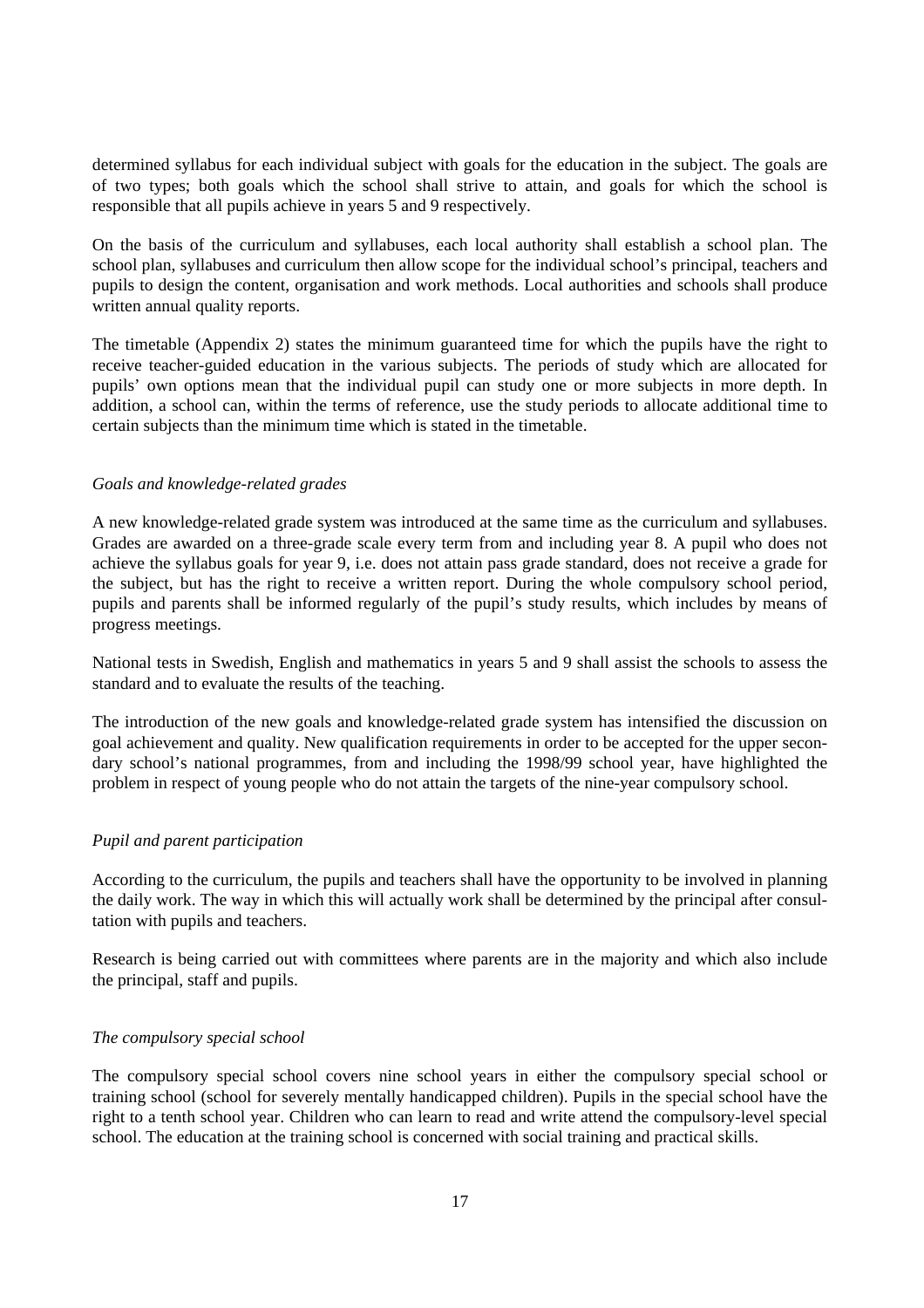#### *The special school*

The majority of hearing-impaired children and nearly all visually handicapped and disabled children receive their education in the nine-year compulsory school. There are state-run special schools for deaf and hearing-impaired children who cannot follow the education in the nine-year compulsory school. The special school covers ten school years and shall, as far as possible, correspond to the education which is provided in the compulsory school. There are five special schools for deaf and hearing-impaired children with regional admission areas.

In addition, there are three nationally-recruiting special schools for children who have a visual handicap, speech handicap, hearing impairment/deaf, as well as children with speech and language difficulties in addition to other handicaps.

#### *The Sami school*

Sami children can receive education with a Sami focus at the Sami school. The education shall correspond to the first six years of the nine-year compulsory school. Thereafter the Sami school pupils go over to the compulsory school. Sami children can also be offered Sami education which is integrated in the years 1-9 of the local authority compulsory school.

#### *2.3.6 The upper secondary school*

Upper secondary schools are chiefly provided by local authorities, and in some cases by the county council. The schools are led by a principal, sometimes called a school director, and one or more assistant principals. The number of pupils per school varies between 300 and 1,500.

The state upper secondary school is voluntary and free of charge. Organisers of private education can provide education which corresponds to that in the state school system. In the 1997/98 school year, approx. 3.1 % of upper secondary school students attended such private upper secondary schools.

The upper secondary school normally covers three years. However, by means of the system with courses and academic points, the student can attend for a shorter or longer period than the normal three years. In this way it is possible to better adapt the rate of study to the individual student's study circumstances.

#### *Right to education, qualification requirements and admission regulations*

The local authorities are responsible for providing upper secondary school education in a nationally or specially designed programme for all young people within the local authority area after their completion of the nine-year compulsory education up until and including the first calendar half-year when they become 20 years old. The provision shall encompass a balanced selection of the national education programmes. In order to be admitted to a nationally or individual programme, from and including the 1998/99 academic year, the student must have at least a pass grade in Swedish, English and mathematics from the compulsory school.

The student selects the programme he/she wishes to study. If this programme is not provided by the local authority in which he/she resides, the student has the right to apply to study in another local authority. If the student is admitted there, his/her local authority is obliged to pay for the education. If the number of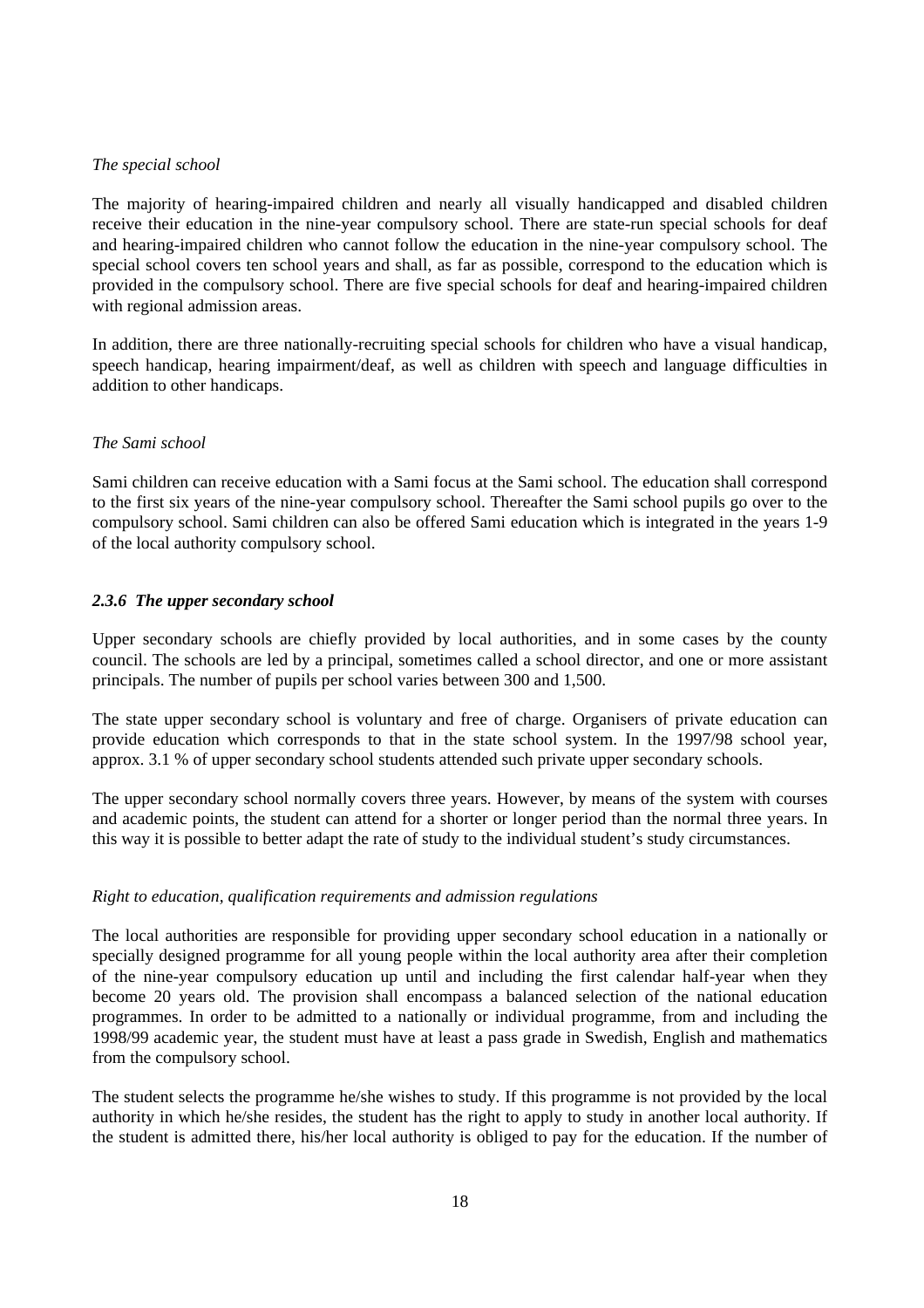applicants exceeds the number of study places available, admission is based on the students' grades from compulsory school.

Upper secondary school education shall be stage in the life-long learning process. In future, higher education must, to a greater degree, be able to recruit students from working life; students who have a vocational training from the upper secondary school as a foundation. Therefore, vocational education must provide a broad range of skills and knowledge and also provide a sound basis for further studies. All study programmes, therefore, provide basic qualification for university and college education. However, some tertiary level courses also require special qualifications for admission.

#### *Study specialisations and options*

In addition to 16 national three-year study programmes (Appendix 3), there are also specially designed programmes and individual programmes. The national programmes are frameworks within which the students can choose various specialisations. All national programmes comprise a common core, so-called core subject courses (Appendix 4), which cover about a third of the study time. During the second and third years, some programmes have specialisation in the form of national options, but the opportunity also exists for a local authority to provide a local option, i.e. an education which is adapted to local conditions and educational requirements.

There is a limited scope within all programmes for the students' individual choice. They can, for example, choose to study an additional foreign language or choose courses from other programmes than the one they are studying. The programmes' specialisation is created by means of its grade subjects. Fourteen of the programmes have vocational subjects. Within these programmes, at least 15 weeks of the education duration shall be carried out in the workplace, so-called workplace-based education (APU). The natural sciences and social sciences programmes are designed more to prepare students for higher education. There is an opportunity with these programmes as well to include some work-based education, in addition to the opportunity to include subject-linked practice within the programmes.

For students who have other wishes than are provided within the 16 national study programmes, there is the opportunity for individual programmes. These are normally three-year and are on a par with the national programmes. A specially-designed programme shall always consist of the eight core subject courses but may then be comprised of courses from e.g. several different national programmes and locallydetermined courses. Both theoretical and vocationally-oriented subjects may be included.

Specially-designed programmes can be put together by local authorities and are offered as an alternative when students apply for a place at upper secondary schools. However, local authorities cannot offer specially-designed programmes instead of national programmes. Individual students can also put together a specially-designed programme themselves. Together with the school, the student designs an individual education plan for the whole period of upper secondary education.

Course design itself, especially within the specially-designed programmes, but also within the national ones, provides very much greater opportunities than previously to keep education up-to-date, e.g. by replacing and changing courses.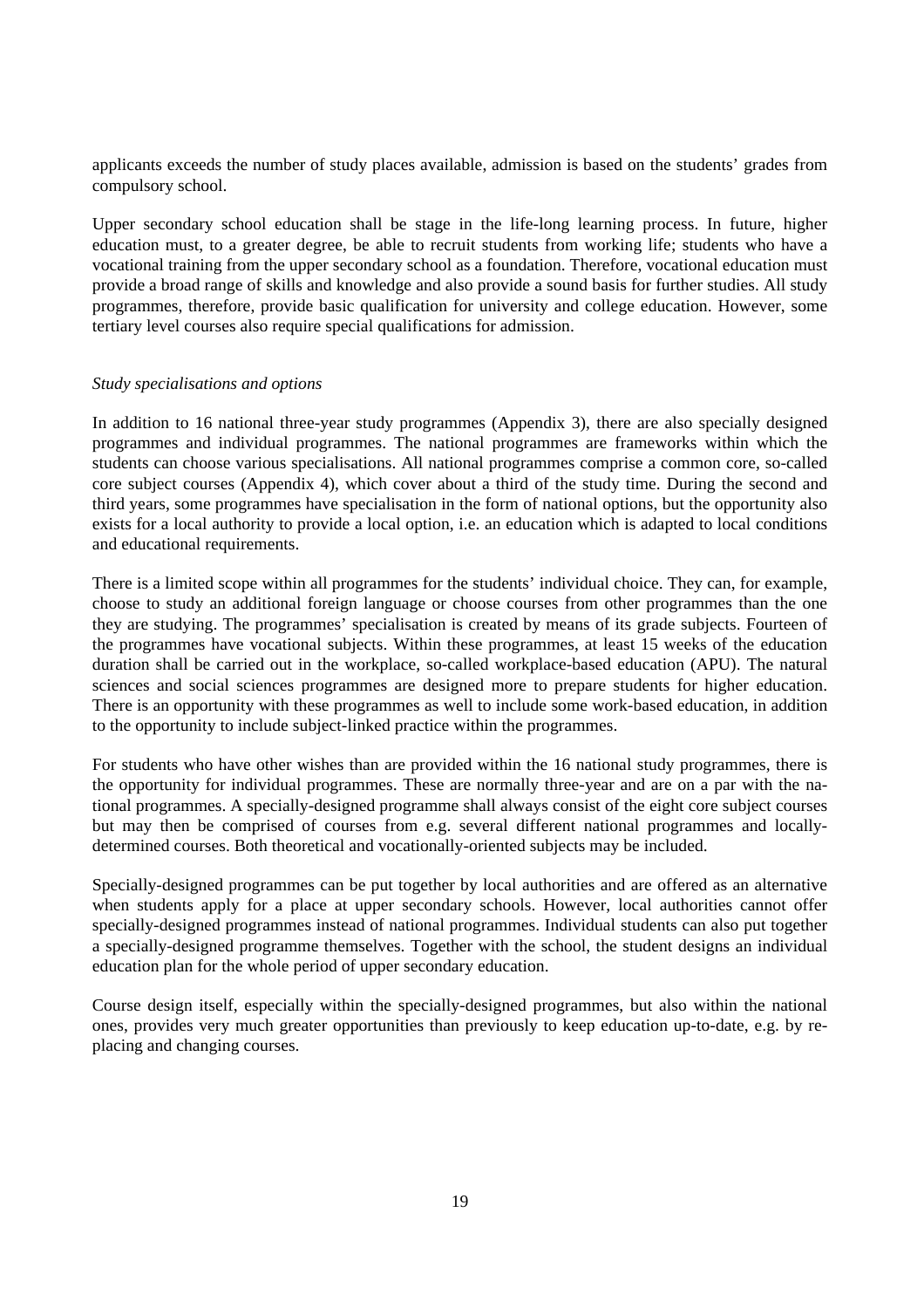#### *The individual programme*

The individual programme is provided to assist students who are not qualified to be admitted to the upper secondary school's national programmes, or to allow the possibility to combine a job which aims to provide vocational training with studies in certain subjects at upper secondary school. If the student is not motivated or unsure of his/her study choice, the programme has scope for several different opportunities, including introductory courses for young immigrants and follow-up initiatives. The individual programme aims in these cases to help the student to transfer later to a national or individual programme. The primary aim for students who need measures of a compensatory nature, is to provide the knowledge and skills equivalent to that provided by the nine-year compulsory school in those subjects which the student lacks. The student can subsequently transfer to education in a national programme. Since the individual programme shall be based on the student's needs, it can vary both in respect of its duration and content. The programme can also be used for education within special vocational fields or apprenticeship training combined with studies at the upper secondary school.

Other education which can be accommodated within the individual programme is that which concerns students with special needs, e.g. pupils from special schools. Pupils who have attended a special school and who are considered to be able to profit from education in the individual programme shall be given the opportunity for such education. Of the students who began at upper secondary school in 1997, 11 % of them began on the individual programme. The majority of students on the individual programme leave it after one year.

#### *Pilot experiment with a new modern apprentice education*

A new modern apprentice education is an alternative study option within the programmes with vocational subjects. The aim of the new modern apprentice education is to provide those students who wish to have the opportunity to undertake a large part of their education within a national programme in the workplace, and to give industry the opportunity to influence the content and organisation of the education.

The new modern apprentice education is a pilot experiment which encompasses 300 student places at 24 upper secondary schools. It is planned that it will become a standard scheme from and including autumn 2000. The apprentice education has the same programme and curriculum goals content as ordinary education in a national programme. The education provides basic qualification for tertiary level studies. The student follows the common parts of the programme during the first half of the education, approx. three terms, when workplace-based education is also included. Thereafter the apprenticeship part of the education is started. The content is regulated by means of a contract between the student, the school and the workplace. Parallel with education in the workplace, the student shall study core subjects and vocational subjects at upper secondary school. The local authority is the authority responsible for apprentice education, which means that student status applies during the whole period of education. Industrial organisations concerned and the parties in the labour market shall be represented in a programme committee which, together with the school, participates in the planning and organisation of the education.

Apprentice education can mean that students who have a long distance to travel to upper secondary school, can undertake a large part of their education at or near their home town. Apprentice education can also mean an increase of the individual school's course range within one or more programmes by means of a greater degree of co-operation with business and industry and the public sector within the separate admission areas. Apprentice education can also contribute to the regeneration of a skilled workforce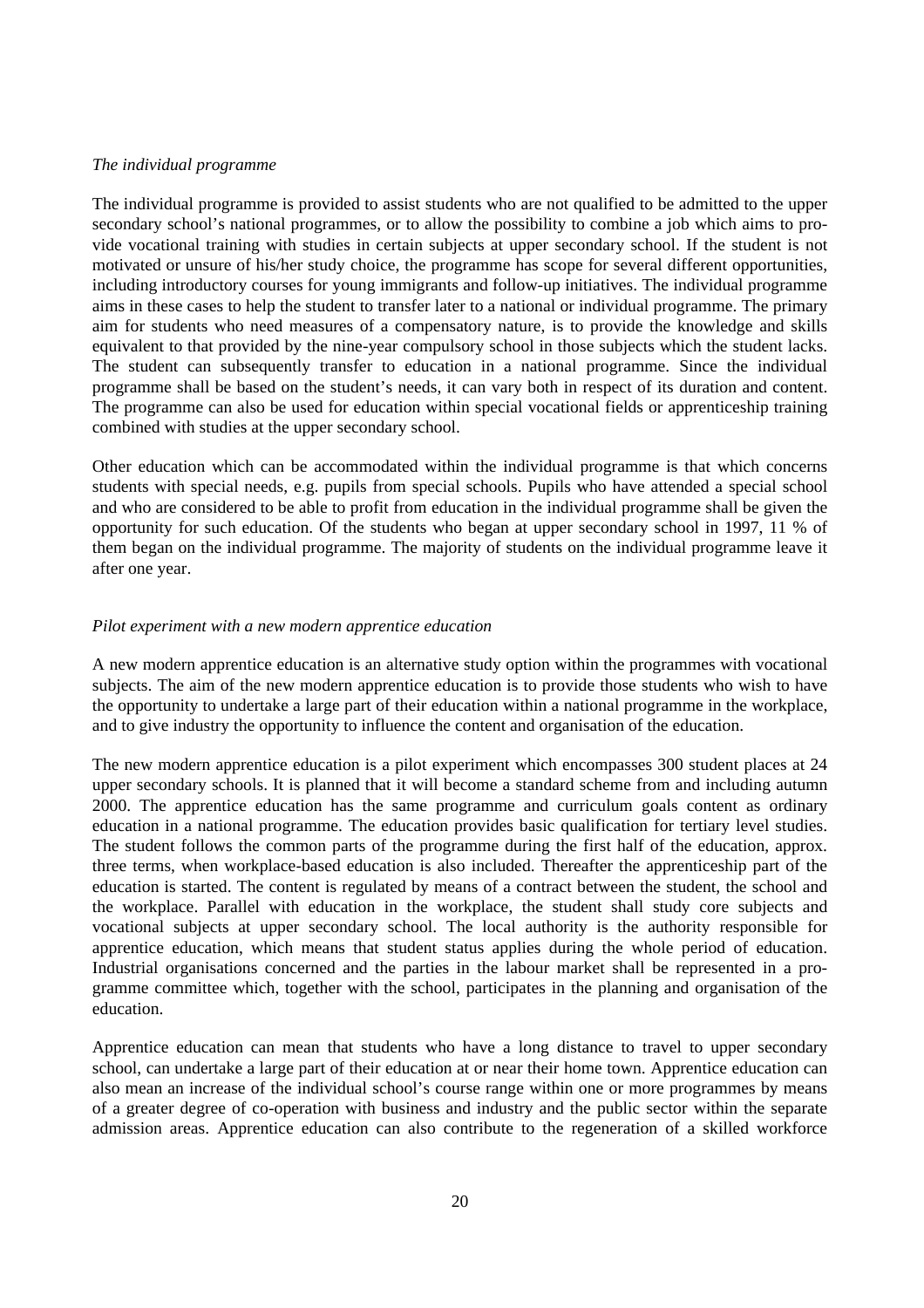within narrow vocational fields or small businesses where training as part of a national programme is not suitable.

#### *General objectives and timetable*

On  $1<sup>st</sup>$  July 1994, the upper secondary school and the other voluntary types of schools (upper secondary special school, the local authority adult education and adult education for the mentally handicapped) received a new curriculum (Lpf 94). This states the value basis, fundamental guidelines and objectives. The management documents which stipulate the educational requirements are programme goals, syllabuses and grading criteria.

Nationally-determined programme goals exist for all national programmes and programme goals are determined for the individual programmes by authority responsible for the school.

The upper secondary school is not divided into year forms. The timetable states course values for the education time per subject of the different national programmes for the three years in total. Each subject is divided into one or more courses. The number of upper secondary points each course is worth is stated in the syllabus. A full upper secondary education requires 2,150 points on the art, music and drama programme, and the natural science and social science programmes, and 2,370 points on the other programmes.

#### *Courses and grades*

The subjects are divided into courses in the upper secondary school. Grades are awarded after each completed course. Achievement is measured in relation to the goals of the course. Grades in the upper secondary school are awarded on a four-grade scale, of which the lowest is Fail.

There is a syllabus for each course which states the goals for the course. In addition, there are grading criteria for each course, which state the level of achievement which the student must attain for the different grade levels. There are both national courses with nationally-determined syllabuses and grading criteria, and local courses with syllabuses and grading criteria determined within local authorities.

The student receives a final grade at the end of his/her upper secondary education, which is a combination of grades in all courses which form part of the study programme. Students at upper secondary school can sit an examination in courses which are part of the programme before a grade is established or if the student has been awarded a Fail grade.

In the course-based upper secondary school, the student only needs to retake the course or courses which were failed. There is however an opportunity to retake a complete school year. Each student also has the right after completion of his/her upper secondary level education to resit examinations to try and gain a better grade.

The National Agency for Education has examined final grades from a sample of upper secondary schools during the 1998 spring term. As the sample is not entirely random, the results should be interpreted with a certain degree of care. The investigation shows that 14 % of the students who were registered on a national programme in autumn 1997 did not receive a final grade at the end of the 1998 spring term. There are large differences between the different programmes. Approximately one in five of those who did not receive a final grade in spring 1998 were expected to receive a final grade after examinations at the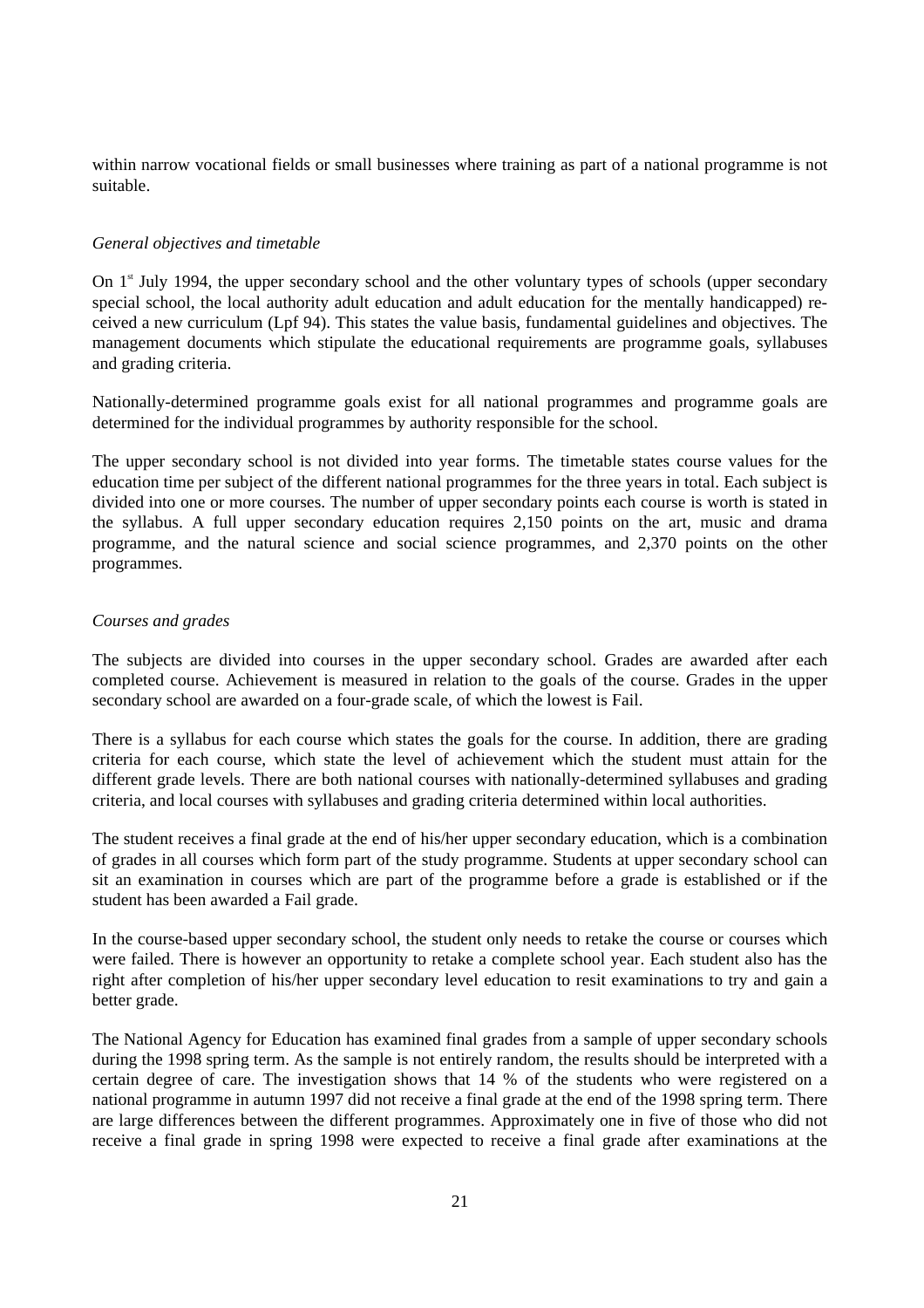beginning of autumn, while one in ten began a fourth year at upper secondary school. Of the others, about half had discontinued altogether or taken a break in their studies.

11 % were studying at local authority adult education in the following autumn term according to a study of what happened to the students who did not receive a final grade at the end of their third upper secondary school year in spring 1997. 4 % were enrolled at university or college during the autumn term after having resat examinations at the upper secondary school or local authority adult education.

#### *Student influence*

The syllabus gives the students a large degree of influence over the content and organisation of the education, and influence on the school situation otherwise. The national programmes also give students an individual choice, which covers approx. 10 % of the programme. Within this scope the student chooses the courses to be included in the programme. In trials, units for upper secondary school and local authority adult education can also set up committees with a student majority.

#### *Students in need of special support*

According to the Education Act and the curriculum, the school has a special responsibility to provide students with difficulties with the help and support they require at school. This may be a question of various forms of support, from technical aids and student assistants, to support for the disabled or visually handicapped, to special education by specially-trained teachers and remedial instruction.

#### *Immigrant pupils*

The subject, Swedish as a second language, gives the same qualification as the standard Swedish language subject and is found in all forms of school. Immigrant pupils have the right to study Swedish as a second language instead of standard Swedish if they need and wish to. Pupils who choose to study Swedish as a second language as a core subject have in addition the opportunity to study Swedish in the time available for individual options. Teaching in Swedish as a second language at upper secondary school is based on students having ability in the subject corresponding to the goals for the nine-year compulsory school.

Pupils who have recently arrived in Sweden and lack basic knowledge in Swedish have, from the age of 16, the right to Swedish tuition for immigrants (sfi). Many immigrants also receive extra instruction in Swedish within the framework for the upper secondary school's individual programme. A third of students on the individual programme in 1997 had a foreign background.

Native or first language can be studied as an individual option, expanded programme or can replace instruction in foreign languages. The right to native language instruction is restricted to seven years, unless the student has a special need of the instruction. An exception is made for the Nordic languages.

#### *The upper secondary special school*

The local authorities are responsible for providing places at upper secondary special school for those young people who do not have the necessary prerequisites to attend the upper secondary school. This applies, for example, to young people who are mentally handicapped.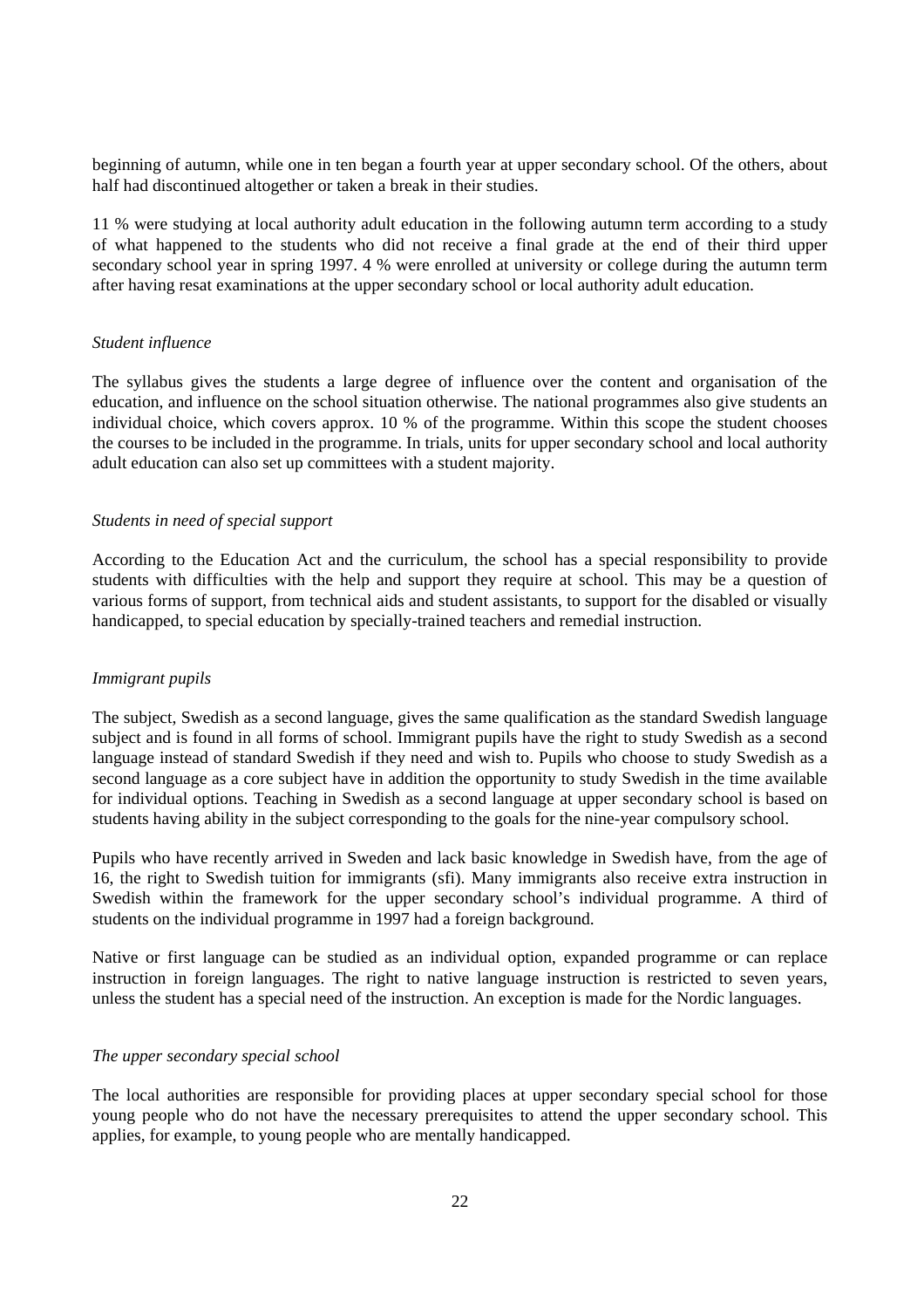The upper secondary special school provides, like the upper secondary school, national, speciallydesigned or individual programmes. The national programmes are fewer than in the upper secondary school and aimed at various vocational preparations. All programmes in the upper secondary special school are four-year and have a guaranteed 3,600 hours divided into core subjects and grade subjects.

#### *2.3.7 Adult education*

Folk high-schools and adult education associations are the oldest forms of adult education. The first folk high-school was established in 1868 and was intended for young adults and to provide a general civic education. Adult education associations also grew from within the popular movements, such as the revivalist and temperance movements. Since society at that time could not meet the need for individual knowledge and skills, this became a task for the popular movements. This first study circle was founded in 1902.

During the 1950s, evening upper secondary level education for adults arrived. The vocational schools also provided adult education in the form of part-time courses.

By means of the 1967 adult education reform, adult education was organised both as state adult education with countrywide recruitment and as local authority adult education (komvux) with local recruitment. Basic education for adults (grundvux) arrived in 1997, and has been is an integrated part of komvux since 1992. The local authorities have been responsibility for Swedish tuition for immigrants since 1986.

The state school system for adults comprises local authority adult education, education for mentally handicapped adults (särvux) and Swedish tuition for immigrants. The state-run schools for adults (SSV) in Härnösand and Norrköping are a complement to komvux. The schools recruit on a countrywide basis and provide distance learning for adults in largely the same type of education as in komvux. The education is organised as distance learning by post, interval courses with periods at school, and IT-based courses. The number of students at the schools during week 42 in 1997 was 15,000. In addition to this, there are 11 adult education associations with activity throughout the country and 147 folk high-schools which receive state funding.

#### *Local authority adult education*

Local authority adult education comprises basic adult education, upper secondary adult education and supplementary education. Every local authority is responsible for organising local authority adult education. Each local authority resident over the age of 20 and resident in the country has the right to take part in basic adult education if he/she lacks skills or knowledge which is normally learned in the nine-year compulsory school. The education aims to give adults the knowledge and skills which they need in order to participate in society and working life. It shall also make further study possible.

The local authorities shall strive to provide upper secondary level adult education and supplementary education which meets demands and requirements. Upper secondary level adult education aims to give adults the knowledge and skills which correspond to those young people can learn at upper secondary school. If the number of places is less than the number of qualified applicants, preference shall be given to those with the greatest need of the education. In autumn 1997, 67 % of students at upper secondary level adult education were women.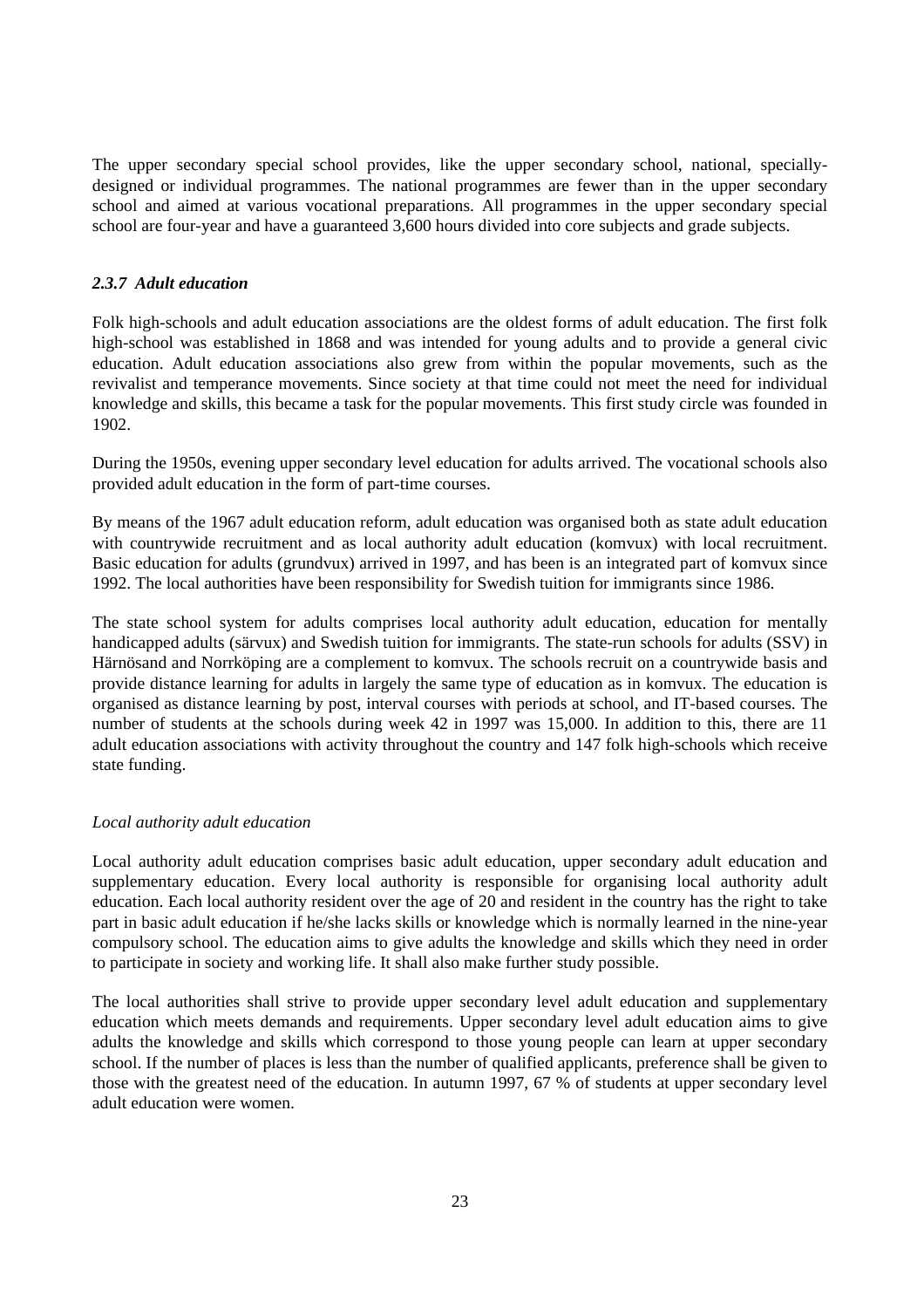Supplementary education aims to provide such education for adults which may lead to a new level within their vocation or a new vocation. In the 1996/97 academic year, 221,500 students took part in komvux.

#### *The "Adult Education Initiative" project*

The "Adult Education Initiative" project is part of the Government's strategy to combat unemployment, to strengthen the country's competitiveness and to increase growth by means of raising educational levels and the skills and knowledge of the work force. The "Adult Education Initiative" project shall also contribute to local authority and regional development and growth. At its full extent the project encompasses 140,000 places in addition to regular local authority adult education and costs SEK 3.3 billion per year. The project is aimed primarily at the unemployed who lack qualifications from the three-year upper secondary school. It is primarily those who lack skills and knowledge equivalent to the core subjects at upper secondary school who shall receive such education, but the updating and strengthening of participants' vocational knowledge and skills is also given great scope. Approx. 50 % of participants are over 30 years old.

Local authority and state-run adult education is free of charge.

#### *Education for mentally handicapped adults*

Adult education for the mentally handicapped (särvux) is a form of school with the same curriculum as the upper secondary school and the local authority adult education. The education is organised in the form of independent courses and aims to provide skills and knowledge corresponding to the compulsory special school and vocational training in the upper secondary special school. The students can choose to study just one course or different combinations of courses. The timetables in särvux state only the guide value. It is the student's ability and possibilities of attaining defined goals which govern. Särvux encompassed 4,000 students in the 1997/98 academic year.

#### *Swedish tuition for adult immigrants (sfi)*

The aim of Swedish tuition for immigrants is to provide adult immigrants with basic knowledge of the Swedish language and Swedish society. The local authorities have a responsibility to provide sfi education for persons who lack basic knowledge and skills from and including the second half of the year they reach the age of 16.

The education has a guide value of 525 hours, but it is the individual's chances of achieving the knowledge goals in the curriculum which are determining. The student begins studying at the language level determined by prior knowledge and skills and finishes studying when the goals have been achieved. For people who are illiterate, sfi education is combined with instruction in reading and writing at basic adult education.

Within basic adult education there is a supplementary course to sfi, the Swedish as a second language course. Sfi is organised by the majority of local authorities in connection with komvux. During the 1996/97 academic year, 41,000 people took part in sfi education. The average age of the students was 34 years old.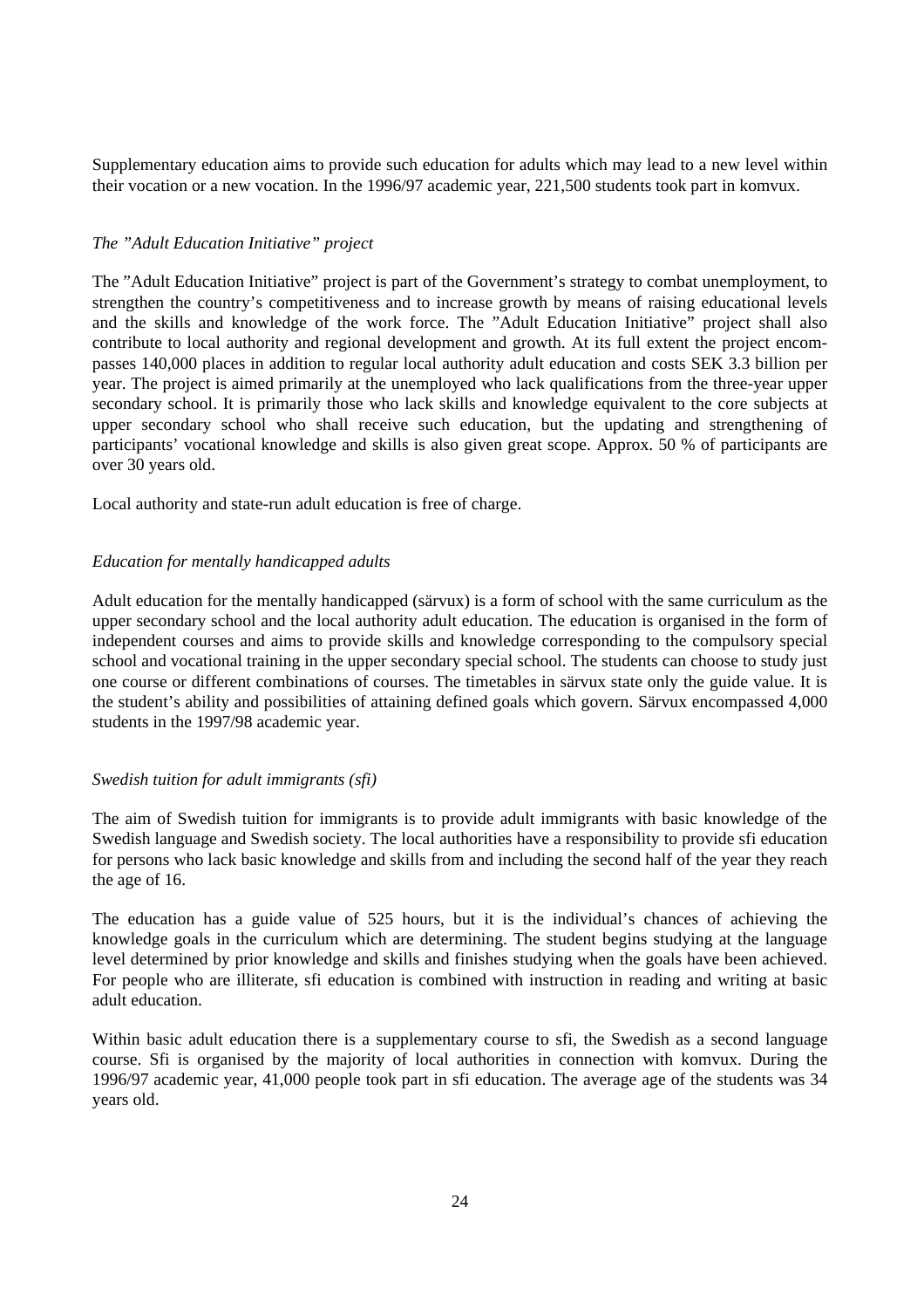#### *Popular adult education*

Folk high-schools and adult education associations determine their own objectives for their activities. The overall aim of popular adult education is to reinforce people's opportunities to affect their living conditions. Popular adult education contributes to preserving and developing a popular culture and providing support and stimulus for study within non-government organisations and associations. It assists in providing everyone, but those with limited education in particular, good skills and knowledge and stimulates interest for new fields of knowledge.

The general courses at a folk high-school shall comprise a minimum of 15 % of the school's annual activities. The general courses are intended primarily for those who lack knowledge from the nine-year compulsory school and upper secondary levels. In the 1996/97 academic year, 29,000 people attended general folk high-school courses. During 1995 approx. 1.5 million people took part in study circles.

#### *Vocational training courses*

Vocational training courses, together with guidance and employment office services, are the most important employment policy instruments to support the individual. The term vocational training courses means the education which a person undertakes for employment reasons and for which a training allowance is paid. Vocational training courses shall promote economic growth by rapidly meeting the need for skilled labour and in this way facilitate adjustments in the labour market between the unemployed and vacant posts.

The role of vocational training courses is to provide the unemployed with such education that they can quickly fill the vacant posts which arise. An important task is to ensure that there are no gaps or bottlenecks in the labour market. An important difference between the standard education system and vocational training courses is that with the former the individual him/herself chooses the education direction, while the manpower requirements of the labour market determine the training that the unemployed can receive.

The county labour boards purchase vocational training courses from various education providers or utilise places within the standard education system. In September 1998, 46,000 people took part in vocational training courses.

#### *Pilot experiment with qualified vocational education*

The pilot experiment with qualified vocational education (KY) is a new form of post-upper secondary level education where at least a third of the education is based on the skilled application of the theoretical knowledge in the workplace. The aim of the pilot experiment is to gather experience concerning new courses, new pedagogical forms and new education providers. The period of study extends between year 1 and 2 depending on the course. The courses are based on close co-operation between business and industry and various education providers (upper secondary schools, universities and colleges, local authority adult education, companies). The courses shall be open to those who come straight from upper secondary school but also to those already active in the labour market who wish to develop their knowledge and skills within a definite field.

Statistics from 22 completed courses show that 75 % of the students have a job or have been promised employment within three months of the end of the course. Approximately half of these jobs concerned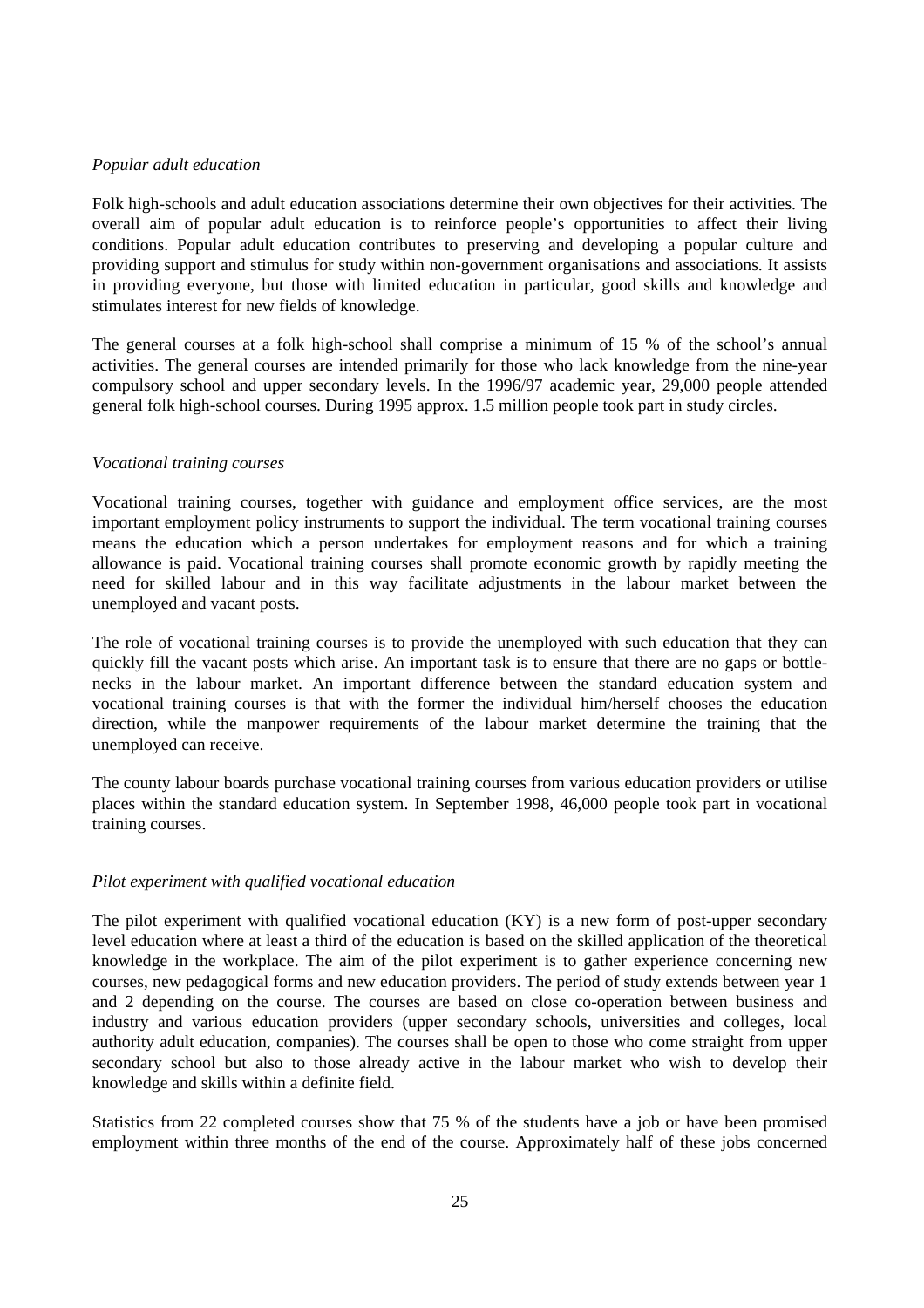companies which had taken part in the workplace-based part of the course. Today, KY covers approx. 140 courses within 13 different industrial fields. In accordance with proposals in the 1998 spring financial bill (bill 1997/98:150), Parliament adopted a resolution to extend the pilot experiment until and including 2001, and to increase the places to 8,000 in autumn 1998 and to 12,000 from spring 1999 until and including the end of the pilot experiment in 2001. The intention of the Government is that the pilot experiment will subsequently be integrated into the standard education system.

#### *2.3.8 Higher education*

Universities and colleges have a key role in the investment in knowledge and education. They are responsible for practically the whole of post-upper secondary level education in Sweden. The labour market of today and the future requires increasingly qualified and frequent education.

Increasing numbers of people apply for admission to tertiary level education. The number of students at colleges and universities has increased by just over 80 % over the last decade. The proportionally largest increase has been at smaller and medium-sized institutions, where the number of full-time students has increased by 260 % over the same period. Tertiary education will increase further in the future. In the year 2000, the total number of full-time students in tertiary level education is expected to be approx. 300,000.

The opportunities for distance learning are important in a country such as Sweden with large geographical distances. Today, tertiary level distance learning involves approx. 10 % of the students.

#### *Admission*

Basic qualification, and for some courses also special qualifications, are required for admission to undergraduate studies at universities and colleges. A completed education from upper secondary school with at least 90 % pass grades for the courses taken, provides basic qualification. People over the age of 25 and who have been in employment for at least 4 years are qualified if they have proficiency in Swedish and English equivalent to a completed national upper secondary programme.

The progression rate from upper secondary to tertiary level education has increased greatly. In 1987/88, the percentage of upper secondary school students going on to undergraduate study was just over 20 %. By 1993/94 this rate had risen to 37 %. Roughly 30 % of all young people between 19 and 25 go on to universities and colleges. It is estimated that at least 50 % of today's 20-year olds will have studied at universities or colleges by the time they reach the age of 35.

The interest for higher education is increasing. The number of new applicants, i.e. applicants who have not previously studied at a university or college, was 125,000 for admission in autumn 1997. In comparison the number was just 100,000 for the autumn 1994 intake. This increase has occurred despite falling age groups of young people. The competition for places has increased despite the expansion of undergraduate studies which is in progress.

#### *Financing*

Each university and college is awarded, through a parliamentary resolution, an educational grant which stipulates, among other things, the minimum number of examinations. Furthermore, frameworks are established for the range of specialisations of the educational courses offered, expressed as the highest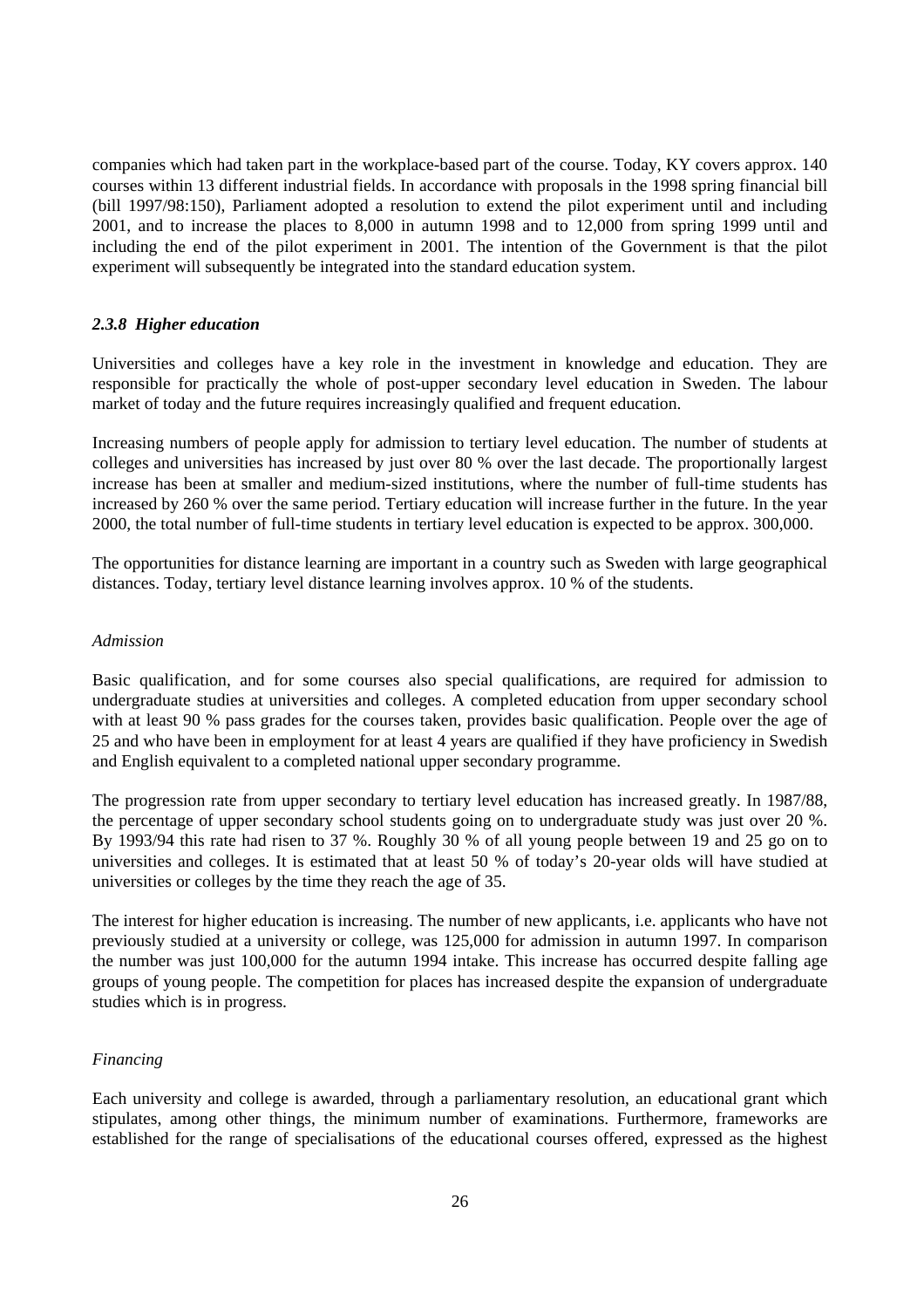number of full-time results within the respective educational fields or groups of educational fields which can qualify for funding during a three-year period.

For each budget year, the highest total payment for full-time students and full-time results is stipulated  $- a$ so-called financial ceiling. An educational institute can also have specific commitments specified in its educational mandate.

The universities and colleges have, on the basis of their educational mandates, great freedom to design their own range of educational courses and to allocate the resources which the Government makes available. All universities and colleges are allocated funds for undergraduate and postgraduate studies in the form of a framework grant. Payments for undergraduate education are related to the results achieved – actually the number of students being awarded a degree. Funds are also allocated to each university and college for research and postgraduate studies.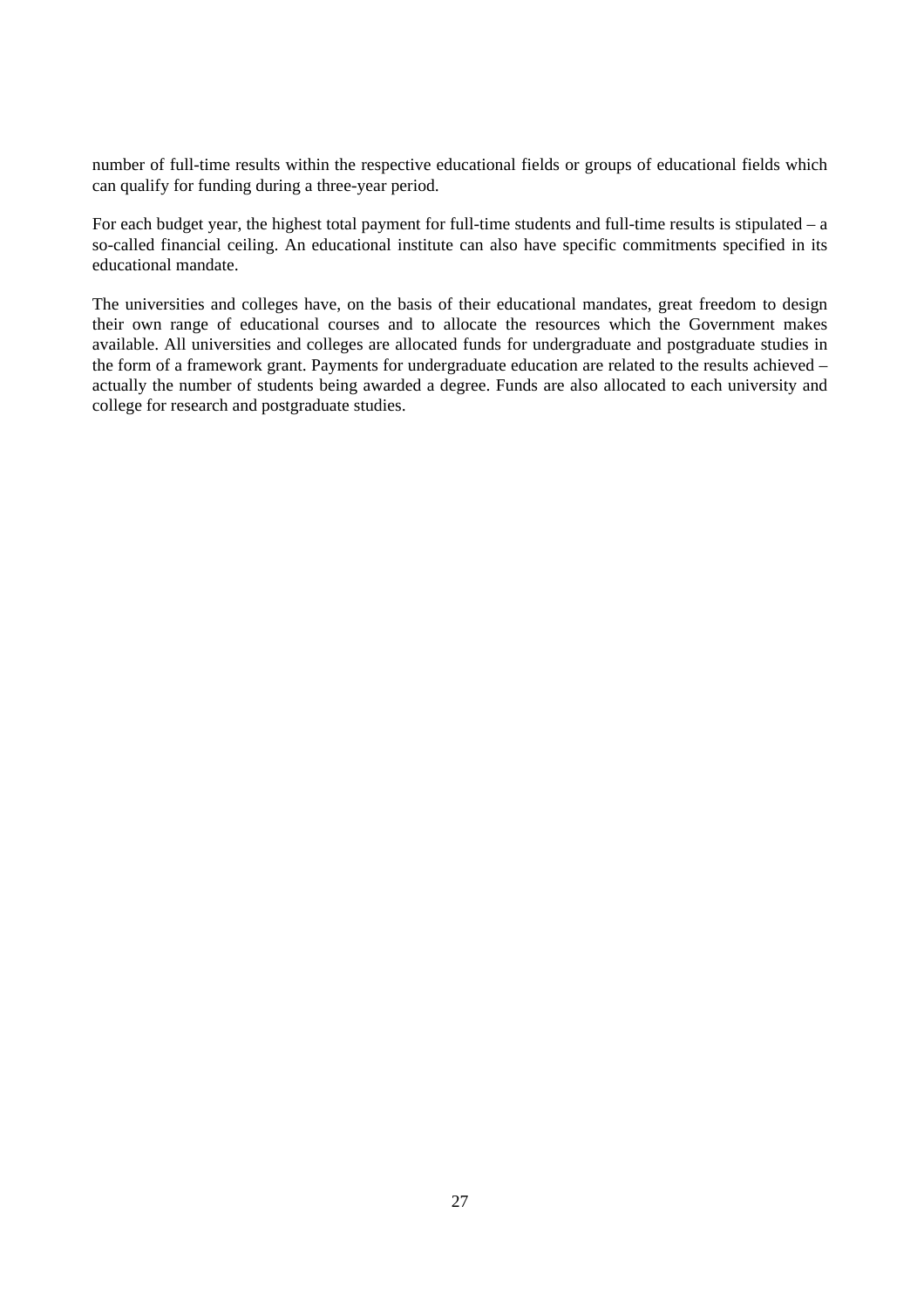#### **3. TRANSITION PROCESSES AND OUTCOMES**

#### **3.1 Concerns**

#### *Practical labour market orientation in the nine-year compulsory school*

The previous curriculum (Lgr 80) directed that every pupil should have 6-10 weeks practical labour market orientation (prao) during his/her period in compulsory school. Prao means that the pupil takes part in activity at a workplace and carries out simple tasks. Quality has, though, been variable due to difficulties in arranging good practical placements for all pupils, to weak links between education and the pupils' practical experiences or to poor supervision at the workplace. In recent years in smaller towns, competition had also arisen for places between the upper secondary school's APU, and the compulsory school's prao, where the compulsory school has drawn the shortest straw. The downturn in the business cycle has also meant that many smaller companies and institutions have not been willing to devote time to supervising compulsory school pupils.

In Lpo 94, the time allocated to prao is no longer stipulated, but the school's responsibility is emphasised for co-operation with business and industry, and also for the pupils' contact with society outside the school. The intention is that contacts with business and industry shall be a well-integrated and meaningful element in school activities. Prao shall be a means to achieve the curriculum's objectives rather than a "breather" and break in normal school activities.

Several studies reveal that prao in the compulsory school has reduced since the new curriculum was introduced. One reason is that the contacts with business and industry are sometimes viewed as something which is peripheral to the school's core activity – teaching. Another reason is also that the labour market is virtually non-existent for a sixteen-year old who leaves the nine-year compulsory school today. Few pupils enter the labour market straight from compulsory education, but do so during and after upper secondary education.

The new grade system based on goals and knowledge levels is experienced by many teachers and school administrators as though greater demands are being placed on the pupils in the respective subjects – and thereby greater demands on the teachers to "complete the course". Prao, subject-linked practical placement, and other contacts with working life appear to be things which steals time from normal education.

Many critics believe instead that contacts with working life should be given priority in school. All pupils attend school increasingly longer and the opportunities for work outside school hours and in the holidays have declined. The need is therefore greater that the school provides pupils with the opportunity to obtain experience from the workplace, as this is important for their learning and development.

The National Agency for Education has reported that half of Sweden's compulsory schools have reduced the extent of prao by between 20 and 75 %. In the majority of cases prao has been replaced by activities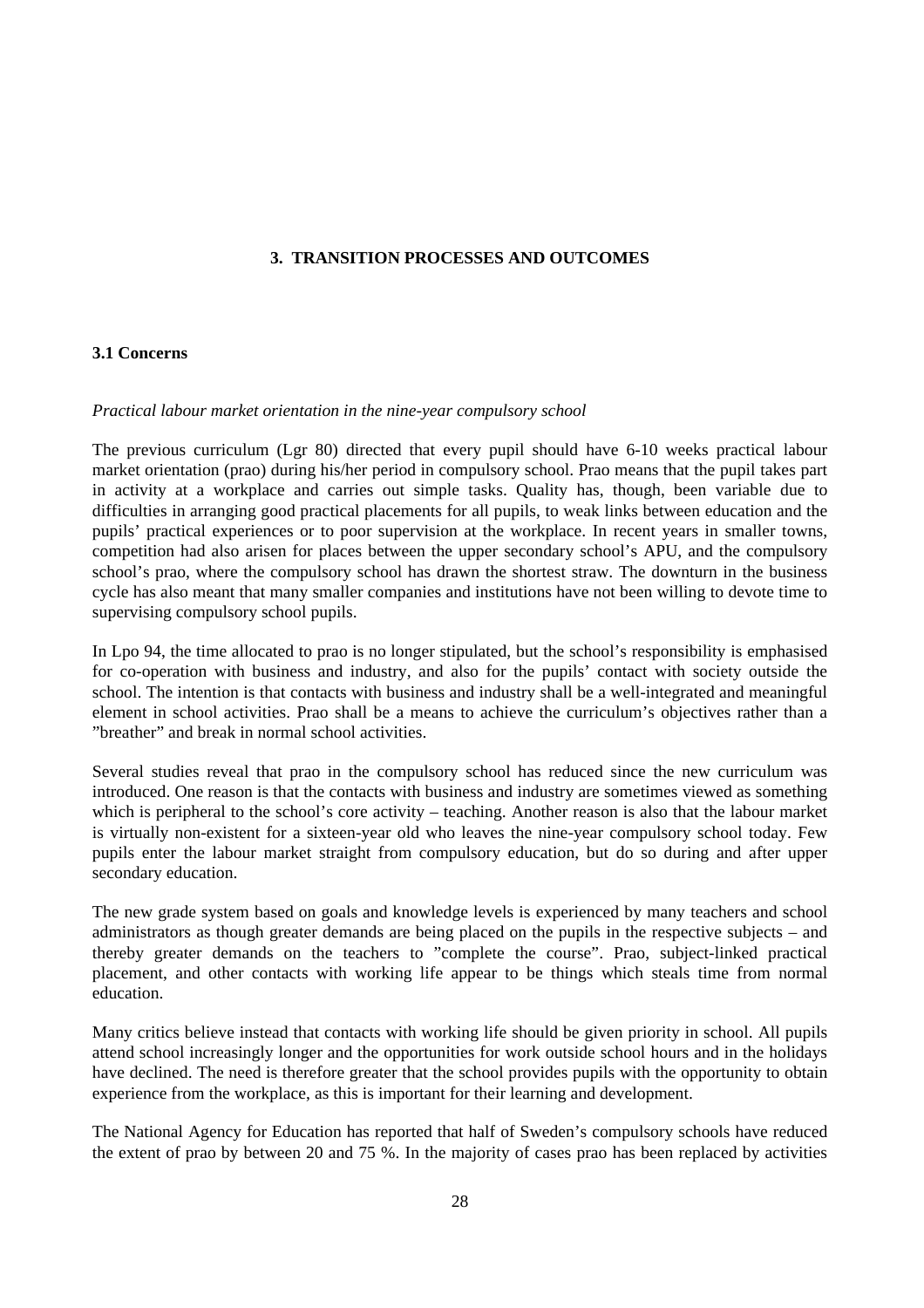which are more "theoretical" in nature: projects, study visits etc. The National Agency for Education sees problems with the increased variation between schools; a poorer base for pupils' future study and career choices and poorer opportunities to integrate the pupils' individual experiences of working life into the school's education. The Government has recently declared that all pupils in the compulsory school should have the opportunity of practical labour market orientation.

An important factor for the school's contact with working life is the teachers' own experience of other workplaces and careers than those found within the school. The teacher training committee (U1997:07) has, among other things, the task of discussing how experience of other careers can be put to use by student teachers both in the nine-year compulsory school and the upper secondary school and whether this can be part of the admission criteria.

#### *Study and career guidance in the nine-year compulsory school*

The responsibility for organising the study and career guidance activities (syo) so that pupils receive guidance in the face of the various choices which the school provides and in the face of future education routes, is the responsibility of the school principal.

Syo continues during the whole compulsory school period. There are special syo staff at many schools. The school staff shall inform, teach and provide personal guidance for the pupils on various study directions and career opportunities after the nine-year compulsory school

This counselling resource in the compulsory school has reduced in extent by 7.5 % compared with 1993 according to the National Agency for Education's report (UG 95). There may be several reasons for this reduction. The majority of pupils get into their first choice at upper secondary school and require less information on all the different study alternatives. The syo functions can also, to a greater extent, have been engaged in work with the upper secondary school individual programmes, where there is contact with workplaces among other things. On the other hand the work with obtaining work placements in the compulsory school has probably reduced as a result of the deregulation of prao.

#### *Transition compulsory school– upper secondary school*

An ever-increasing number of the pupils who leave compulsory school go straight on to upper secondary school studies: approx. 66 % in 1975, 87 % in 1985 and 98 % in 1997.

The young people who do not meet the qualification requirements for a national or individual program shall be offered education within the individual programme option.

New qualification requirements for admission to the upper secondary level national and individual programmes apply from and including admission for autumn 1998. In order to be qualified a student must have at least a pass grade in the subjects Swedish/Swedish as a second language, English and mathematics. Various estimations indicate that 6-7 % of a year group which completes year 9 will require supplementary studies within the upper secondary school's individual programme in one or more of these subjects which are lacking, before studies in a national programme can be started. Within the framework for the individual programme, courses from a national programme can be studied at the same time as the supplementary studies. Young immigrants who have for example arrived in Sweden at a late age in the compulsory school may be among those who do not meet the qualification requirements and are therefore to be found on the individual programme.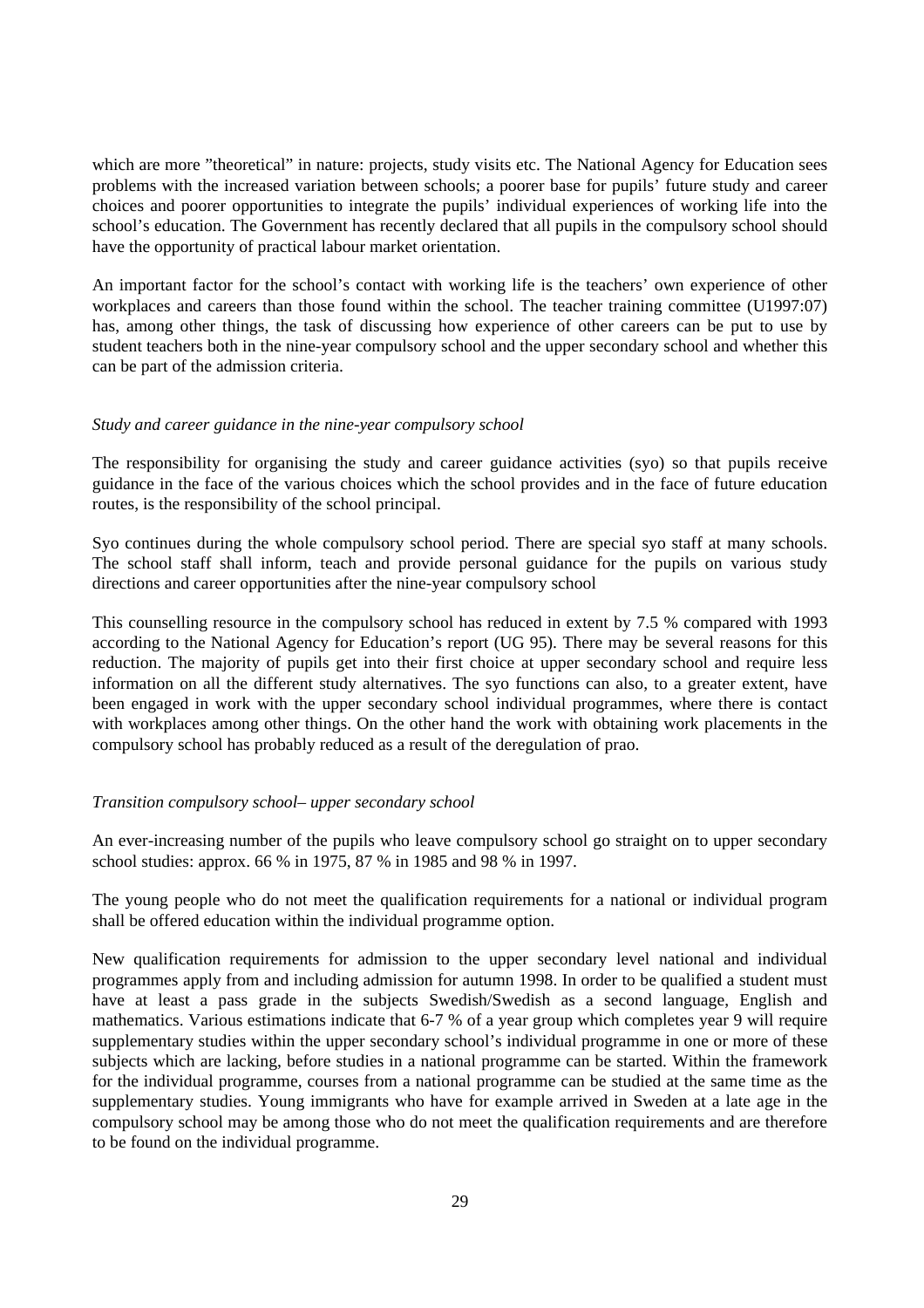In general, the increased requirements should lead in the future to pupils beginning on the national and individual programmes with a better foundation.

#### *Young people who do not begin at upper secondary school*

The obligation of the local authority to provide education in national, individual or individual programmes at the upper secondary school for all young people resident within the local authority area and who have completed nine-year compulsory school or equivalent education, applies until and including the first six months of the calendar year the young person becomes 20 years old.

A local authority can continue to assume responsibility according to the law (1997:1268) on the responsibility of the local authorities for young people between the age of 20 to 24. The aim with this is to develop the individual's future opportunities to support themselves and to strengthen their opportunities to enter the employment market or to continue studying. Such responsibility applies from  $1<sup>st</sup>$  July of the year the young person becomes 20 years old and until he/she becomes 25 years old and begins in employment, standard education or if a suitable labour market policy initiative cannot be provided within 90 days from the date the young person registered as seeking employment with the public employment office. The development initiative shall be offered within 10 days from the date the local authority's responsibility came into force and may last a maximum of 12 months. Young people who take part in such activity are guaranteed a certain payment per month.

#### *Workplace-based education in the upper secondary school*

The National Agency for Education's report *Co-operation school – working life* indicates that the workplace-based education (APU) often does not achieve the stipulated extent of at least 15 weeks per year. This applies to all programmes with vocational subjects. 63 % of students on all the programmes receive the APU to which they are entitled.

There is a great difference between the different programmes. Programmes which are successful are the Health Care programme and the Child Recreation programme. Less successful programmes are the Media and Electricity engineering programmes.

The situation is divided with regard to the financial payments for APU workplaces. According to a study in 1995 by the Swedish Association of Local Authorities, 48 % of the APU employers did not request any payment from the local authorities, 33 % were paid by the local authorities, 3 % paid compensation to the school and 9 % reported other forms of compensation.

The workplace shall provide trained supervisors in connection with APU. The training of supervisors shall be financed and organised by the school. Only 46 % of the schools which participated in the study have organised basic training for supervisors.

The workplaces/supervisors say that they have the opportunity to receive students for APU. The schools on the other hand state that there is a shortage of trained supervisors and state the fact that the activity range of certain workplaces is too narrow to suit the students' educational requirements as the main reason that the 15 week APU is not achieved. The students who do undertake APU rate it very highly and regard it as a good complement to their education.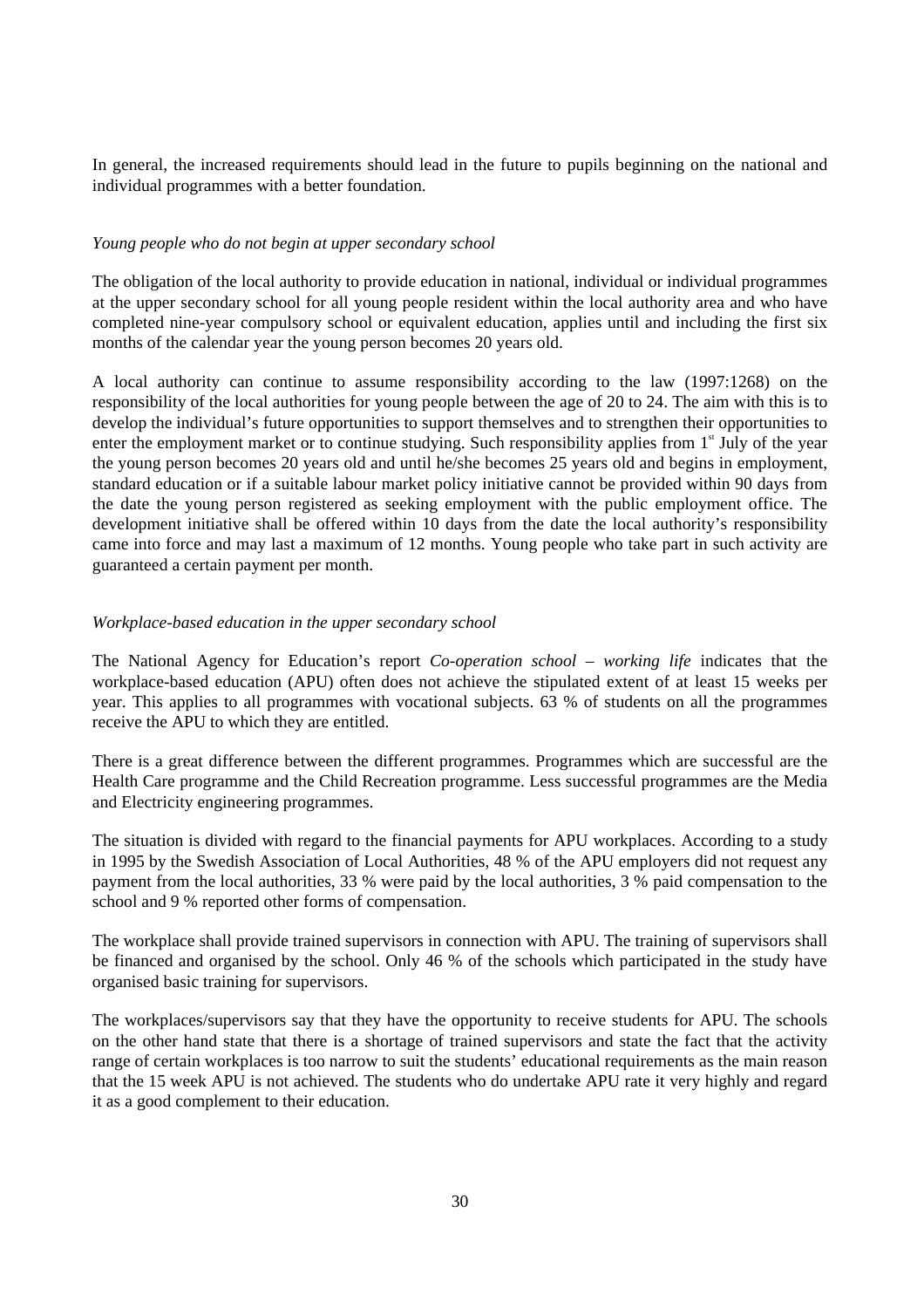#### *Transition upper secondary school – tertiary level study*

A substantial increase in the number of places available at colleges and universities has occurred since the end of the 1980s. The number of new students has increased by just over 50 % over the last ten years. The transition from upper secondary to university level education is made largely during the 3-4 years following the completion of upper secondary education. 35 % of those who had completed their upper secondary education in the mid-1980s went on to tertiary level education within ten years. With the corresponding figure ten years later, in the mid-1990s, roughly a third had started tertiary level studies within just two to three years.

7.2 % of the last year class at upper secondary school in 1996/96 went straight on to college or university. Despite the large expansion of universities and colleges during recent years, a large group (approx. 35,000) of qualified applicants were not able to be offered places for the autumn term in 1997.

22 % of young women who completed their upper secondary level education in 1995/96 had started tertiary level studies within one year. The corresponding figure for young men was 12 %. Of those who completed upper secondary level education in the 1994/95 academic year, 22 % had started tertiary level studies within one year and 37 % within two years.

#### *Transition from education to working life*

In spring 1996, Statistics Sweden (SCB) carried out a questionnaire study among those who completed upper secondary level education in 1993 and those who completed undergraduate or postgraduate studies in the same year. 51 % of students completing secondary education had a job in March 1996 and for 37 % this was their main occupation. 38 % devoted themselves to full-time study. 16 % of leavers were unemployed or taking part in employment policy initiatives. Of all those who completed upper secondary education in 1993, 16 % were in permanent employment within one month of the end of their education, 23 % within three months, 34 % within one year and 40 % within eighteen months. The fact that over half did not have any regular job at all was certainly because they were not looking for employment due to tertiary level studies during the whole period. Overall there were no major differences between men and women with regard to how quickly permanent employment had been obtained.

88 % of those who completed undergraduate studies were in employment and this was the main occupation for 80 % of them. Unemployment including employment market initiatives was 5 % among those with tertiary level education. 89 % of those with postgraduate level education had employment as their main occupation and 3 % reported that they were unemployed. Of those who completed university or college education in 1993, 47 % were in permanent employment within a month of completing their degree, 60 % within three months, 76 % within a year and 81 % within eighteen months. 72 % of those with postgraduate level education were in permanent employment within one month of completing their course and 84 % within a year.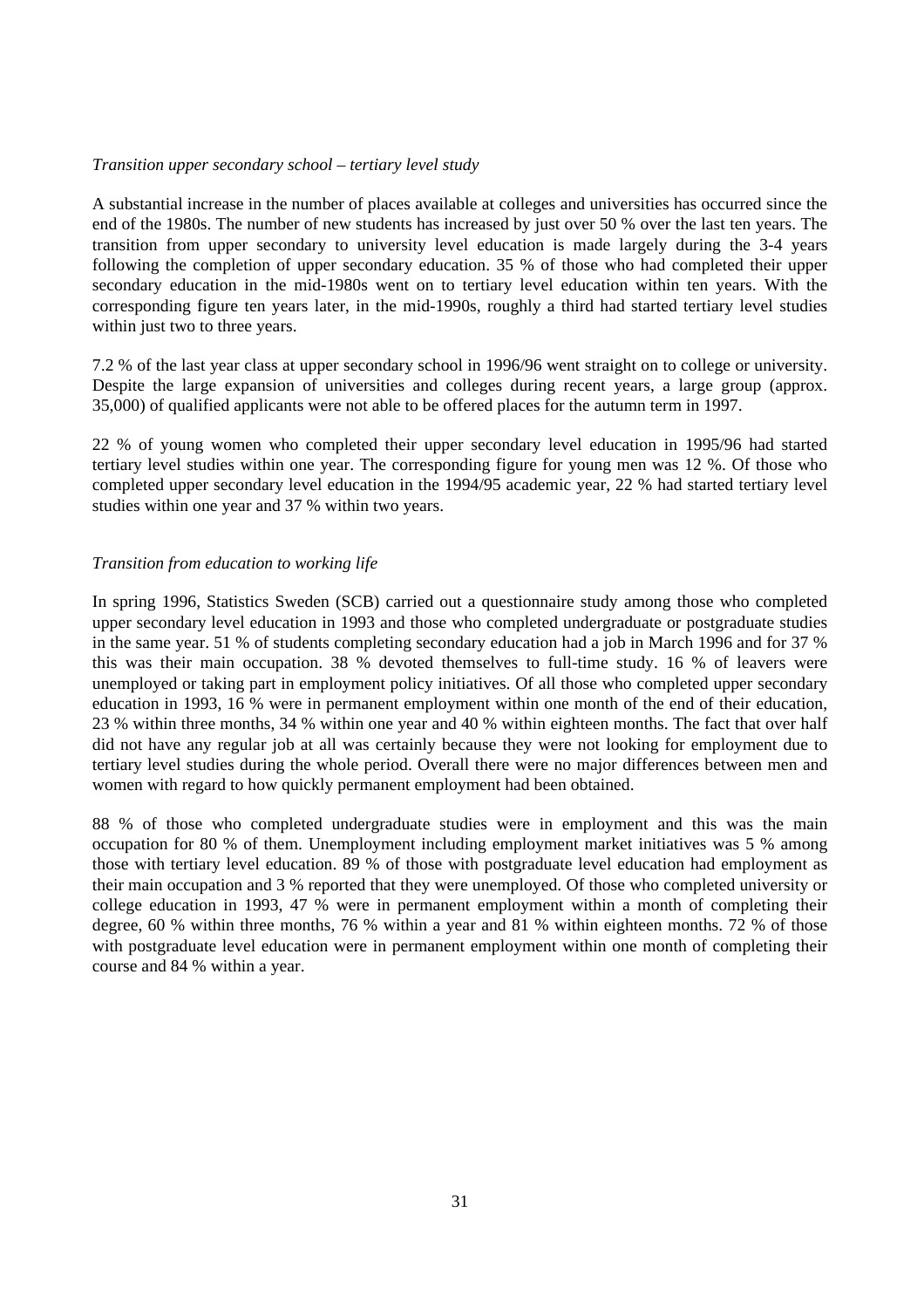#### **WOMEN**

|                        | 0 | 1000 | 2000 | 3000 | 4000 | 5000                          | 6000 Number                      |  |
|------------------------|---|------|------|------|------|-------------------------------|----------------------------------|--|
|                        |   |      |      |      |      |                               |                                  |  |
| Local authorities      |   |      |      |      |      |                               |                                  |  |
| County councils        |   |      |      |      |      |                               |                                  |  |
| Central government     |   |      |      |      |      |                               |                                  |  |
| Other private services |   |      |      |      |      |                               |                                  |  |
| Industry, mining       |   |      |      |      |      |                               |                                  |  |
| Commerce               |   |      |      |      |      |                               |                                  |  |
| Commercial services    |   |      |      |      |      |                               |                                  |  |
| Transport              |   |      |      |      |      |                               |                                  |  |
| Hotel & catering       |   |      |      |      |      | <b>Upper secondary school</b> |                                  |  |
| Construction           |   |      |      |      |      |                               | <b>Universities and colleges</b> |  |
| Agriculture, fishing   |   |      |      |      |      |                               |                                  |  |

#### **Number of women Upper secondary school University and colleges**

| completed          | 34 800 | 19 600 |
|--------------------|--------|--------|
| employed (diagram) | 15 000 | 14 900 |

The diagram above illustrates those completing upper secondary school in 1995, those completing tertiary level education in the same year, and the division of the total in employment in 1996 per employment sector.

A large percentage of women who completed upper secondary school in 1995 and women who completed tertiary education respectively, were employed in the local authority sector (e.g. schools, pre-school/ childcare). A relatively large group of women with university level education were employed within the county council (health care etc.) and various private sector service companies, while many of the women with upper secondary school education were to be found in the fields of commerce, and hotel and catering.

#### **MEN**



| No. of men         | Upper secondary school | Universities and colleges |
|--------------------|------------------------|---------------------------|
| completed          | 32 100                 | 13 600                    |
| employed (diagram) | 11 500                 | 10.500                    |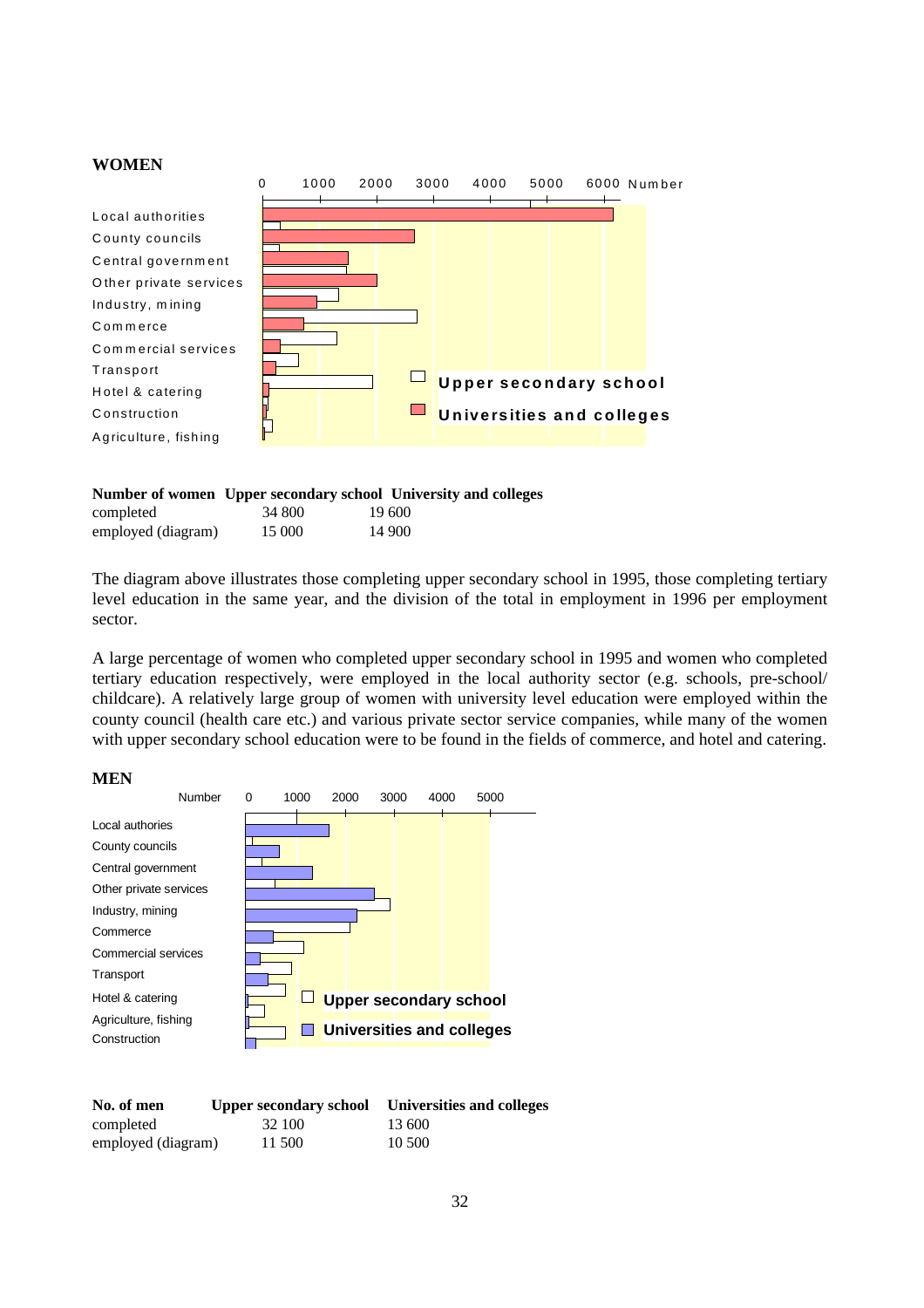On the other hand, the majority of men with upper secondary and tertiary education were employed within for example the private service sector and within industry.

#### *Vocational guidance/study guidance for those seeking work*

The Swedish National Labour Board (AMS) is responsible for ensuring that guidance is provided for those seeking work. This shall provide insight into and knowledge of their own resources, on the opportunities in the employment market and the educational system and give the individual support to enable him/her to make decisions.

AMS provides study and vocational guidance at approx. 400 employment offices and about 100 labour market institutes. The aim is to expand the counselling services so that they can be provided at all locations where the employment service is established.

#### **3.2 The interfaces between the education and training system and the labour market**

#### *Employment and education background*

Young people who are trying to establish themselves in the employment market after the completion of their education face a harder competitive situation than those who are already in employment. With little or no working experience, it is largely young people and those who have recently completed their education who are affected when a downturn in the business cycle occurs and the recruitment of new workers falls. The reduced demand for labour in combination with investment to increase the number of places in education has resulted in an increase in the time it takes for those have recently completed their education to establish themselves in the job market.

Unemployment particularly affects young people with a low level of education who are about to enter the labour market. Over half of all unemployed people are under 35 years old. Unemployment is more than two and half times higher among the poorly-educated than among the highly-educated.

#### **Educational background and unemployment in per cent of the labour force within the respective educational and age groups,1996-1998**

| Age       |      |      |      | Compulsory level  <br><b>Upper secondary</b><br>level |      | <b>Tertiary level</b> |      |      |      |
|-----------|------|------|------|-------------------------------------------------------|------|-----------------------|------|------|------|
|           | 1996 | 1997 | 1998 | 1996                                                  | 1997 | 1998                  | 1996 | 1997 | 1998 |
| $16-19$   | 11.3 | 11.6 | 9.6  |                                                       |      |                       |      |      |      |
| $20 - 24$ | 26.5 | 24.8 | 19.2 | 14.8                                                  | 14.7 | 12.2                  | 6.0  | 6.4  | 4.9  |
| 25-34     | 15.8 | 16.2 | 15.3 | 10.6                                                  | 9.5  |                       | 4.1  | 4.0  | 3.4  |
| 35-64     | 8.6  | 8.4  | 7.6  | 6.3                                                   | 6.2  | 5.7                   | 3.5  | 3.7  | 3.0  |
| All       | 10.3 | 10.4 | 9.3  | 8.7                                                   | 8.2  | 7.1                   | 3.7  | 3.9  | 3.2  |

Source: SCB, AKU

The data for 1996 and 1997 refers to the average value of AKU´s figures for February, May, October and December of the respective years.

The figures for 1998 refer to the average value for February and May.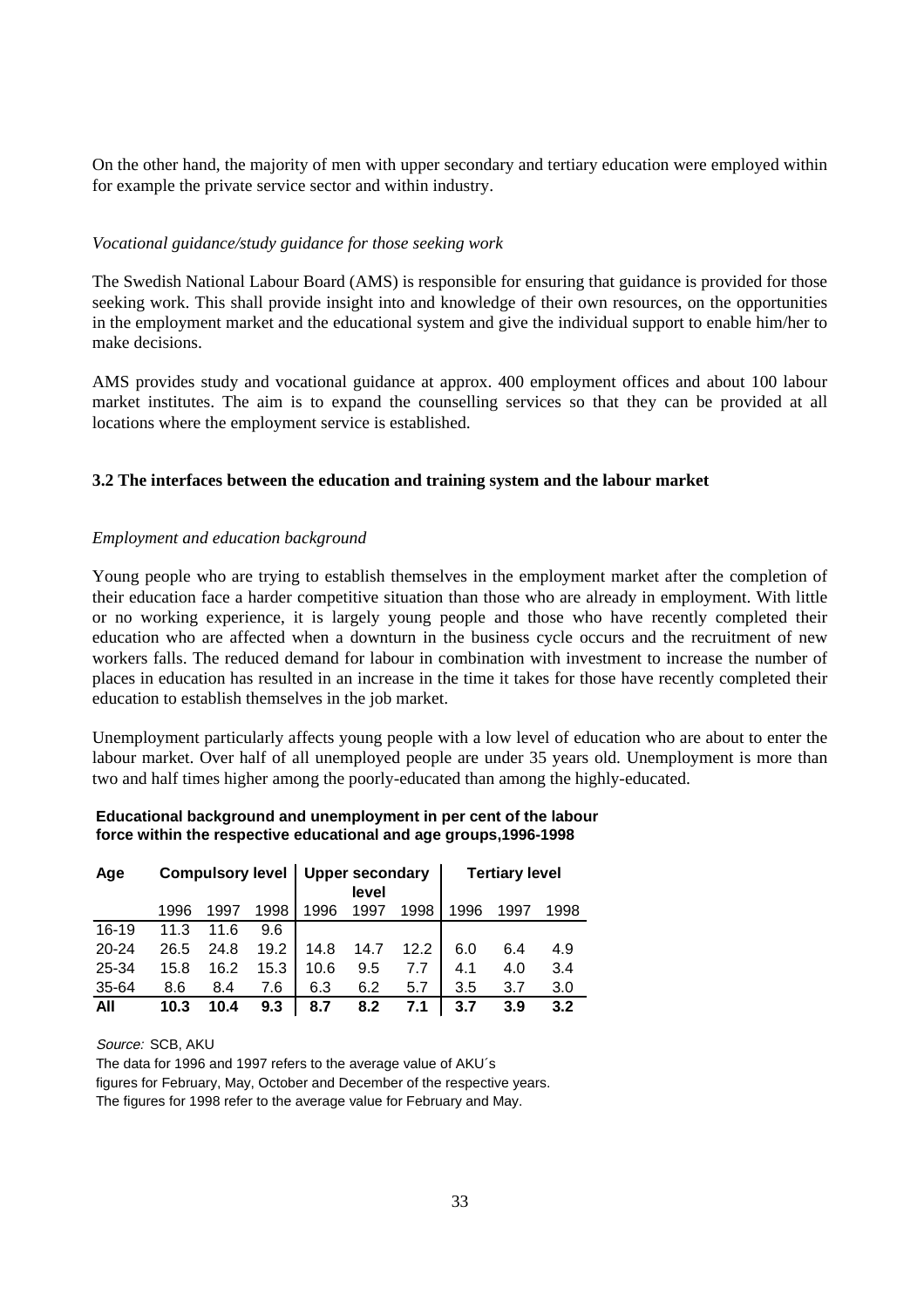#### *Employment ratio for various immigrant groups*

The employment percentage differs for different nationalities. It is low among the large immigrant sections of the population who arrived at the end of the 1980s and during the 1990s. The latest immigration has largely concerned refugees and the reunification of family members, while immigration during the 1960s and 1970s was largely for employment reasons. Today, the situation for foreign citizens in the employment market is considerably worse than during recent decades. Unemployment among foreign citizens has increased from 4 % in 1990 to 22 % in 1996. Among non-Nordic citizens, the ratio of those in employment has fallen from roughly two-thirds to about a third.

#### *Study and vocational counselling(syo) in the upper secondary school and adult education*

Close co-operation with society in general is required in order that students shall have a basis for choosing their education courses, further study or career options. It is particularly important that the school cooperates with business and industry on vocational preparatory education. Therefore study and vocational guidance within education has great importance. Universities and colleges, employment offices, business and industry, parties in the employment market and business and professional associations all have important roles in the information process to the schools and their students.

According to the curriculum, the school shall strive to enable each student to develop self-awareness and the ability for individual study planning. The student shall be able to make a conscious decision on his/her future study and career direction. The school shall also strive towards providing the student with knowledge of the conditions of working life and awareness of changes in vocational fields in step with technological development, changes in social life and increased international co-operation.

It is stated in the school guidelines that the staff shall assist in providing the foundation for the student's choice of education and career. The students shall be informed and given guidance on choice of courses, further studies and career options. Limitations which are based on gender and social or cultural background shall be counteracted. It is important in the information and guidance counselling to utilise the knowledge which is possessed by the students, school staff and in society outside school. The knowledge which the students have acquired on working life and social life shall be utilised in the education process. The guidelines also state that contacts shall be developed with universities and colleges, and with supervisors and others in working life who can contribute to the achievement of educational goals. The contacts with the external society shall be utilised in the education process. Prospective students shall also be informed of the schools courses and programmes.

Study and vocational counsellors for the nine-year compulsory school and the upper secondary school are educated at colleges and universities. The training is a three-year course with a heavy pedagogical element. The training also includes knowledge of educational and vocational activities in Sweden and abroad.

#### *Study guidance at universities and colleges*

According to the regulations governing universities and colleges, the students shall be given access to study guidance and career information. The universities and colleges shall also ensure that information is available for those who intend to begin undergraduate studies.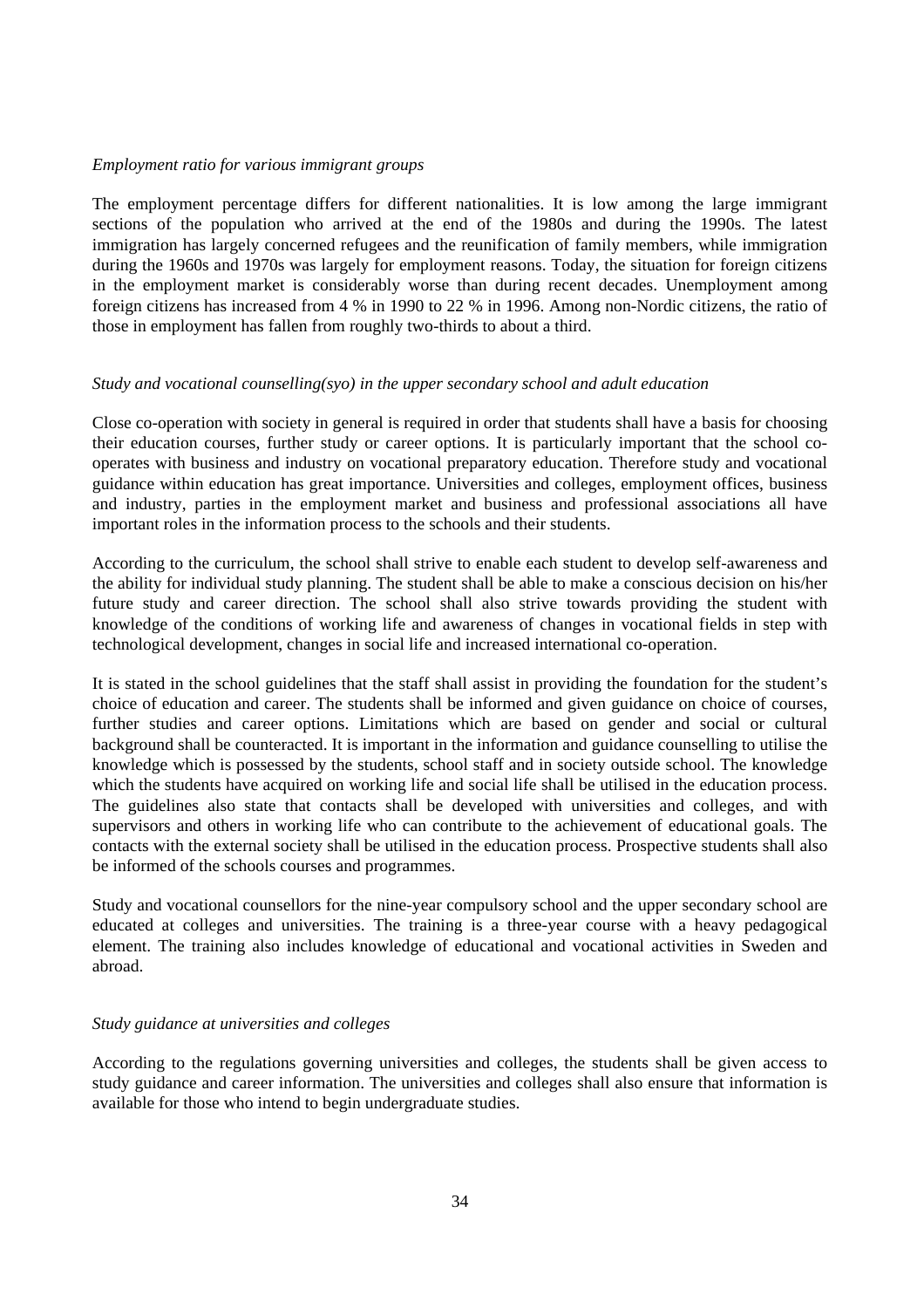Each university and college has study guidance organised so that guidance is given centrally for each institution. The guidance is comprehensive and is supplemented by the information which is provided for the different study programmes. Furthermore, university and college study counsellors have welldeveloped contact and co-operation with AMS, often through the local employment office. This cooperation develops a mutual awareness of education as the route to work.

Similar co-operation has been developed in some university and college towns, for example at the University of Trollhättan/Uddevalla which runs the so-called COOP project which is based on cooperation between the university and business and industry with regard to the design of syllabuses, periods of work practice etc. There are several examples which illustrate how university and college co-operation with the external society directly affects the range and design of courses and thereby increases the students' opportunities to gain employment after the completion of their studies.

#### *Upper secondary education and the demand in the employment market*

The development of the structure and content of the upper secondary level syllabuses is traditionally carried out in co-operation with the consumers, i.e. the parties in the employment market or representatives for higher education. This should in itself mean that education in the upper secondary school is correct in relation to the education courses which are available to students at the end of their education.

The following results are reported by Statistics Sweden in a report on students who left upper secondary school in 1996 entitled School-leavers from upper secondary school programmes.

Just over three-quarters of students who left compulsory school in 1993 had completed upper secondary education three years later. Among women this figure was 78 % and among men 76 %. The majority had had workplace-based education (APU) during their time at upper secondary school. The students were very satisfied with the supervision, work tasks and the opportunity to try out the equipment, materials and work methods. The average APU duration varied between the programmes. Students on the Construction programme had had an average of 24 weeks during the three-year course. Those who had studied on the Electrical Engineering programme had had the shortest APU duration with an average of 8 weeks during the three-year programme.

One year after completion of upper secondary education, it was more common that students who had had extra jobs during the duration of their education were in employment than those who had not worked during their period of their studies. There was also a link between both APU and work one year later. The highest percentage with work were found among those who had had extra jobs during their studies and also had had APU at upper secondary school.

One in three students were in employment in March 1997, roughly one year after the completion of upper secondary education. One in four had work as their primary occupation and the rest worked in addition to other activities. Just over 40 % of women were in work compared with 24 % for men. One explanation for this is that nearly half of the men were undertaking military national service at the time of the study.

Six in ten of those in employment who had studied on vocationally-oriented programmes had a job which was largely within the vocational field for which the programme was aimed. There was no difference in this connection between women and men. Many who had studied on the Health Care programme had a job for which the education was intended. Those who had studied on the Media programme had the greatest difficulty in gaining employment within the appropriate vocational field.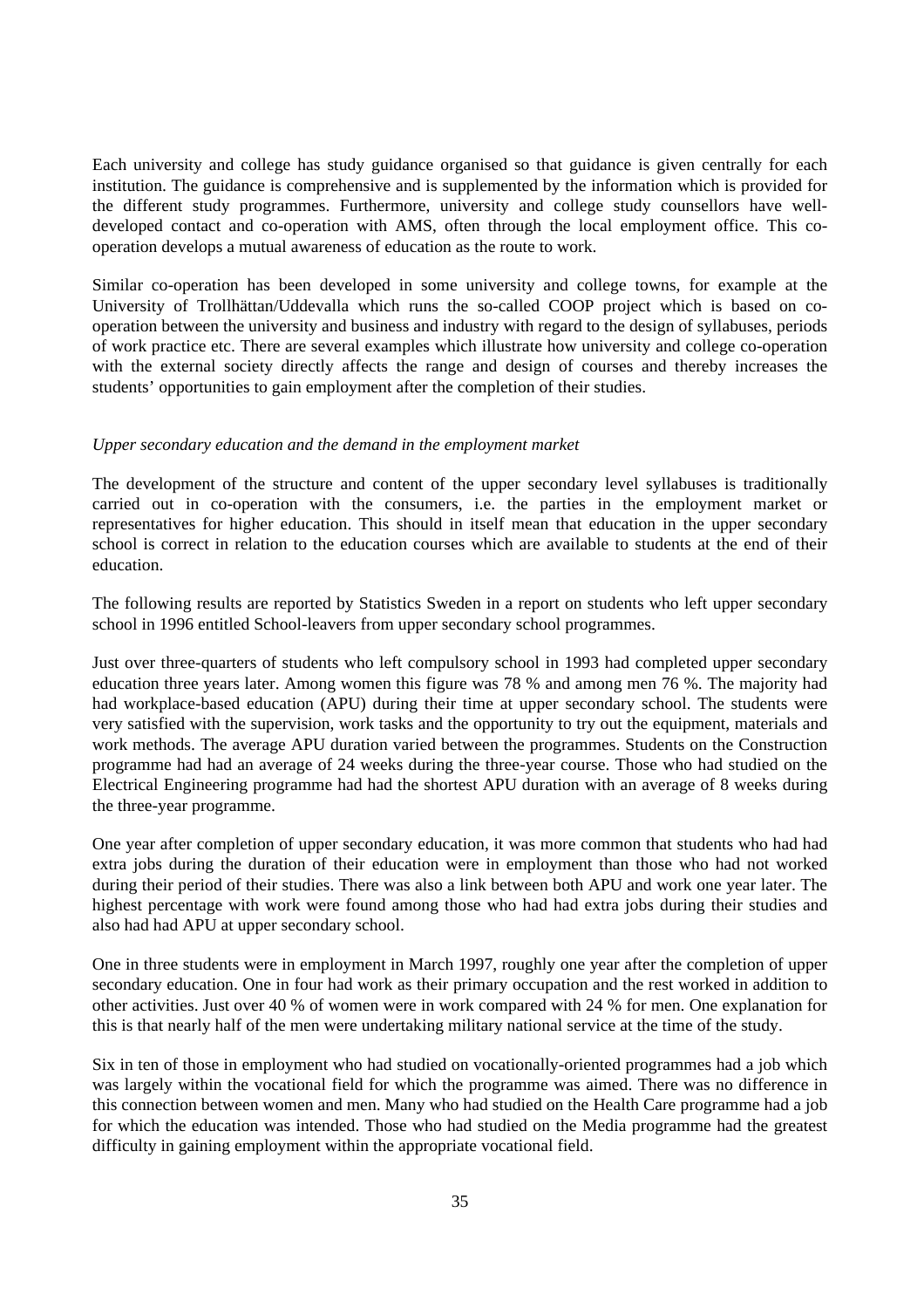Approx. 40 % of those who completed upper secondary school in 1996 and who were in employment in 1997 had a permanent job. The percentage in permanent employment was lower among women (37 %) than among men (48 %). About 1 % of those who had employment were self-employed. The other 60 % had temporary or other jobs limited in time. In recent years the percentage of temporary workers has increased at the expense of permanent positions.

5 % of both men and women who completed upper secondary education in 1996 were unemployed in March 1997. In addition, 18 % of the women and 8 % of the men took part in employment market initiatives on the same date. Of those who took part in initiatives, 60 % considered that their chances of obtaining permanent employment within five years were quite good or very good. The remaining 40 % believed that their chances were quite small or very small.

Those who were already in employment, but also those who studied at universities and colleges, had a more positive view of the future and their opportunity to gain employment. Approx. 70 % of the women and 80 % of the men believed that the opportunity to obtain work within five years was quite good or very good.

In March 1997, 42 % of the women and 25 % of men who completed upper secondary school in 1996 were undertaking some form of education. Just over 20 % of the women and 10 % of men were studying at university or college. The second most common form of study was local authority adult education (komvux) where 10 % of the women and 5 % of the men were studying.

In addition to the 20 % of women and 10 % of men who had already studied at university or college, 51 % of women and 37 % of men intended to start tertiary level studies within the next five years. The interest for higher education was greatest among those who had studied on the natural sciences or social sciences programmes.

One project within the Federation of Swedish Industries which was carried out in 1996, "*The supply of knowledge and skills*", with the aim of analysing and proposing measures for skills and knowledge requirements of companies in the long-term, has presented the following experiences in a sub-report which is called "*Assessing and planning companies' knowledge and skills*". It is evident that the companies which say that they are satisfied with their supply of knowledge and skills are those which have ongoing and co-operative contact with schools, and universities and colleges. The effects of these efforts are long-term and general. Companies which open their doors for vacation work practice, exam project work and similar obtain short-term and very obvious results.

A pilot study from the National Agency for Education, *The upper secondary school, consumers and the knowledge and skills of young people,* indicates that only four out of ten young people three years after the end of their education are employed within the vocations for which their education was intended. The study covers the private service sector, commerce, hotel and catering, and tourism. According to this study, the majority of young people and employers have a similar opinion, i.e. that the education is badly suited to the vocation in question. Conversely, barely half considered that the education was quite wellsuited or very appropriate. Both employers and young people demanded more and better opportunities for work experience and support with regard to study and vocational guidance.

According to the study, the majority of employers believed that the education was not very appropriate for the work. Barely half considered that the education was quite well-suited or very appropriate. The employers also believed that the students should receive more and better work experience and that they ought to have greater self-confidence. They emphasised the importance of the right personal qualities in the work situation, a good self-confidence level and the significance of the school in developing these.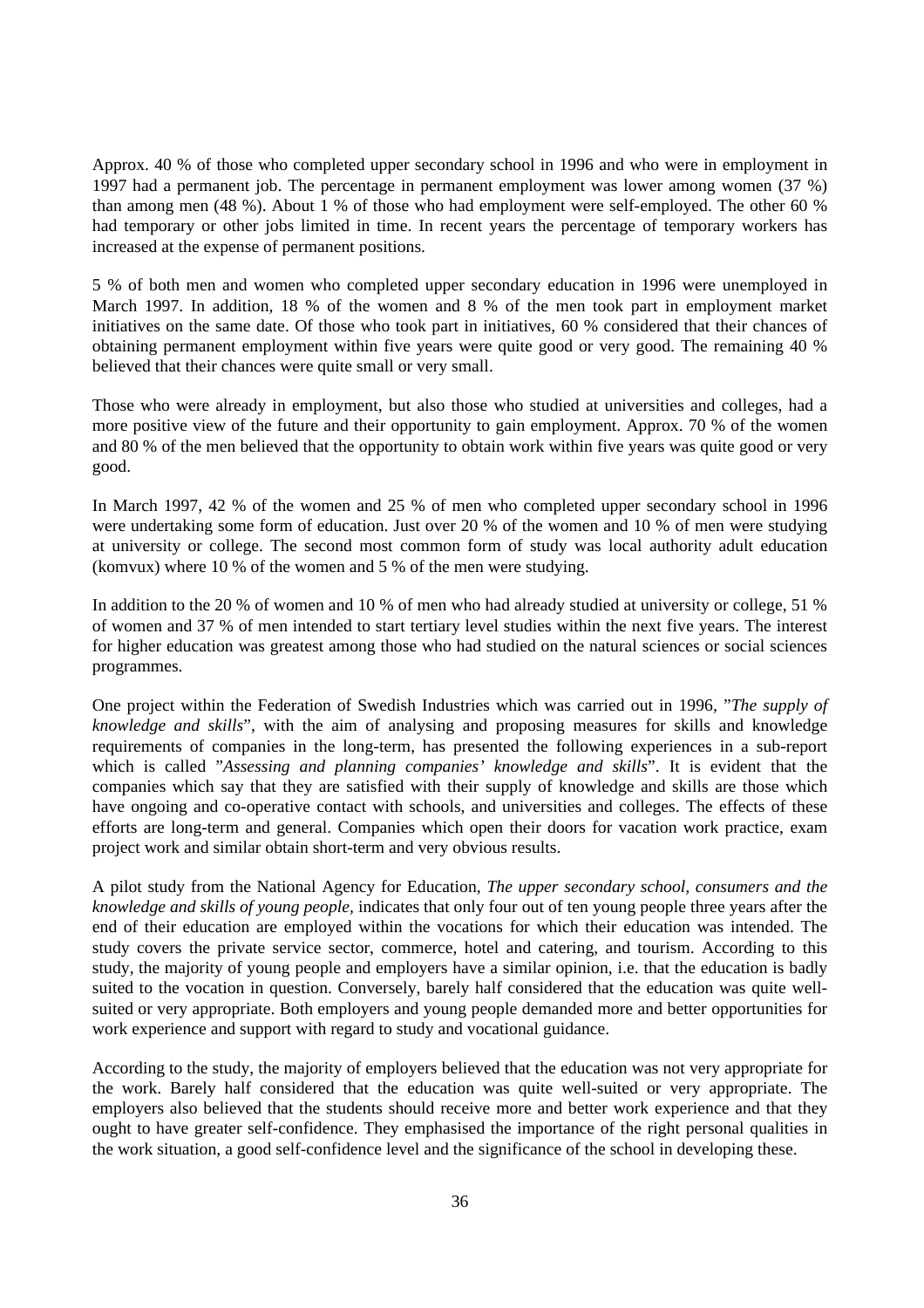Some of the employers offered opinions on the school's work methods and believed that the school ought to find new methods of stimulating the students' learning and inquisitiveness.

#### *Universities and colleges and vocational education*

Besides the upper secondary school vocationally-oriented education, the major part of vocational education takes place within tertiary level education. Universities and colleges provide both courses which the students can choose freely among and which end in a general degree qualification: bachelor, master and other degree-level qualification. The courses can also be organised in a fixed programme which concludes with a special vocational qualification. These may be shorter vocational courses such as e.g. education for technicians which covers study over two years or more traditional longer vocational education, such as medical or veterinary studies; both of which are over five and a half years.

As the Swedish labour market is not regulated, it is not unusual that students break off their undergraduate studies before they have finished their degree in order to start work. Relatively few career fields in Sweden require a degree certificate in order to enter the employment market. The incidence of degrees is higher in fields where this is required, e.g. careers within the health service.

There is a tendency that the prevalence of degrees has fallen during the recent the survey period; from 67 % of students who received their degrees within five years of beginning their studies in 1979/80 to 55 % for students who began their studies in 1989/90. The survey period corresponds, however, with the period when the previous line system was still in force, which is why comparison with the present situation is difficult. The current qualification system was introduced in 1993.

Furthermore, statistics indicating the incidence of degrees are affected by the large number of students who choose individual courses. This category of student completes a degree qualification less frequently. The degree pattern is not unambiguous even though some characteristics are evident. The incidence of degrees also varies between the sexes in the favour of women students. This may also depend on the fact that women choose vocations where a degree is required in order to attain qualification for the profession, e.g. within the health and teaching professions. The younger students also achieve a degree earlier.

It is sometimes stated that students tend to remain in further education studies longer today due, among other things, to employment market conditions. However, it is the case for some student groups that they are recruited to jobs before they have completed their degree. This applies for example to certain teachers in metropolitan areas and graduate engineers who specialise in information technology and systems analysis.

At present the demand for employees with natural science and technical education is very high. The main focus in the expansion of higher education between 1997-2000 lies within the fields of natural science and technology. The number of graduate and postgraduate engineers from colleges and universities will be doubled during the 1993-99 period from 4,500 to 9,000.

The development of knowledge and skills within the technical fields is increasing very rapidly. Representatives from business and industry, therefore, often call for the education of more graduate engineers. In addition, both industry and students are demanding changes in skills and knowledge. In spring 1996, the Government allocated the task of developing and updating engineering education to Linköping University in co-operation with other universities and colleges. The project will continue until 1st March 1999.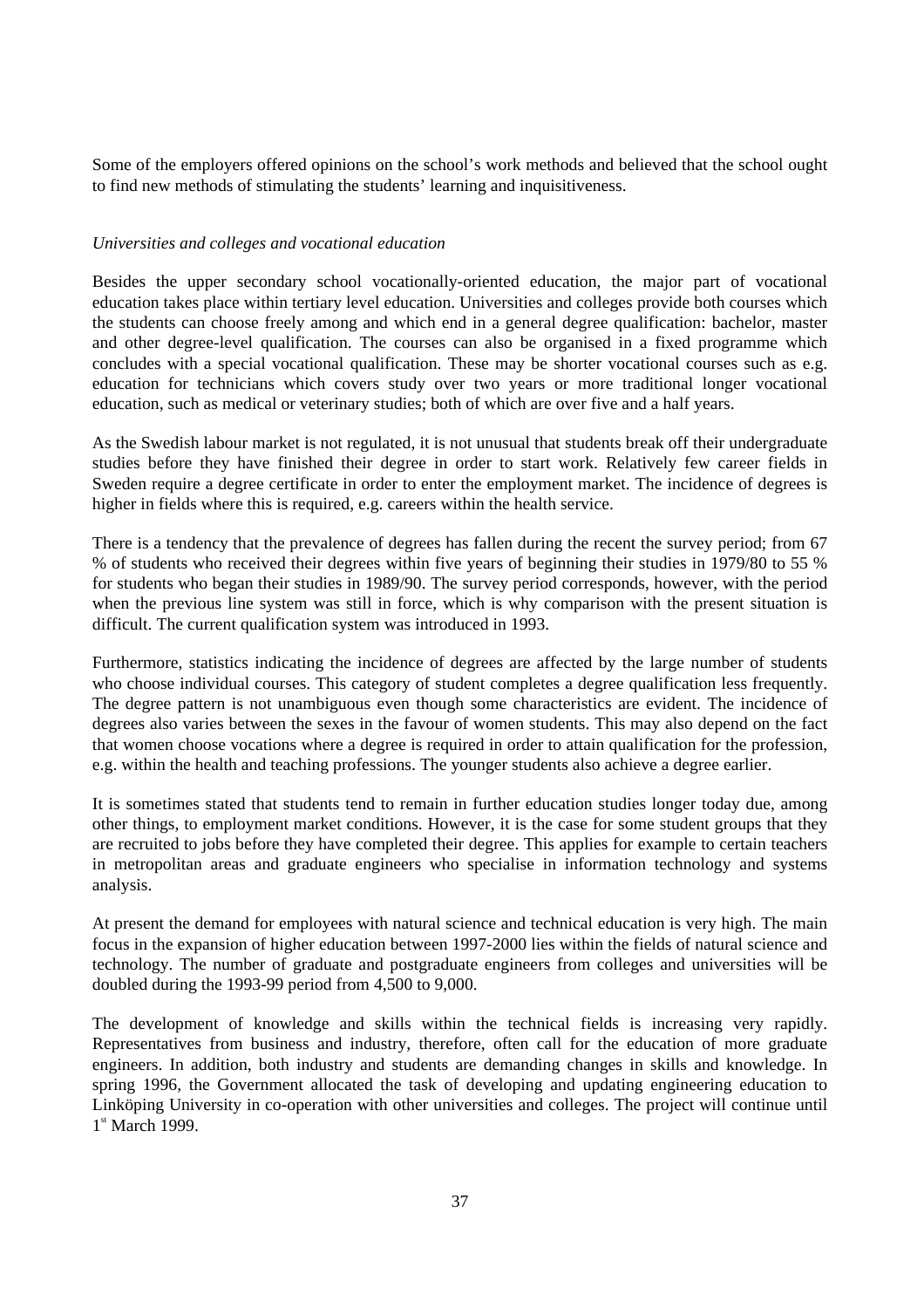One element in recruiting students to natural science education has been to introduce a natural science foundation year. This has provided the opportunity for preparatory studies in mathematics and natural science subjects for students from non-natural science-based upper secondary school programmes. This is organised both by the universities and colleges, and also by the local authority adult education. In 1996/97, there were 3,100 foundation-year places and 4,000 places within local authority adult education.

In 1995 Parliament adopted a resolution to provide the opportunity for 9,000 students to study technology or natural science courses with a favourable study finance arrangement. The National Agency for Higher Education has had the task of following-up this arrangement and submitted a report as recently as December 1997. The report indicates that the interest for this education has been very high and all the places have been taken. According to the conclusions of the National Agency for Higher Education, the experience and results from this NT education are in the main positive.

#### *The universities and colleges' co-operation with external society*

Co-operation with the external society is, in addition to education and research, the most important task of tertiary education institutions. This has been emphasised in the Higher Education Act. Tertiary education is dependent upon this external stimulation. Knowledge grows, in addition to within the scientific system, also as a response to questions and problems which are formulated from outside science – in general, by companies, organisations, media and ordinary people. Universities and colleges are increasing their contact with business and industry – for example through more sandwich training, more practical experience and more lecturers with experience of the world outside the higher education environment. With these contacts, the skills and knowledge required by business and industry and society in general are noted very quickly.

#### **3.3 The labour market**

During the 1990s it has become increasingly difficult to gain employment after education. The difficulty is greatest for those who have left compulsory or upper secondary school, but it has also become tougher to gain a foothold in the employment market for those with a university or college qualification. Among those who completed upper secondary education in 1989, 70 % were in employment a year later while the corresponding figure for 1994 had fallen to 36 %. The equivalent figures for those with a higher education qualification were 86 % and 74 %.

The number of those in permanent employment has fallen during the 1990s. At the same time the number of temporary workers and those outside the workforce has increased. This may be a sign that we are on the road to a different employment market, where a lesser number than previously have a secure foothold in working life and where increasing numbers enter and exit the labour market with various fixed-term employment contracts.

Problems in the employment market during recent years have affected young people to a very great extent. In the 20-24 age group, 70,000 more women and nearly 80,000 more men would have been in employment in 1995 if the percentage of those employed had remained at the 1990 level. The pattern for women and men is very similar up to about the age of 45 years old, but then women have managed better than men after reaching that age.

Rationalisation, restructuring and shutdowns within industry and the construction business have affected all age groups, while the reduction in the numbers employed in the health and care sector has probably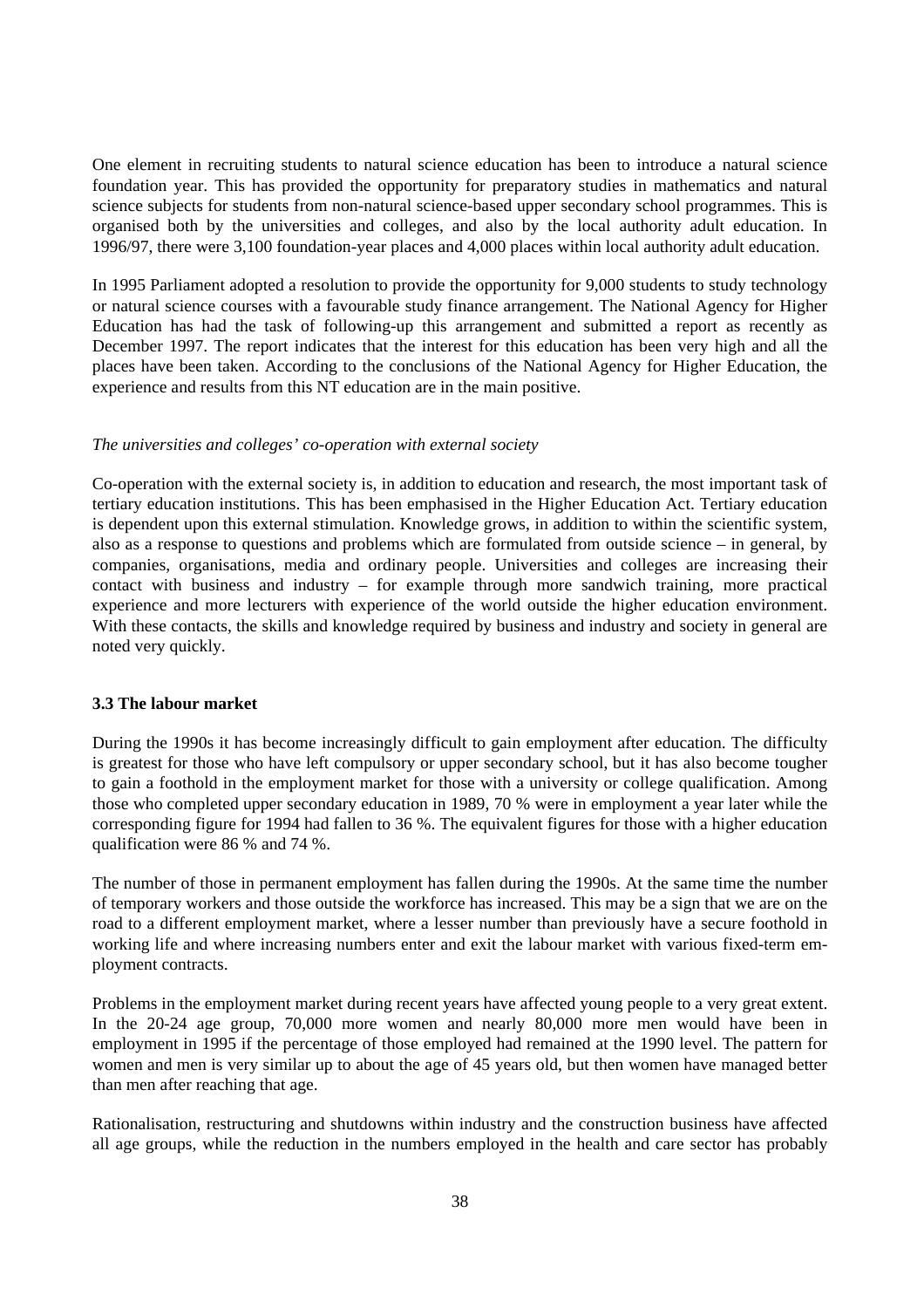primarily meant that recruitment of new personnel has fallen drastically. The average age of those employed within this sector has therefore risen by 2.5 years between 1990 and 1995.

For both men and women, those with only compulsory level education have experienced the greatest reduction in the percentage in employment. It is not only the younger people who have recently entered the labour market who have had problems. The downturn in the business cycle has also had a hard effect on those who were already established in the labour market in 1990, with a high level of unemployment as a consequence. It is primarily among those with limited education that the number in employment has fallen, both within industry and the construction sector as well as the public sector. Care assistants and assistant nurses have had to make way for nurses. Within childcare pre-school teachers have been appointed instead of nursery nurses.

The situation is particularly difficult for young immigrants. Seven years after leaving the compulsory school, one in four young people with a foreign background have not completed any further education programme. Many are unemployed and among those who are in employment fewer have a job within the vocational field for which their education was intended.

Seven years after the end of compulsory school, 25 % of the young people with a foreign background had only compulsory level education or short special courses as their highest educational qualification. In the majority of cases the short special course was a so-called ITK course (Introductory course for immigrants). The corresponding percentage of those with limited education among young people in general was 16 %. The situation in the employment market does not allow young people to obtain employment straight after completing compulsory school. One of the most important initiatives against unemployment has therefore been to increase the number of education places available. This has also meant that the percentage of those studying has risen considerably. Many of those with limited education now have the opportunity to supplement their education, at the same time as the number of higher education places has been increased. The extension of the two-year upper secondary education to three years has also contributed to a growing percentage of young people who are studying. Never before have so many young people been undertaking education as at present. Those who are outside the educational system are covered by the responsibility of the local authorities for following-up young people up to the age of 24. This percentage has, due to the economic downturn, been high (approx. 6-7 %) during the 1990s.

#### *Legislation and the downturn in the employment market*

It is stated sometimes that legislation governing the employment market constitutes an obstacle to reducing unemployment through new recruitment in companies and the public sector. With regard to the recruitment of young people, it is sometimes referred to the fact that high initial wage levels and the right to reemployment for staff who have been laid off previously can constitute an obstacle for young people to gain employment.

There are however examples of sector-specific agreements which make it easier for young people to gain employment in order to complete their training after leaving upper secondary school. Where these agreements have been entered into, the intention is to provide young people with the opportunity to complete their training within the vocational field after leaving upper secondary school. The aim is that they will remain in the industry or business sector in which they were trained and that they will obtain their first job after the end of their training.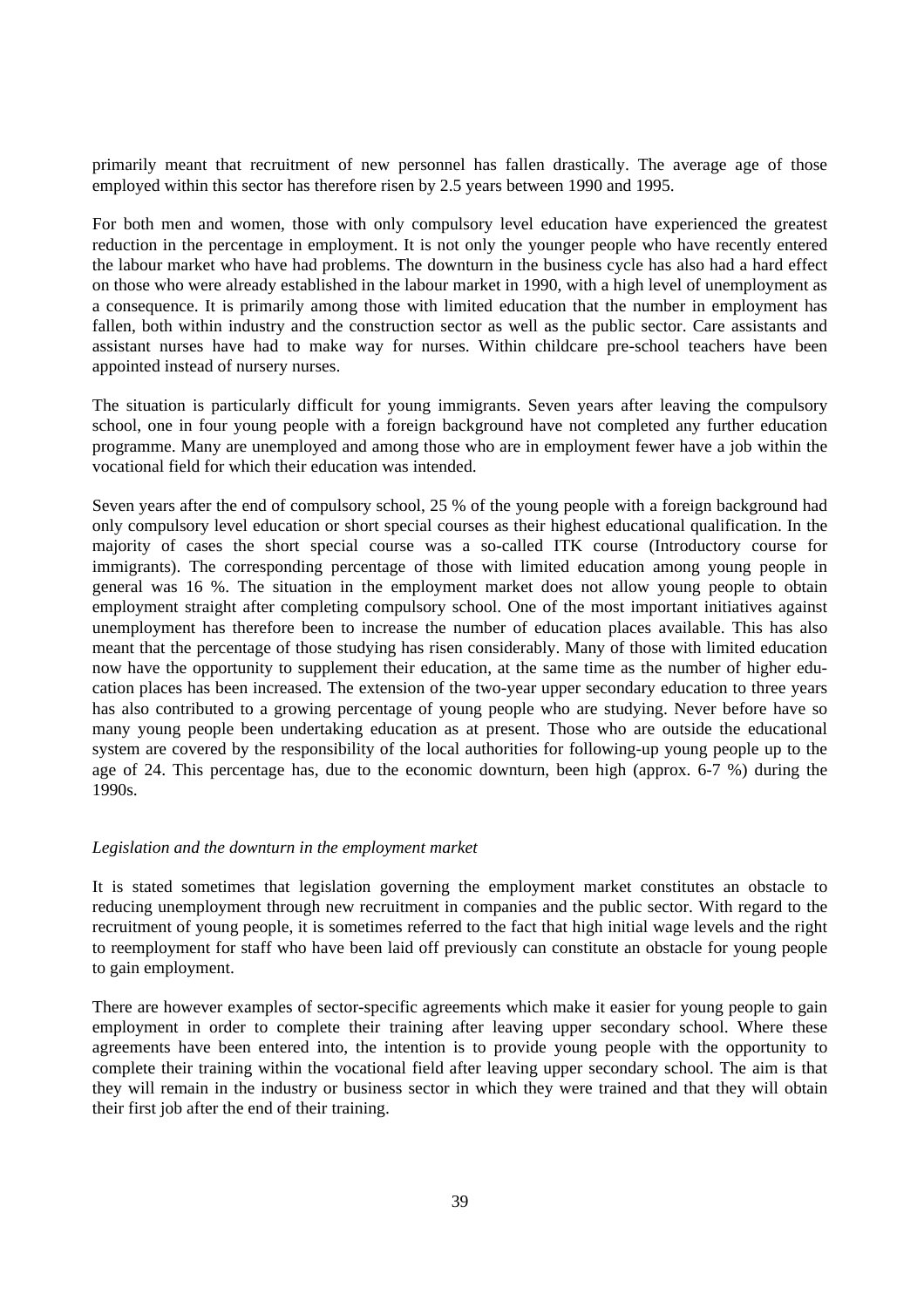#### *The demand for trained labour – a bottleneck problem*

It is important in the present economic upturn which Sweden is experiencing to counteract the emergence of skills shortages.

Society and business and industry – the consumers – have a common responsibility for ensuring that the recruitment requirement for certain vocational fields can be met. Co-operation between tertiary education and the external society provides the opportunity to adopt a greater long-term perspective and common view in the assessment of certain labour force requirements.

There are however signals that various forms of labour shortages have occurred or will arise in the near future. On the basis of the various reports which are currently available, the conclusion can safely be made that there is a significant national labour shortage for certain occupational groups.

These shortages affect various types of computer personnel, technicians and teachers. The shortage of personnel within the IT field applies primarily to system analysts, programmers, computer engineers and IT co-ordinators. The shortage of engineers is primarily with regard to postgraduate and graduate engineers within the electronics and computing, mechanical/machinery, chemical and road construction and water fields. The shortage of teachers concerns primarily natural science and language teachers in upper secondary schools and compulsory school teachers for years 4-9. The greatest need is for natural science and technology teachers.

It can also be concluded from the existing reports that there are regional and local shortages which are not as significant at national level. For example, there is currently a shortage of certain categories of skilled workers within manufacturing industry in the industrial areas in south and mid-Sweden.

Everything points to a continued very high demand in the coming years for various types of IT personnel, engineers and teachers.

Analyses by the Federation of Swedish County Councils indicate that within a few years there will be a national shortage of health care assistants/assistant nurses in local authorities and county councils. The analyses also indicate that the supply of doctors is currently in balance, but that a shortage will arise a few years into the new millennium as a result of retirements. Already today there are shortages within certain occupations within the health and care sector. The number of newly-registered vacant jobs is increasing rapidly while full-time unemployment is falling. The Government has appointed a commission with the task of investigating recruitment requirements and to propose measures to facilitate recruitment to the health and care sector. The Swedish Association of Local Authorities reports that during the period between 1995-2005 around 50 % of school staff will need to be recruited (recruitment requirement approx. 80,000 yearly employees), as will around 60 % of personnel within care services for the elderly and the handicapped (approx. 90,000 yearly employees) and approx. 50 % of the personnel within other local authority services (around 60,000 yearly employees).

The National Labour Market Board (AMS) describes the development in various scenarios up until and including the year 2003. According to AMS, there are a number of common trends. New jobs are arising primarily within the private service sector. According to AMS, young people will be favoured in the labour market as the average age at many workplaces is high. During the next few years it will be chiefly jobs which are dominated by men which will arise. However, in the next decade, women will have a successively better employment market as a consequence of the fact that they have a better level of education than men, e.g. two-thirds of those studying in the "Adult Education Initiative" project are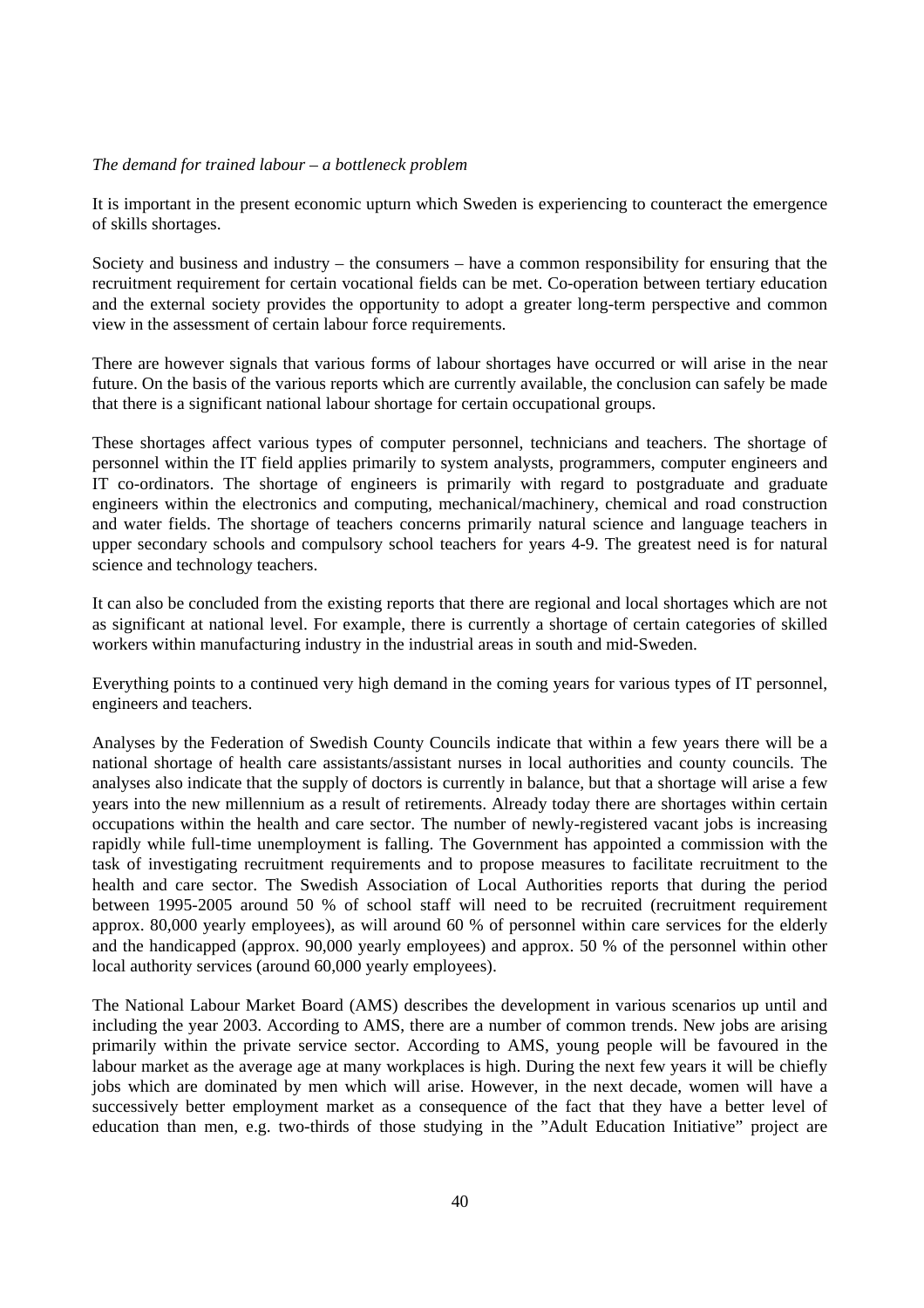women. According to AMS, more educational places will be required in future in order to counteract the shortages within the technology, computing and teaching fields.

From a social perspective, in the short and medium term there are two comprehensive risks associated with various types of labour shortages. There is a risk that a more widespread shortage situation will lead to such wage increases that they will have negative consequences for growth and thereby for the opportunities for increased employment. Another risk is that shortage situations within the public sector can also lead to losses in welfare. In the long-term, shortages of various types of labour may lead to a negative effect on the national economy from other causes than those reported above. An example of this can be that Sweden is losing new business start-ups because the need for labour with the right skills and knowledge cannot be met.

#### *University and college qualifications*

Students have varying degrees of difficulty in obtaining employment depending on their study specialisation. University qualifications and the transition to employment will be reported in a joint consumer study for the National Agency for Higher Education and the National Agency for Education. This study is a prerequisite of the OECD-INES project, Network D. A report of the Swedish study is planned for the beginning of 1999.

#### *The development of skills and knowledge in working life*

The development of skills and knowledge in working life has great importance for the opportunities of business and industry to compete with ever tougher international competition, and for the quality of public sector activities. The success and development ability of a business are dependent upon the ability to quickly alter working methods, products and production systems, which in turn place high requirements on the skills and knowledge of the personnel and their readiness to embrace change, and the way in which the organisation of work is designed. The continual development of skills and knowledge is, at the same, time necessary in order to avoid bottlenecks in the supply of labour. Efforts for the development of knowledge and skills can for that reason have a positive effect on employment and growth.

The development of knowledge and skills is not just a question of formal education but to an increasing extent on training in the everyday work situation. This type of learning is promoted by a deliberate design for the work organisation in such a way that enables learning to be a natural element of the work. Today, the development of knowledge and skills takes place to a large extent in the work situation, which is why the company itself has the chief responsibility for the supply of skills and knowledge and the development of its employees. This is of great importance for the individual employee's effectiveness, security and well-being. Both the employee's skills and knowledge and the design of the work organisation are thereby significant factors for the development of the economy and working life.

The Government has previously emphasised the life-long learning which is a cornerstone in the struggle for a good society and against unemployment. In addition, the Government stresses in a government statement of 19 September 1997 that the development of skills and knowledge in the workplace is necessary in order to develop the employees' opportunities and the strength of business and industry in the future. The aims are threefold: to contribute to the updating of the work organisation, to stimulate the development of skills and knowledge and to facilitate the determination of wages.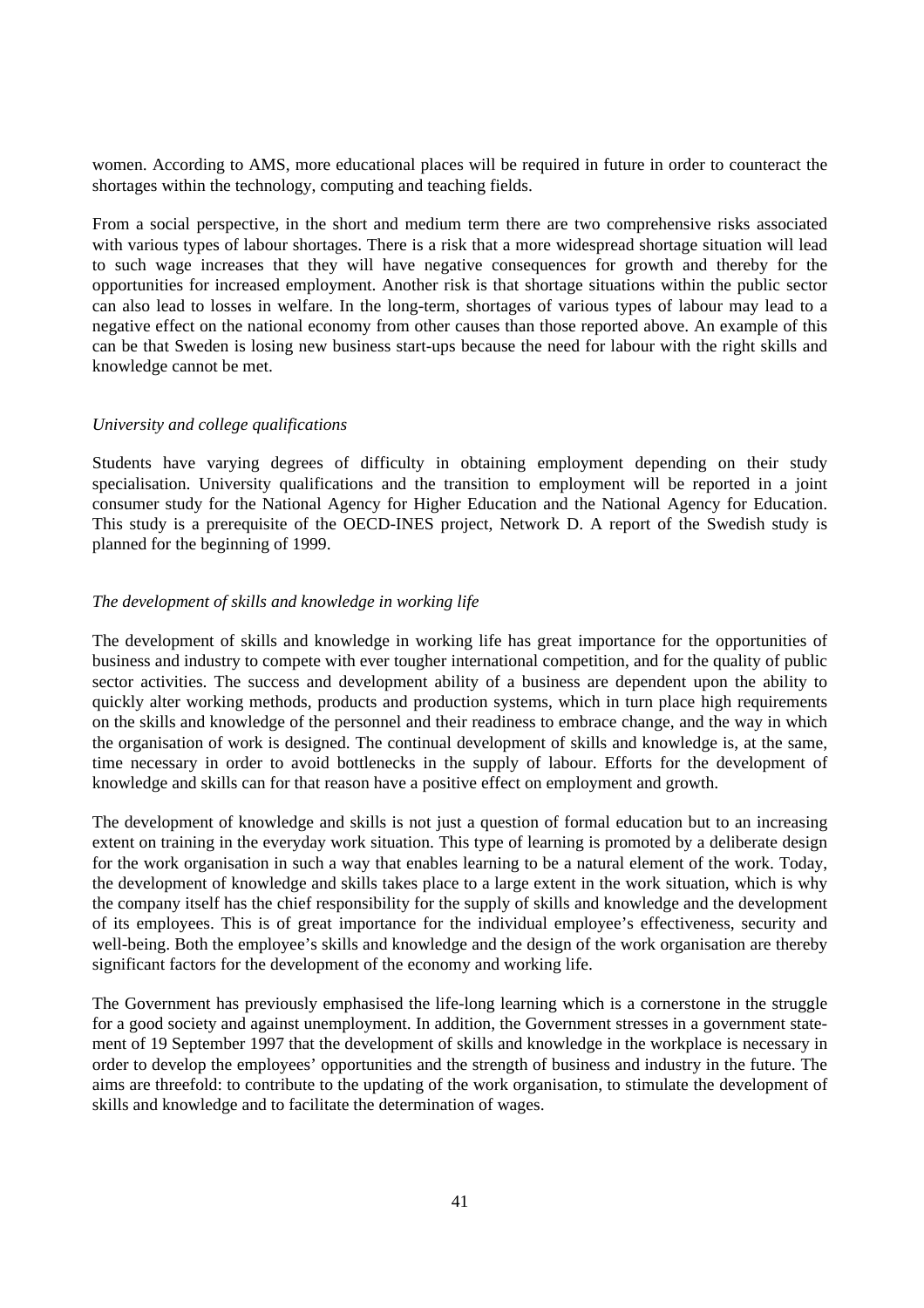In February, the Government appointed a working party for the development of skills and knowledge in working life, in which the parties in the labour market were invited to participate. The working party's task was to examine and report on the requirements for further investment in the development of skills and knowledge, and to report on the parties' common view on how such investment can be promoted and the investment that the parties are prepared to contribute. The working party would also propose systems for the development of skills and knowledge in working life, where the Government's initiatives facilitate the responsibility commitment of the parties in the labour market. The working party has, in its concluding report, proposed that the Government, the employers' associations and trade union organisations enter into an agreement which includes the provision by the Government of impetus and motivation for the development of knowledge and skills. The impetus shall lead to a qualitative and quantitative increase in vocationally-related knowledge and skills for the employees.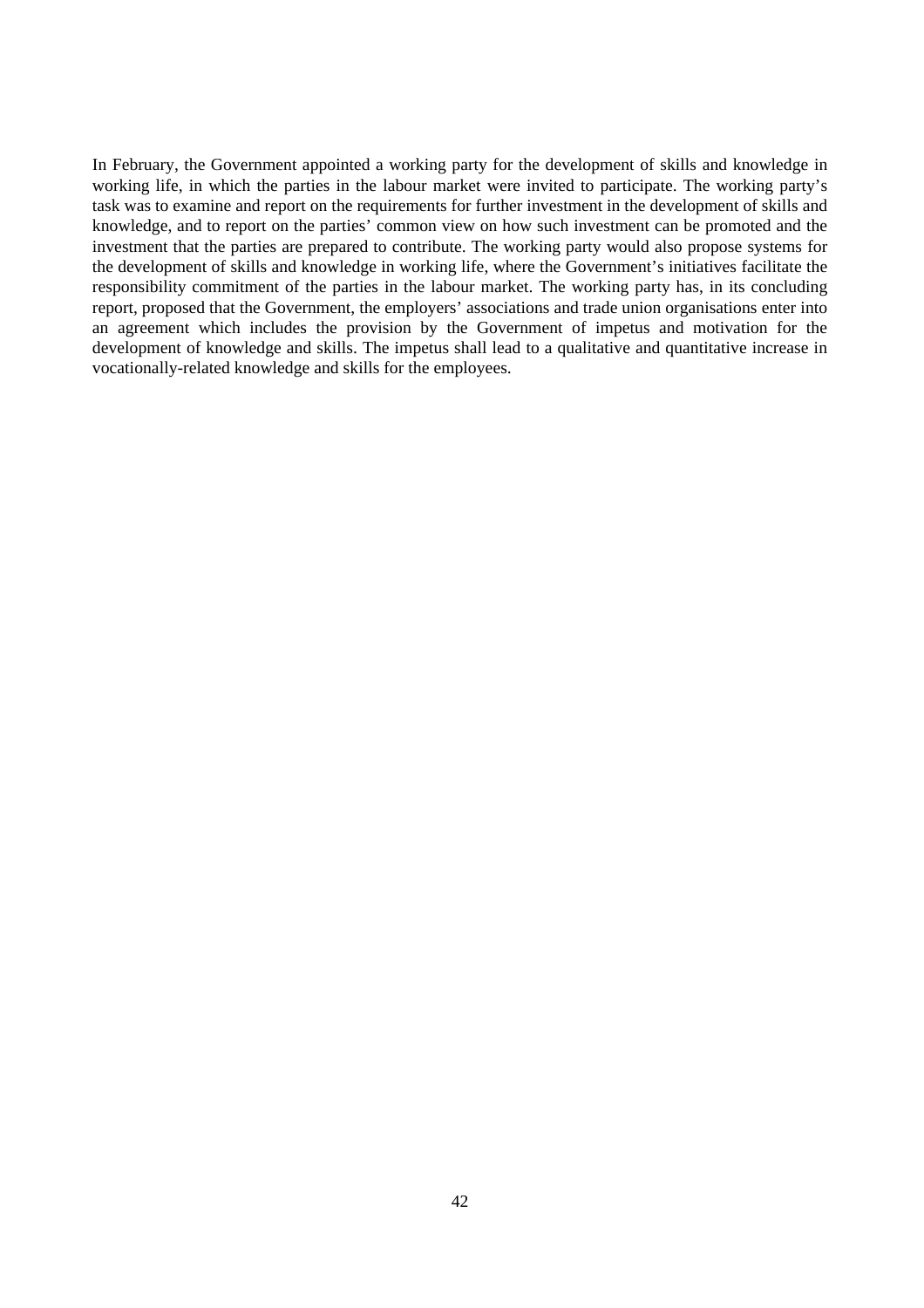#### **4. CHANGING EXPECTATIONS AND OBJECTIVES**

The development of technology and the increased international integration increases the demand for welleducated employees at the same time as the opportunities of employment are shrinking for workers with limited education and poor qualifications. One of the foundation stones of Swedish employment policy is therefore a consistent investment in education and the development of skills and knowledge at all levels.

The requirements placed on job applicants have increased during the 1990s. In August 1998, employers required a higher education background for a third of the situations vacant which were registered with the employment offices. For only 10 % of the jobs was there no educational requirement.

#### *The range of courses and students' choices in the upper secondary level school*

As mentioned previously (section 2.3.6 The upper secondary school), a local authority has the obligation to provide all young people in the local authority with upper secondary education on a national, speciallydesigned or individual programme. The provision shall cover an all-round selection of national programmes. According to the Education Act, the number of places on the different programmes shall be adjusted to meet the wishes of the students.

Just over 40 % of students study on the natural science or social science programmes. The interest for the natural science programme increased by approx. 3 % between the 1996/97 and 1997/98 academic years.

The percentage of young women on the natural science programme in the 1997/98 academic year amounted to 41 % (Appendix 6).

Not all local authorities have an upper secondary school. In autumn 1997, upper secondary level education (including individual programmes) with a local authority as the responsible authority was provided in 279 of Sweden's 288 local authority areas. However, the individual programme only was provided in 62 local authorities. The majority provided education in three to nine programmes. Only a few local authorities provided education in all the programmes. However, these are presumably the largest local authorities with many upper secondary school units.

A local authority's provision of upper secondary education shall cover education which is organised within the local authority or in another local authority or county council. Two or more local authorities which together provide education in a national programme form a co-operation district. They enter into a co-operation agreement which includes an agreement for the payment of the education (inter-local authority payment). Of the qualified applicants to education in a co-operation district, those students who are resident within the co-operation district are selected first.

The student chooses the programme which he/she wishes to study. If this programme is not provided within his/her own local authority or in the co-operation district, the student has the right to apply to study on the programme in another local authority. The percentage of students who are admitted to their firstchoice programme in upper secondary school has been roughly 85 % in the last three academic years.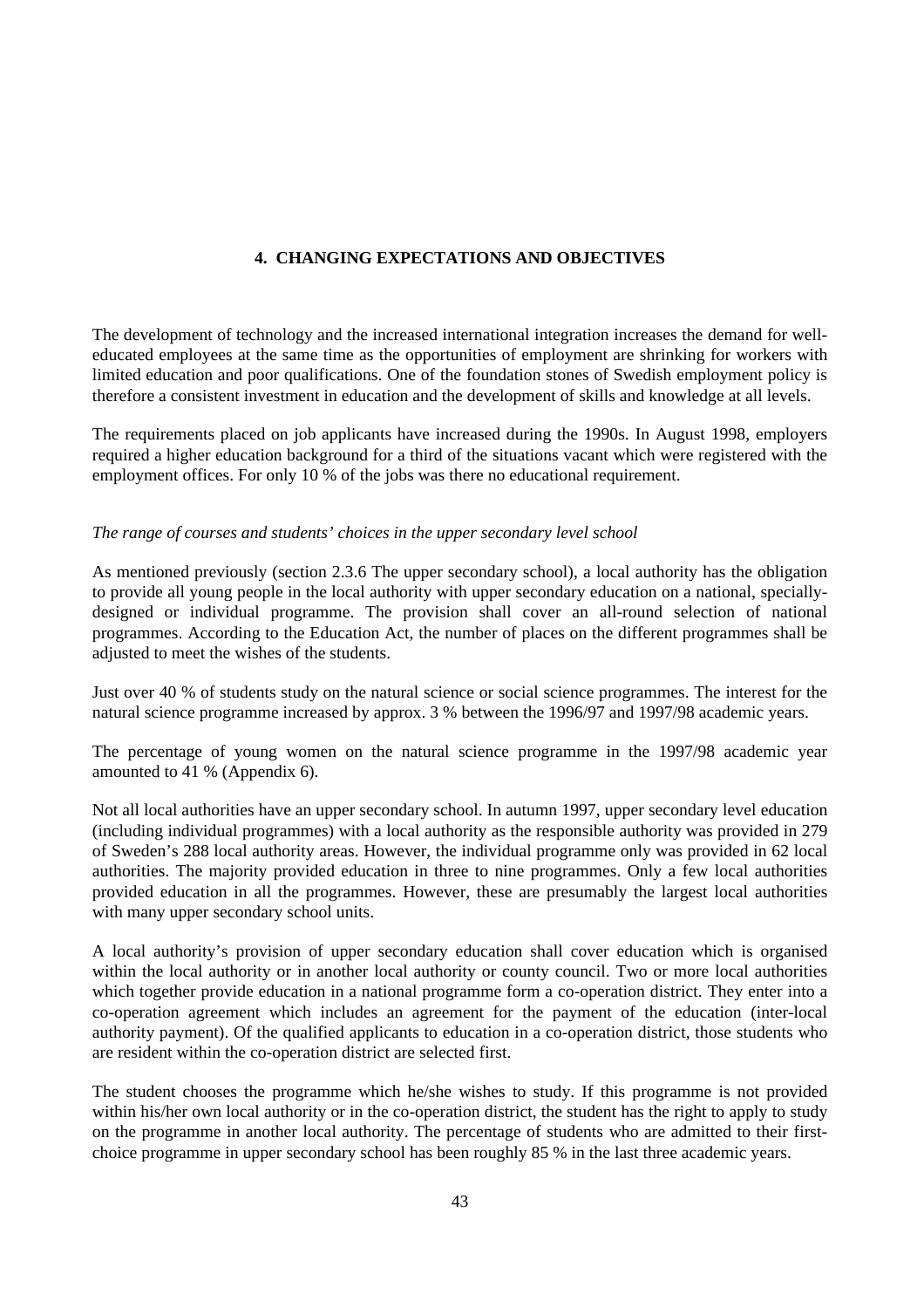A student also has the right to apply to an private upper secondary school. If the student is accepted, his/her own local authority is liable for the payment of the education.

#### *The interest for higher education*

Statistics Sweden carried out a study in spring 1993 on the interests of upper secondary school students in higher education. The most recent report was carried out during autumn 1997. In November 1997, almost 60 % of the students in the last year at upper secondary school (65 % of the women and half of the men) were planning to commence university or college education within three years. A quarter of the students had not yet decided.

The fact that more women than men state that they are interested in tertiary level studies is due to the fact that there are fewer women than men who choose a vocational education at upper secondary level.

Since the first study of the interests of upper secondary school students in higher education, the percentage who state that they intend to continue in higher education has increased by approx. 10 percentage points.

Many of the students who did not intend to continue in education felt tired of studying and did not want to study during the next few years. 41 % of the women and 47 % of the men stated school fatigue as the reason for not beginning university or college studies. This was a significantly smaller percentage than in the previous few years.

The majority of students in the last year at upper secondary school who were planning to start at university or college believed that a higher education was necessary in order to do well in the employment market. Four out of ten considered that a higher level education would make them more attractive in the employment market. Almost as many responded that they required the education for the career they were intending. 7 % of women and 5 % of men felt that they might as well continue with higher education since it was hard to find employment.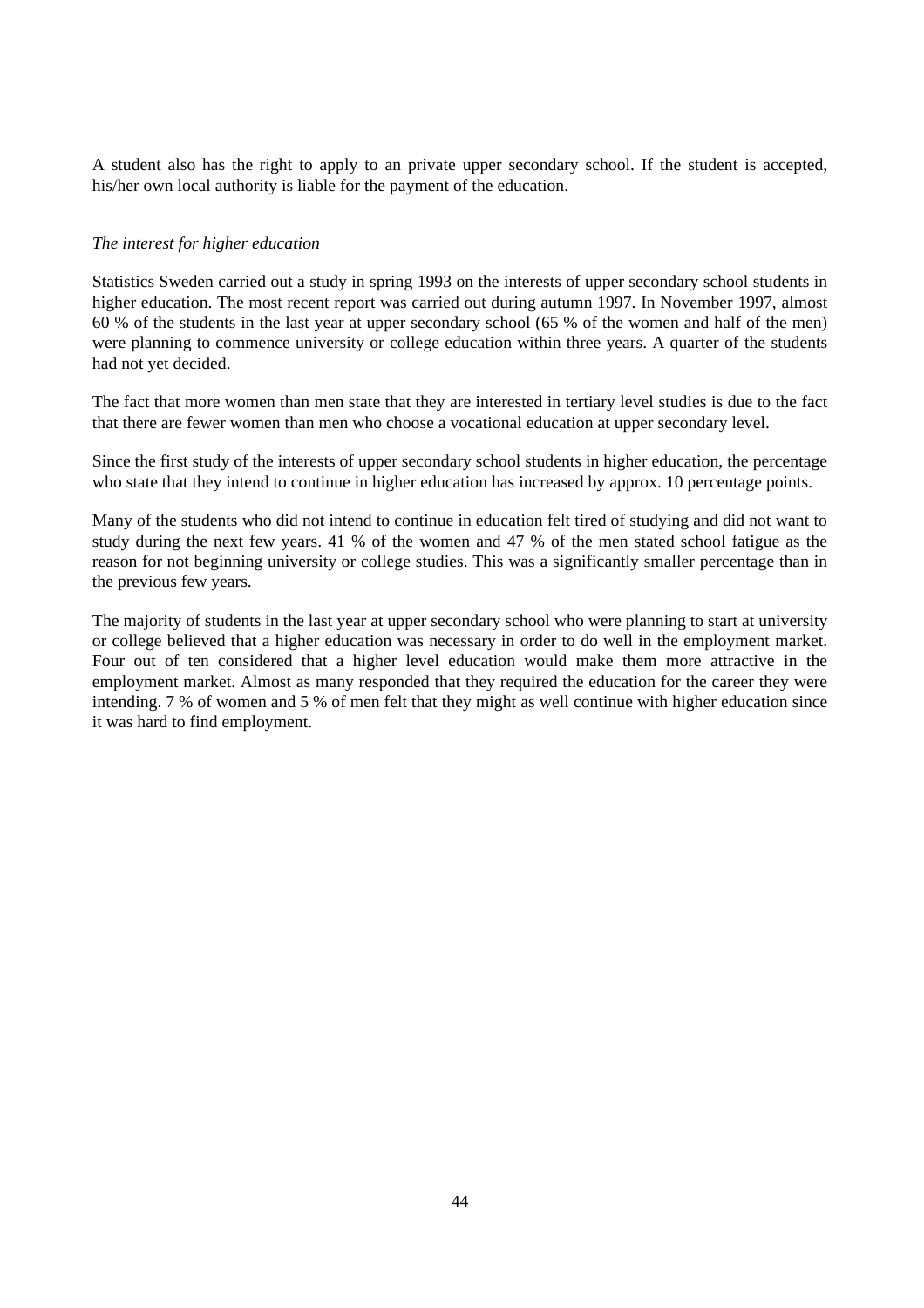#### **5. POLICY CHANGES**

The central objective of economic policy in Sweden is full employment combined with healthy public finances and stable prices, economic growth and an equitable division of the general good. This is also the aim in labour market policy, the central task of which is to facilitate and improve the balance between supply and demand within the various sectors of the labour market. Employment policy aims to strengthen the whole education system at all levels and to meet the requirements of both the individual and the labour market.

Sweden has for many years placed great emphasis on the right of everyone to a good basic education. All children and young people shall have an equal opportunity for equal education of a high quality. The objective is a democratic school system which meets the changes in working life and society.

Sweden invests heavily in education in order to achieve a high growth rate and increasing employment. The foundation for society's and the individual's development is already laid at pre-school and continues in compulsory and upper secondary education. In the local authority adult education, adults with limited previous education can acquire upper secondary level qualifications in order to be better able to meet the demands of modern society and to make the most of the opportunities it offers. The opportunity for adults to achieve an upper secondary level education has increased substantially through the "Adult Education Initiative" project. At the same time a considerable expansion of tertiary level education is being carried out throughout Sweden and pilot experiments with qualified vocational education are being increased.

The basic education shall qualify students for life in a democratic society, for an evolving working life and for further studies. It is therefore important that all education at upper secondary school level provides a broad basis for personal development, further studies and lifelong learning. Therefore, the basic education must provide good opportunities for all citizens to gain employment and participate in social life. It is important to have a broad base of knowledge and a readiness to develop skills and knowledge, which means that a person's services are in demand and he/she is employable in a relative wide spectrum of employment sectors. A solid foundation for continued learning is also necessary for those who go directly from upper secondary school to employment. Today an increasing number also require a higher education qualification as a platform for skilled tasks in working life.

The Swedish employment market is characterised by a rapid rate of change and an increasingly knowledge-intensive production. This places high requirements on knowledge and skills, proficiency and flexibility. The foundation is established in pre-school and school. No-one will be allowed to leave school with deficiencies in basic knowledge. The compulsory school and upper secondary school shall provide a sufficiently good and broad base in order to stimulate mobility in the labour market and to prevent educational cul-de-sacs. Adults shall have the opportunity to acquire new knowledge and to plug gaps in their earlier education in order to increase their skills and knowledge. Independent citizens with a good degree of self-confidence provide a flexible employment market and good opportunities for the development of individuals, companies and society.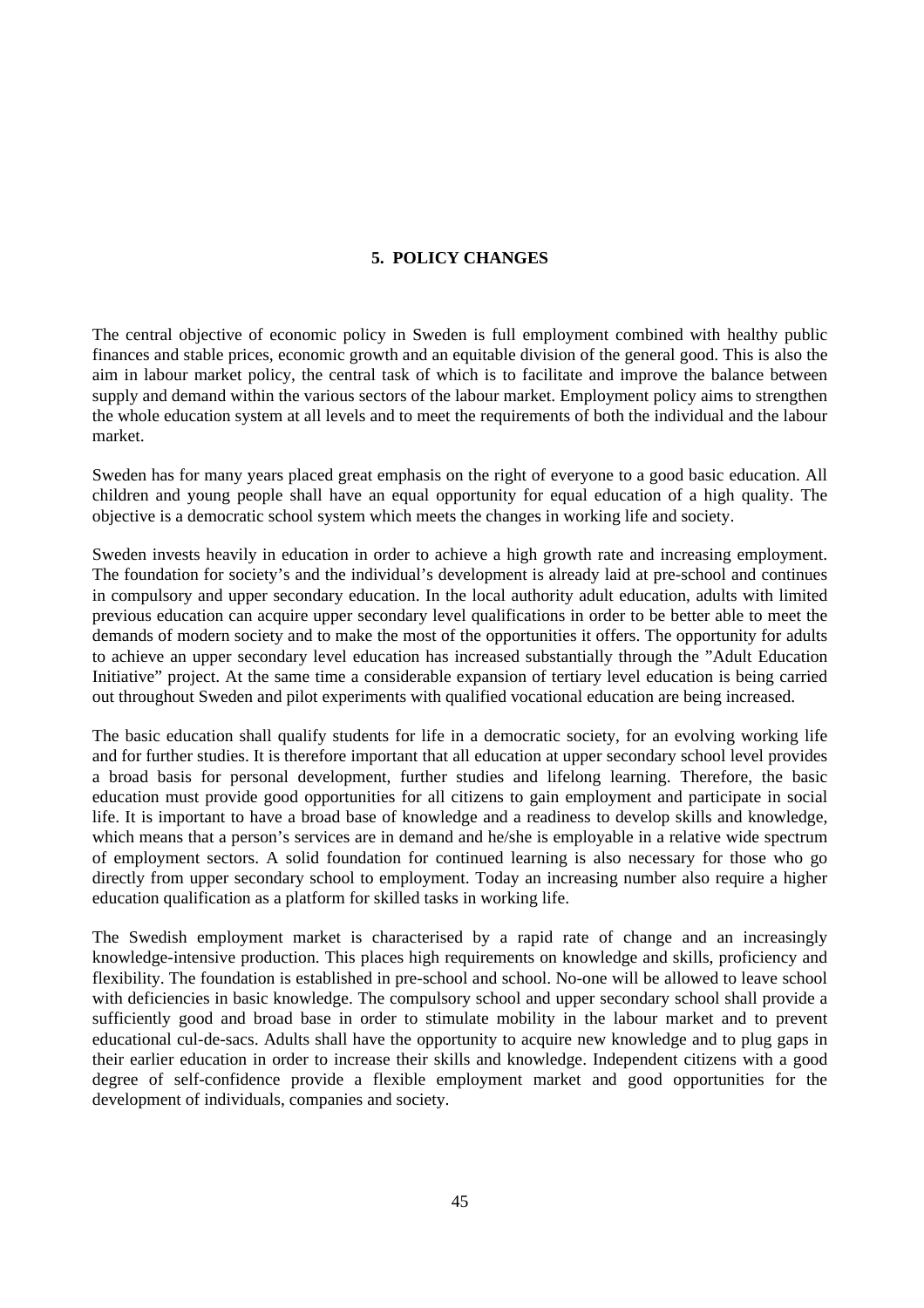Investment in education at all levels reduces the risk of exclusion from the employment market and wider gulfs in society. School for children and young people shall prepare the way for further study. The percentage of young people who continue on to higher education needs to rise. For this reason, and for reasons of fairness, all children and young people must be guaranteed a high-quality basic education. Equivalence is a cornerstone in the Swedish educational policy. Educational policy demonstrates great belief in the individual's will and ability to choose and influence his/her education. This concerns, among other things, the opportunity through strong student and parent influence to be able to influence his/her everyday situation and his/her own school, as well as choosing which school to attend. Young people's own choice governs the upper secondary school's range of courses. The students' interest and ability to choose an education which corresponds to the requirements of the employment market has been shown to be superior to central forecasting and national determination of the size of the range of educational courses. At the same time vocational education in Sweden offers such a wide range of skills and knowledge, both for working life and further studies, that any wrong choice in relation to the immediate requirements of the employment market can be corrected through further education.

The school shall also prepare students for active citizenship. Society is becoming increasingly complex and places increasingly high demands on knowledge and skills. This applies not only to the role as a citizen and active participant in the democratic process nationally and internationally. The individual also requires greater knowledge in the role as a private individual, in order to make use of his/her rights and to live a rich cultural and social life. This aspect of education is being awarded greater significance in working life as well. Today, social and cultural skills and knowledge, together with the purely vocational requirements for skills and knowledge, are important factors in recruitment within working life. The general level of education must be adapted on an ongoing basis to the developments in society and working life.

Within the school's area, the Government is giving priority to work on reinforcing the quality of education and to ensuring equality. The most urgent investment is an increase in quality in the compulsory school so that all pupils have the opportunity to achieve the compulsory school's objectives. All pupils must acquire such knowledge that they can assert themselves well in society and acquire further knowledge through education at upper secondary level. One element of this work is the integration of pre-school, school and school child care services. The aim of the integration is to create a pedagogical unit which strengthens children's development and learning from an early age. Another urgent issue is to increase the number of students within the technical and natural science fields. The decentralised system with goals and results steering requires a heavy emphasis on follow-up, evaluation and quality assurance at all levels. Greater emphasis is being placed on active quality efforts at every school and in every local authority.

All adults – unemployed and employed – shall be given real opportunities to update and improve their knowledge and skills on an ongoing basis. Adult education must be so flexible and adaptable that it can meet each individual's prerequisites and requirements at the same time as its content is at the same level as in the compulsory school. The updating of adult education has been started within the framework of the "Adult Education Initiative" project.

#### *Ten point action programme for quality and equivalence in the school*

In April 1998, the Government presented a ten point programme for quality and equivalence in the school. Through this, work is continuing on reinforcing quality and equivalence in the school in accordance with the direction in the national development plan. Special effort is being made so that the national objectives will be achieved in all schools. Quality control is being strengthened at central and local level. A National Agency for Education inspection committee is being established. A strategic investment is being made in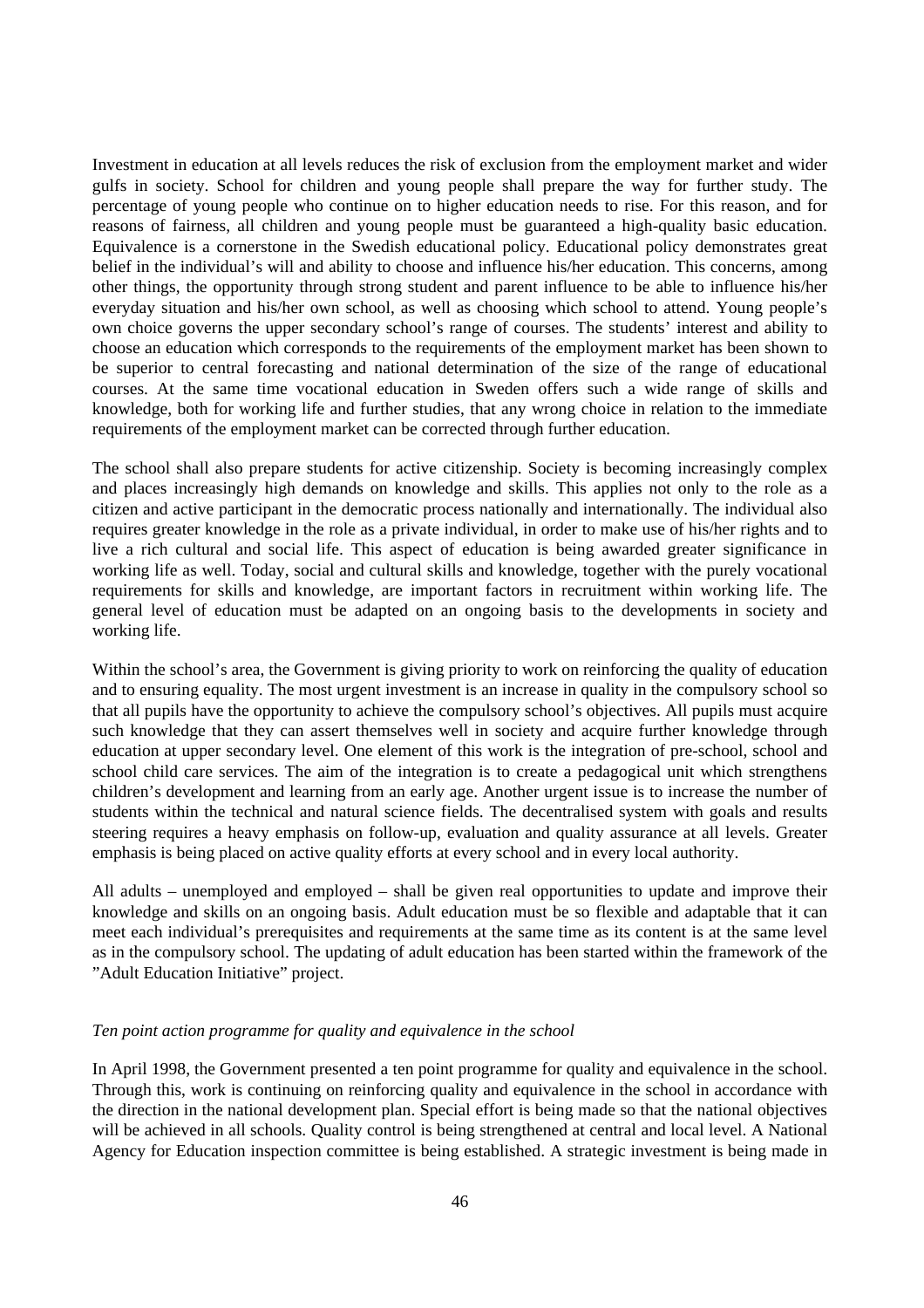an ICT programme for the school. SEK 1.5 billion is being invested over a three-year period to strengthen ICT in the school. The schools' task to provide an equivalent education for all pupils embraces a compensatory issue of fairness – to provide all pupils with knowledge and skills in order to utilise ICT as a preparation for working life. The school has a special responsibility to counteract the emergence of new knowledge gulfs between those who have access to ICT in the home environment and those who do not. All young people leaving school must have basic skills and knowledge in order to be able to use the computer as a modern information tool.

The new technology alters the conditions for learning, which affect the school. ICT is a pedagogical tool which can contribute to developing pupil-interactive work methods and to updating education. The classroom is expanded by means of access through ICT to vast extensive information sources. However, the huge range of information places demands on pupils that they are able to formulate problems and to do so critically so that they can distinguish the relevant information. The skills and knowledge of teachers with regard to the use of ICT in pedagogical activities has great importance for the development of learning in the school.

The school shall be opened up to business and industry so that definite forms of co-operation can be introduced with the parties in the labour market. The local business and industry shall have greater opportunities to participate in upper secondary school education.

#### *Government bill – The upper secondary school under development*

The Government has stated priority areas for 1997/98-98/99 in the national development plan. For the upper secondary level this includes developing the quality of programmes with vocational subjects. In May 1998, the Government presented a bill concerning the upper secondary school (bill 1997/98:169) which contained proposals aimed at raising the quality in education; e.g. strengthening the links between business and industry and the upper secondary school. Co-operation that works well between business and industry and the upper secondary school is a prerequisite for the school's ability to be able to provide an education with the required relevance and quality. Therefore, it is important that the involvement of business and industry in upper secondary level education is increased. Co-operation between school and working life must be developed in order to increase the quality levels in all upper secondary level education; in vocational education in particular. Special bodies for co-operation in defined forms, e.g. programme committees, should be established in every upper secondary school. The Government intends to appoint a special group, which will include the parties in the labour market, with the task of throwing light on the way co-operation between school and working life can be further developed.

The introduction of a technological programme was proposed from and including autumn 2000, but the introduction of the programme should be implemented in the form of a number of pilot projects starting in autumn 1998. This research activity aims, among other things, to test various forms for the involvement of business and industry in upper secondary level education and to create the conditions for a qualityguaranteed expansion of a technological programme. The programme aims to broaden the range within the natural science and technological sectors and to increase the percentage of students within these fields. The programme shall have many and diversified specialisations; both classic technical specialisations and specialisations within new technological fields, e.g. energy, environment, information technology, medical technology, media technology and biotechnology.

During autumn 2000, a new modern apprentice education will be introduced as an alternative study route within national programmes involving vocational subjects. Experience from the research project which is now in progress with pilot projects shall be taken into account in the final design of the education.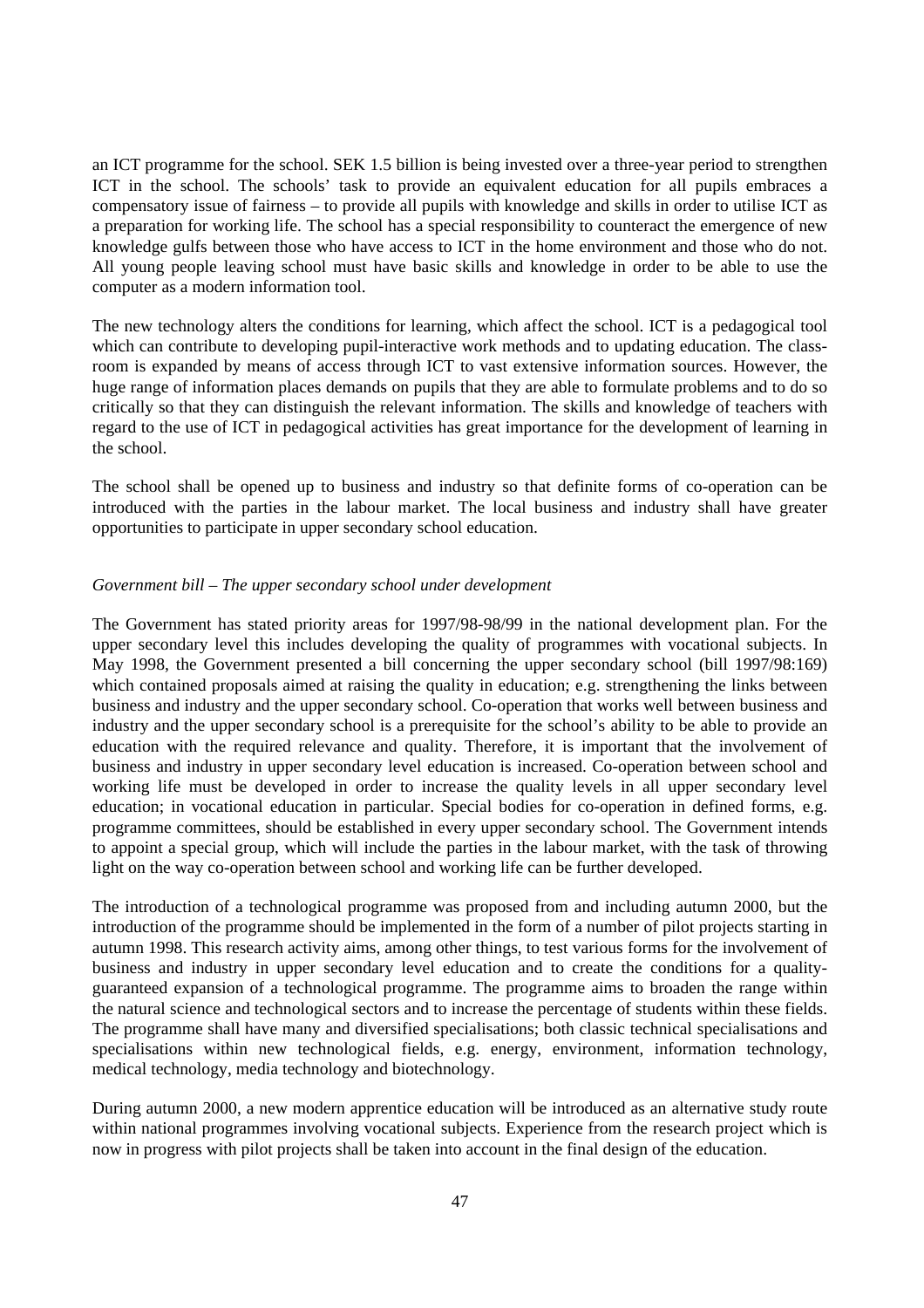The objective is that all young people shall have an upper secondary level education. Therefore, the upper secondary school should develop flexible alternatives which support this objective. For young people who for a variety of reasons do not begin a national or individual programme straight after compulsory school, the individual programme provides the conditions to go on and complete such studies. It may be more stimulating for some students to combine work experience with studies in vocational subjects immediately following compulsory school. Individual programmes with a programme specialisation, where the student can combine work experience and courses at compulsory school level with courses at upper secondary level and APU for then to transfer at a later date to a national programme, should be provided for those pupils who are not qualified for national programmes.

The students' influence on school activities must be developed. They must be given the opportunity to influence their own learning and thereby be able to assume responsibility for their education. Responsibility and influence go hand in hand. A person who has influence is also prepared to take responsibility, while a person who is not granted any influence cannot simply feel a deeper responsibility. The importance of students' responsibility and influence is emphasised in the curriculum, which establishes that the democratic principles of being able to influence, participate and assume responsibility shall encompass all students. The Education Act also enjoins all those who work in school to work for democratic ways of working. Despite this, the studies by the National Agency for Education among others indicate that students themselves consider that they have little influence in the upper secondary school. The students must have influence over their everyday situation, not only for democratic reasons, but also because participation is an important prerequisite for learning.

#### *Budget proposal for 1999*

The school's task is to ensure that all students acquire the basic skills and knowledge which are a must in today's society. Gaps which arise in the basic education are both difficult and expensive to repair later in life. Therefore, the work must be intensified to improve and ensure the quality of education in all types of school and at all levels. Therefore special efforts must also be made to reduce the percentage of students who leave basic compulsory education with incomplete qualifications.

Work on reforming and updating adult education is an important element in the "Adult Education Initiative" project. Greater weight will be placed on the development of the content, pedagogy and work methods. Special attention will be paid to the development of distance learning and work on reaching new groups.

The important changes include the development of research at all universities and colleges and continued efforts to provide the opportunity of higher education to more students.

#### **5.1 The policy formation process**

Sweden's form of government is a representative and parliamentary democracy, i.e. the Government and its policy shall have the trust of Parliament – the popularly elected. Parliament establishes laws and determines government income and expenditure. This means, among other things, that the Government presents proposals to Parliament in the form of bills and determines rules and regulations to carry parliamentary resolutions into effect. Furthermore, the Government controls the funds which Parliament allocates in the budget for various purposes and controls government activity, and supervises the operations of administrative authorities and in some cases examines appeals against the decisions of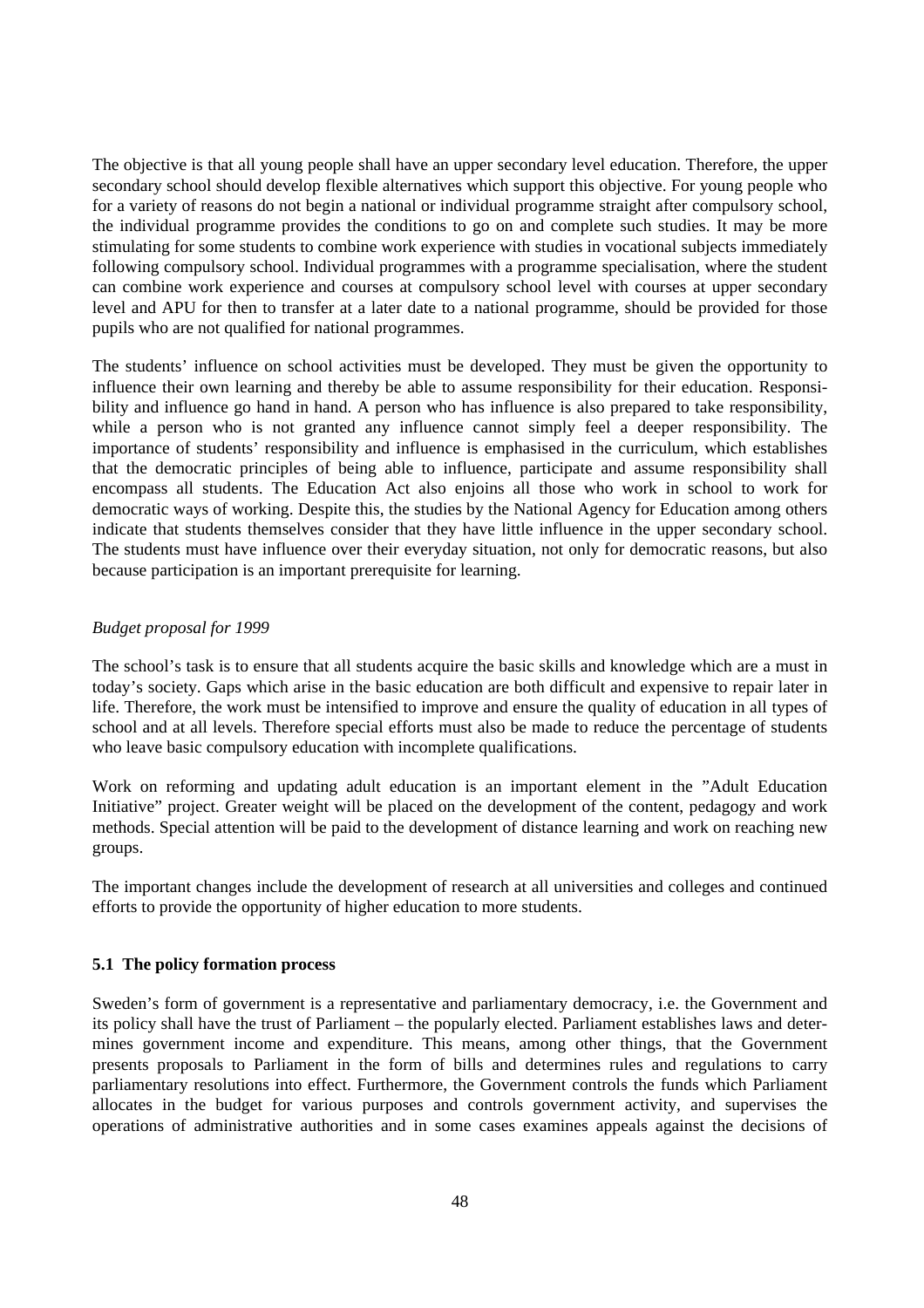national agencies. An important task of Parliament is to check that parliamentary resolutions are effected by the Government and the national agencies.

The members of the Government, the prime minister and the other cabinet ministers work for a common political programme. Normally, cabinet ministers are elected members of parliament. When members of parliament are appointed cabinet ministers, their deputies look after their parliamentary business. The Government is a collective based around the prime minister.

The Government has a staff of civil servants at its disposal. This staff comprises nearly 2,000 persons, excluding the Ministry for Foreign Affairs. They are assembled in a government office, where the ministries form the framework.

Government committees or commissions are often appointed in order to facilitate the Government's work in planning and implementing initiatives. A committee can consist of members of parliament from different parties, representatives of trade organisations, experienced officials, specialists on various issues etc. The Government issues directives for each committee's work. The committee investigates and then presents its findings or proposals to the Government.

#### *Ministries and national agencies*

Parliament and the Government have the overall responsibility for the state financed education system. A characteristic of the Swedish administrative system is the division of responsibility between the ministries and national agencies. Ministries are relatively small, comprising an average of 150 staff, and prepare and process the Government's bills and resolutions. National agencies have the task of working in various ways for the achievement of national objectives and for ensuring regulations are applied correctly. The agencies take decisions on their own responsibility in accordance with regulations and guidelines from Parliament and the Government.

Nearly all education – pre-school, pre-school class, compulsory school, Sami school, special school, upper secondary school, adult education and higher education and research – belong to the field of responsibility of the Ministry of Education and Science.

The administration authorities within the educational field are the National Agency for Education, the Swedish Agency for Special Education (SIH), the National Agency for Higher Education and the National Agency for Services to Universities and University Colleges (VHS).

The National Agency for Education has the task of following-up and evaluating the school, developing and supporting the quality assurance in the school, exercising supervision of the education and contributing to the development of the school. The National Agency has a co-ordinating responsibility for research and the school system, and is responsible for national school principal training and providing strategic support for the further education of teachers.

SIH's task is to facilitate school attendance for students with a disability by providing advice and support and by developing and adapting teaching aids. SIH provides free of charge specialised pedagogical support to the local authorities' school and childcare services and the independent schools which are under state supervision.

The National Agency for Higher Education is the central agency for activities in universities and colleges. The National Agency has responsibility for following-up and supervising university activities. An impor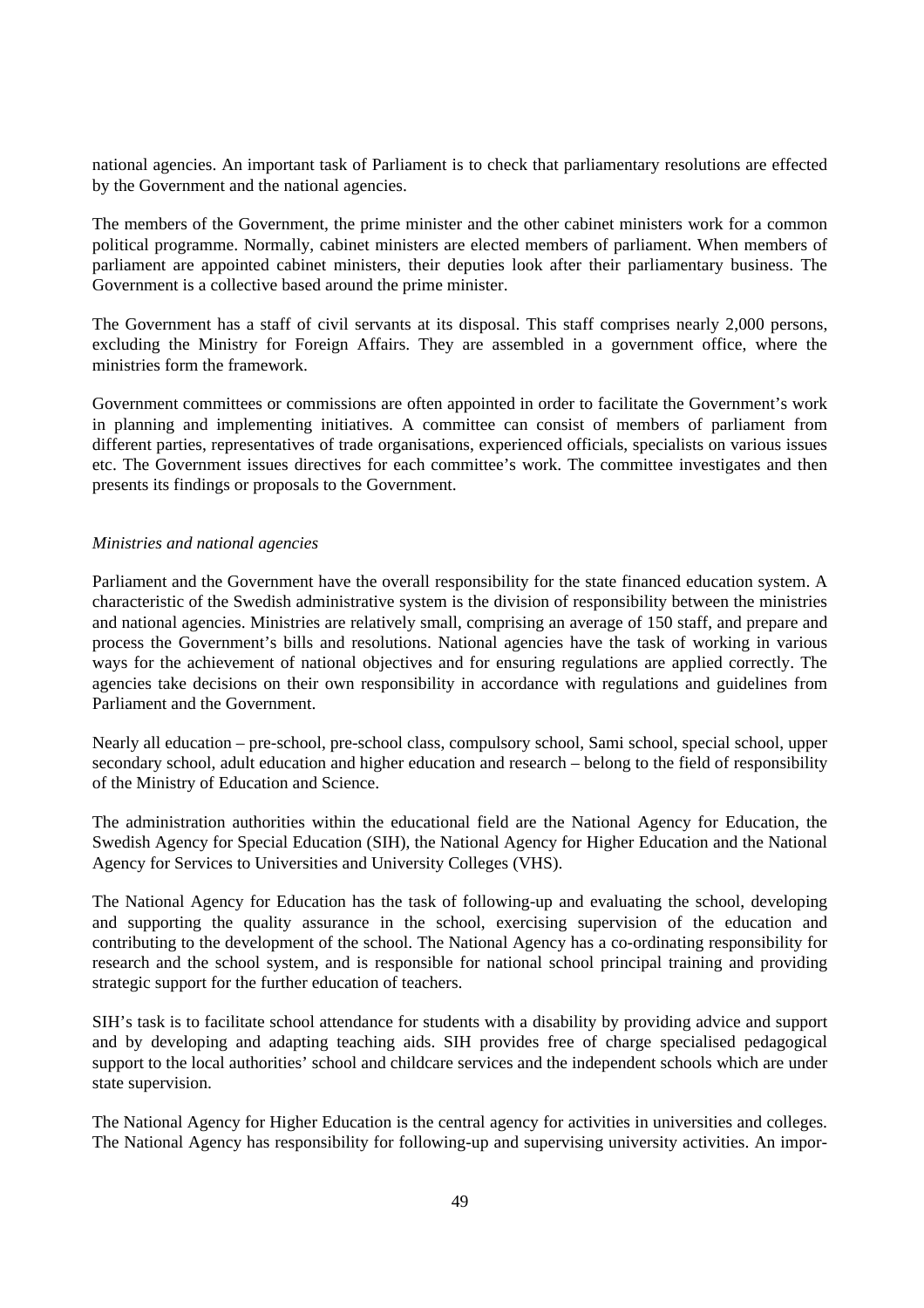tant task of the agency is to examine and assess the level of quality at universities and colleges. The Government continually allocates investigation assignments to the agency.

The National Agency for Services to Universities and University Colleges shall, at the request of the universities and colleges, assist with the admission of students and with purchasing, primarily of equipment.

#### *The parties and trade organisations in the labour market*

Issues on education and work are looked after and developed not least by the trade union organisations and equally by the organisations on the employers' side. It is primarily the central organisations which have a major interest in issues of this type: Swedish Trade Union Confederation (LO), Swedish Confederation of Professional Associations (SACO), Confederation of Professional Employees (TCO) and the Swedish Employers' Confederation (SAF). It is therefore normal that these organisations are reporting instances for official studies within the field.

Through the fact that local authorities and county councils are the responsible authorities for the state school system, their organisations – the Swedish Association of Local Authorities and the Federation of Swedish County Councils – have great importance in the policy-making process.

Other important reporting instances in educational issues are for example the Swedish Teacher's Union, the National Swedish Federation of Teachers (LR), the Association of Head Teachers and Director of Education, the School Student Union of Sweden, Home and School in Sweden and the National Swedish Association of Independent Schools.

#### *Mass media*

The role of the mass media in the policy-making process within the educational field has become more evident during the last year, among other things as a consequence of the fact that issues on schools and education have become a high-priority political issue.

#### **5.2 Monitoring and research**

#### *Follow-up and assessment*

The state has the overall responsibility for supervision, follow-up and assessment of the pre-school, school and higher education. From 1994 the responsibility for the information in the official statistics have been partly with the Statistics Sweden (SCB), and partly with other national agencies including the National Agency for Education and the National Agency for Higher Education. State responsibility for national assessment is exercised by the agencies in their respective fields.

When the National Agency for Education was formed on 1 July 1991, the agency was given responsibility for the national follow-up and assessment of the state school system for children, young people and adults. From and including 1 January 1998, the agency has assumed this responsibility within the pre-school area from the National Board of Health and Welfare. The National Agency for Higher Education is responsible for assessment, follow-up and analysis at national level within the tertiary education field. The National Labour Market Board (AMS) is responsible for the national labour market statistics. The National Board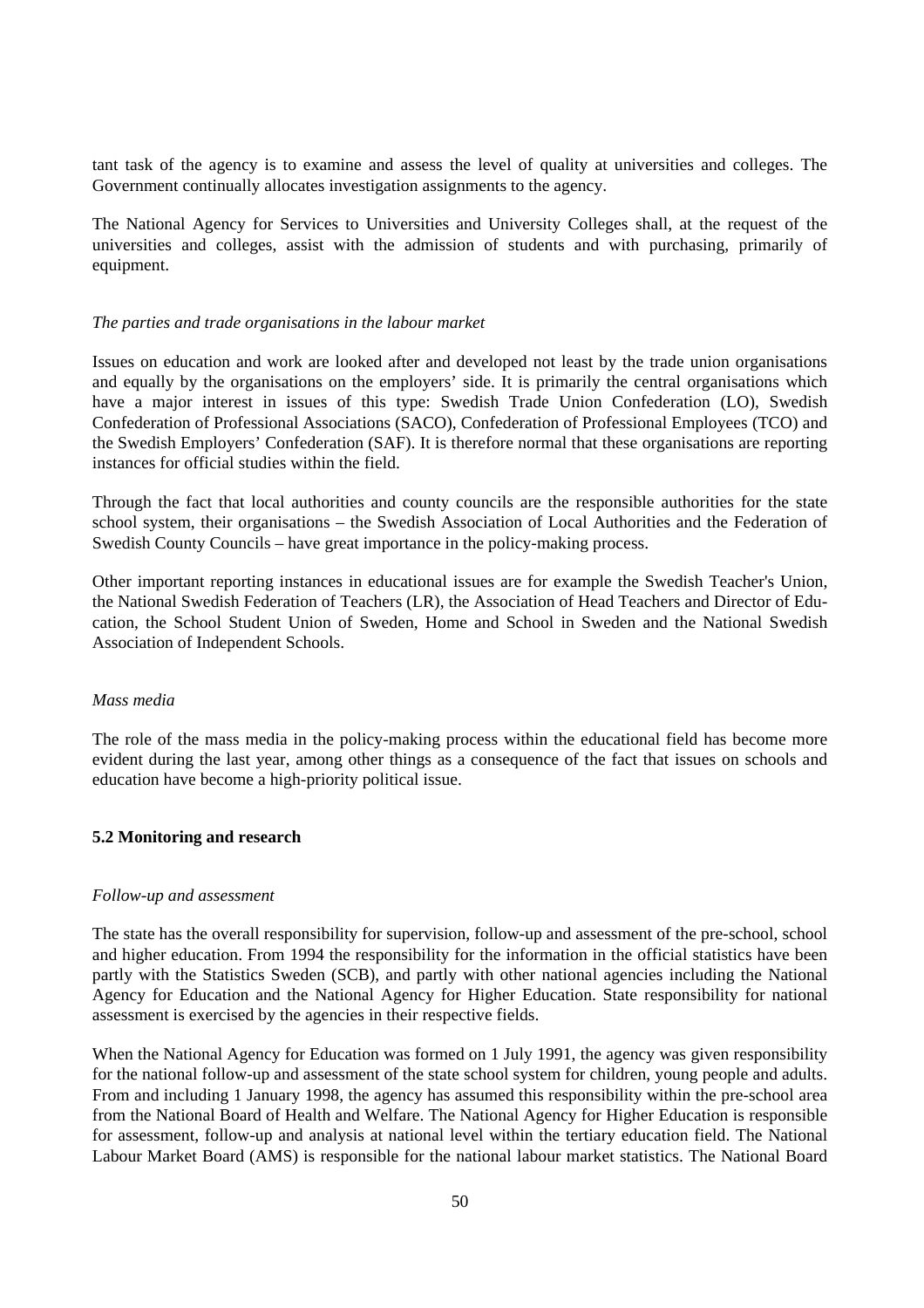for Youth Affairs is an agency whose tasks include assessing youth activities and spreading knowledge on the conditions for young people.

Various trade organisations and trade union organisations also compile information within their respective fields of interest.

#### *Research*

The National Agency for Education controls state funds which are used for research within the school system. Funds are paid in the form of grants to universities and colleges for special research assignments. Funds for educational research concerning the universities and colleges are distributed primarily by the Council for Research in the Humanities and Social Sciences and the Central Bank of Sweden's Jubilee Fund. The National Agency for Higher Education shall, within its mandate, convey the research results back to the activities of the universities and colleges.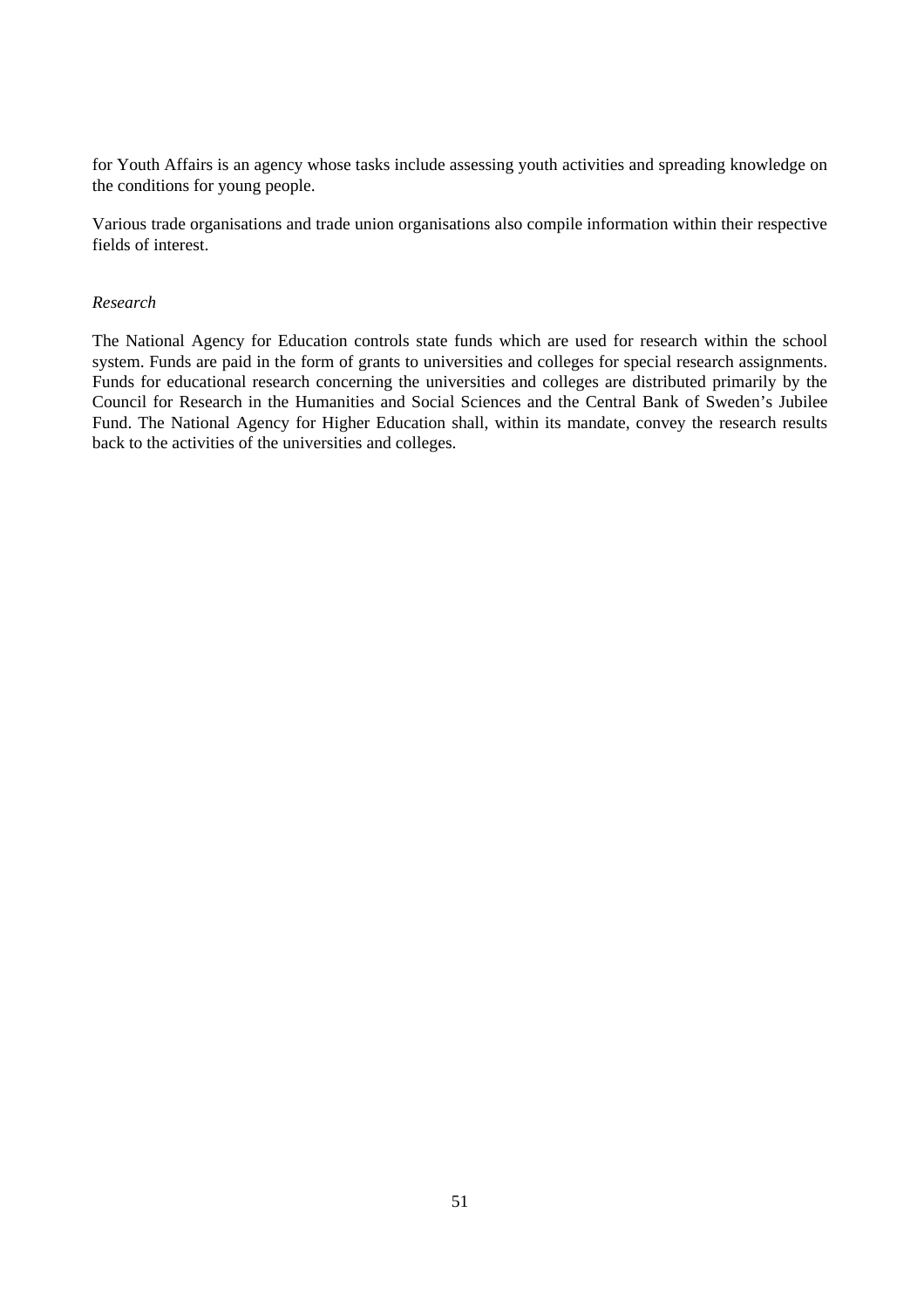#### **REFERENCES**

Arbetskraftsbarometern 97. Information om utbildning och arbetsmarknad 1997:4, SCB Avgångna från gymnasieskolans program, SCB (U 83 SM 9701) Budgetpropositionen för år 1997 (prop. 1996/97:1) Budgetpropositionen för år 1998 (prop. 1997/98:1) Budgetpropositionen för år 1999 (prop. 1998/99 Budgetpropositionen för år 1998 (prop. 1997/98:1):1) Gymnasieskolan, avnämarna och ungdomars kompetens, Skolverket juni 1997 Inträdet på arbetsmarknaden, SCB (U83 SM 9601) Lärandets verktyg – nationellt program för IT i skolan (skr. 1997/98:176) Proposition 1990/91:85 Växa med kunskaper Proposition 1997/98:6 Förskoleklass och andra skollagsfrågor Proposition 1997/98:150 1998 års ekonomiska vårproposition Proposition 1997/98:169 Gymnasieskola i utveckling – kvalitet och likvärdighet Resultat från en kunskapsmätning 1995, rapport nr 139 Skolverket Samverkan skola – arbetsliv, rapport nr 150 Skolverket Skolan i siffror 1998: Del 2, rapport nr 148 Skolverket Skolan – Jämförelsetal för skolhuvudmän, delrapport mars 1998, Skolverket Slutbetygen i gymnasieskolan vårterminen 1998 (dnr 1998:2151), Skolverket Statistisk årsbok 98, SCB Svensk ungdomsstatistik, Ungdomsstyrelsen 1997 Tre städer – En storstadspolitik för hela landet (SOU 1998:25) Utanför arbetslivet. Information om utbildning och arbetsmarknad 1997:6, SCB Utvecklingsplan för förskola, skola och vuxenutbildning – Kvalitet och likvärdighet (skr. 1996/97:112)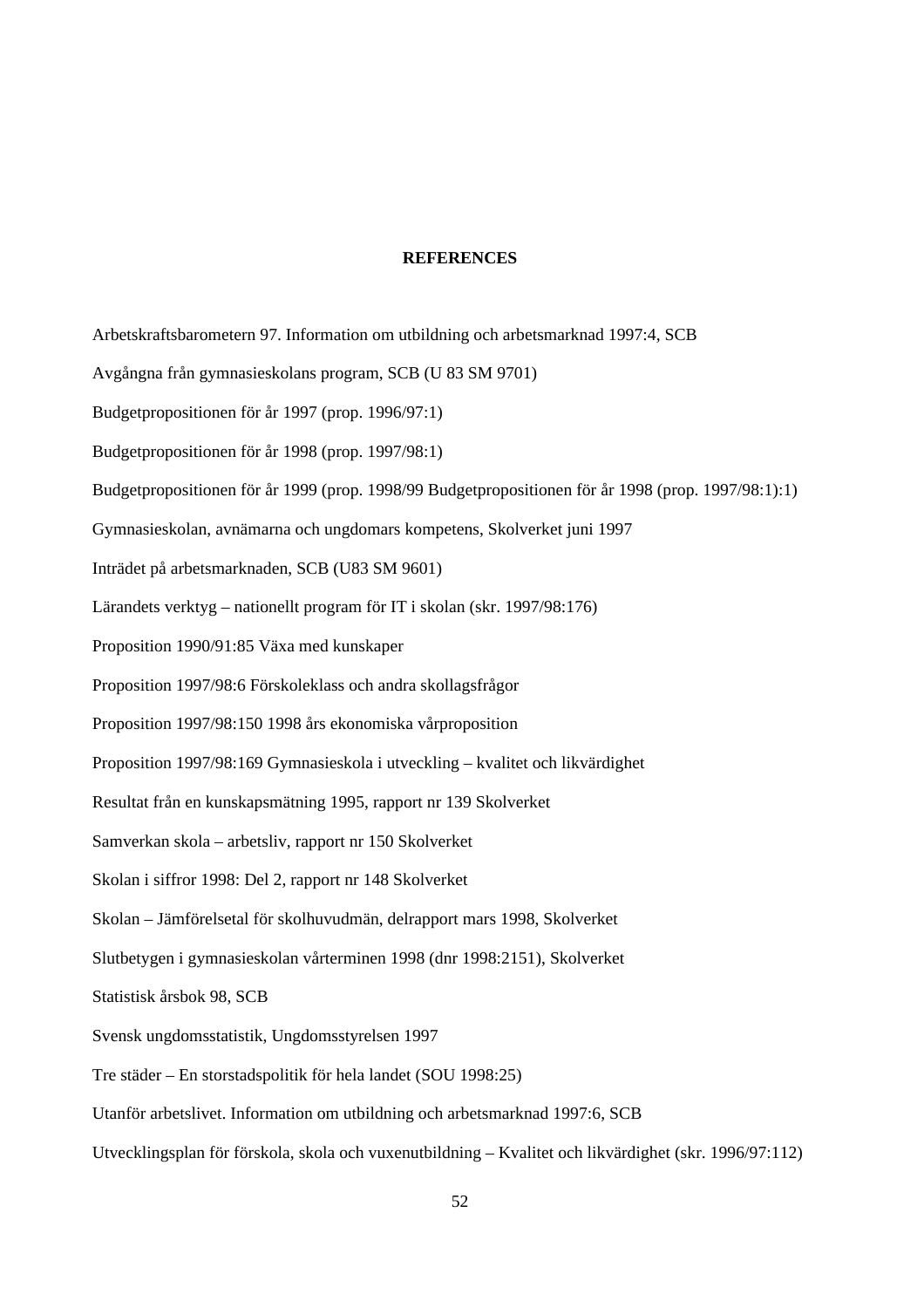- Övergång gymnasieskola högskola. Gymnasieungdomars studieintresse läsåret 1997/98. Statistiska meddelanden U 36 SM 9801, SCB
- Övergång utbildning-arbete för utbildade inom teknik, ekonomi och vård. Information om utbildning och arbetsmarknad 1997:5, SCB**.**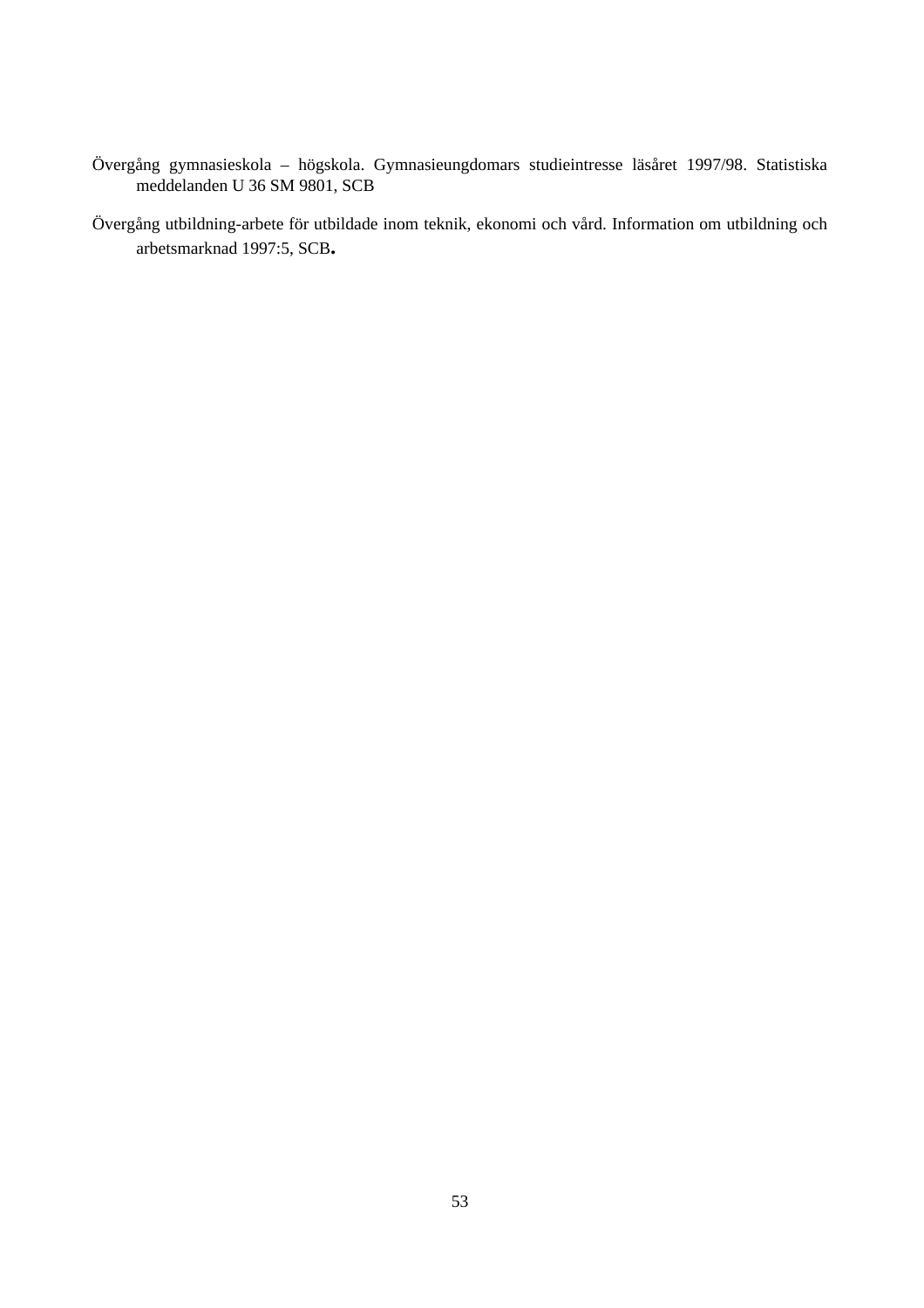#### **Appendix 1. Sweden´s educational system**

(Information concerning the 1997 budget year or 1996/97 academic year)

#### **Popular adult education** 147 folk high-schools with 29,000 full-time students and 2,300 teachers, and 11 adult education associations. In total 1.5 million course participants **Local authority adult education** 178,000 full-time students and approx. 10,000 teachers in Komvux, Särvux, State schools for adults, Sfi and Qualified adult education, KY Doctorate Licentiate approx. 3 % of a year group Programmes 1 Independent courses Undergraduate education approx. 40% of upper secondary school leavers go on to tertiary level studies within 5 years of leaving **Upper secondary school** 310,000 students, 640 schools, 23,000 teachers **Compulsory school** 960,000 students, 5,000 schools, 74,000 teachers **Pre-school/ Child care** approx. 753,000 fulltime and part-time children at the end of 1997, approx. 15,000 institutions, approx. 85,000 staff who work with children **Swedish schools abroad,** schools **mentally retarded children and special schools** 15,000 pupils, ca 3,000 teachers **D.** Swedish tuition for immigrants, sfi (22,000) **E.** Adult education for mentally retarded (3,000) **F.** Adult education (Komvux), and State schools schools for adults (149,000), KY (3,500) **G.** Folk high-schools (29,000) **H.** Adult education associations (1.5 million course participants) **DE F G H** Postgraduate research **A BC A.**Swedish school abroad (1,200) **B.** Special school for<br>mentally retarded mentally children (13,000) **C.** Special school for visually and hearingimpaired (800) **19 years-old 18 years-old** 16 years-old 15 years-old **7years-old 0 year** 97 % of a year group

**Universities and colleges**

Just over 260,000 full-time students of which 250,000 were undergraduates, 21,000 lecturers and researchers, 7,000 in post-graduate research service and 17,000 other personnel, over 70 universities and colleges

**Personnel and student figures** concern full-time equivalents (annual study places etc.) if not otherwise stated. **Education/training which is not included in the statistics includes**: Police Academy, military education, labour market and personnel education (estimated at approx. 200,000 full-time students).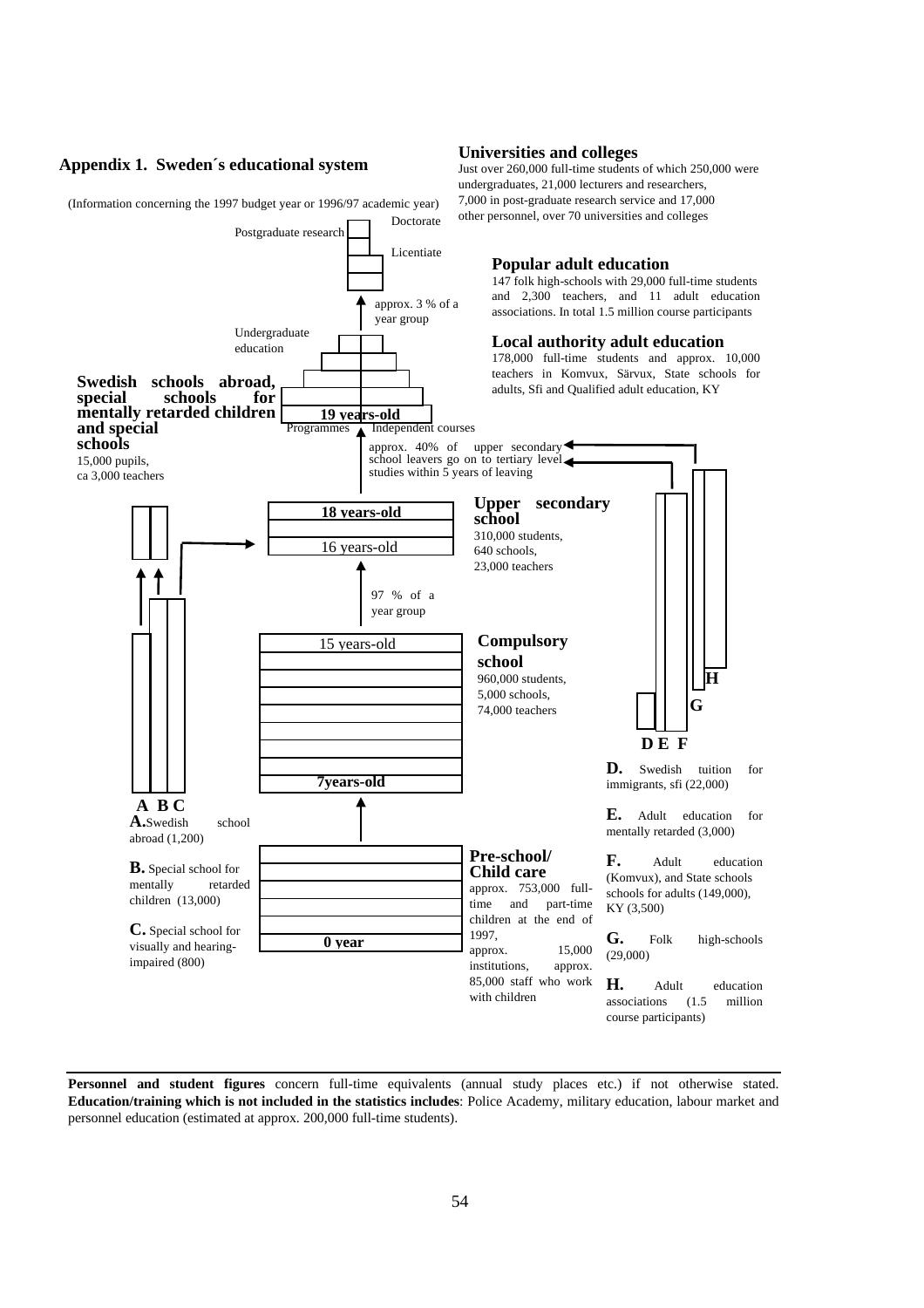## **Appendix 2. Timetable for compulsory school**

| Swedish                                | 1,490 hours        |
|----------------------------------------|--------------------|
| English                                | 480 hours          |
| <b>Mathenatics</b>                     | 900 hours          |
| Geography, History, Religion and       |                    |
| Social Studies (in total)              | 885 hours          |
| Biology, Physics, Chemistry,           |                    |
| Technology (in total)                  | 800 hours          |
| Art                                    | 230 hours          |
| Domestic Science                       | 118 hours          |
| Sport and health                       | 500 hours          |
| Music                                  | 230 hours          |
| Handicraft                             | 330 hours          |
| Language options                       | 320 hours          |
| Pupil options                          | 382 hours          |
| Of which school's options              | 600 hours          |
| <b>Total hours, minimum guaranteed</b> |                    |
| educational time                       | <b>6,665 hours</b> |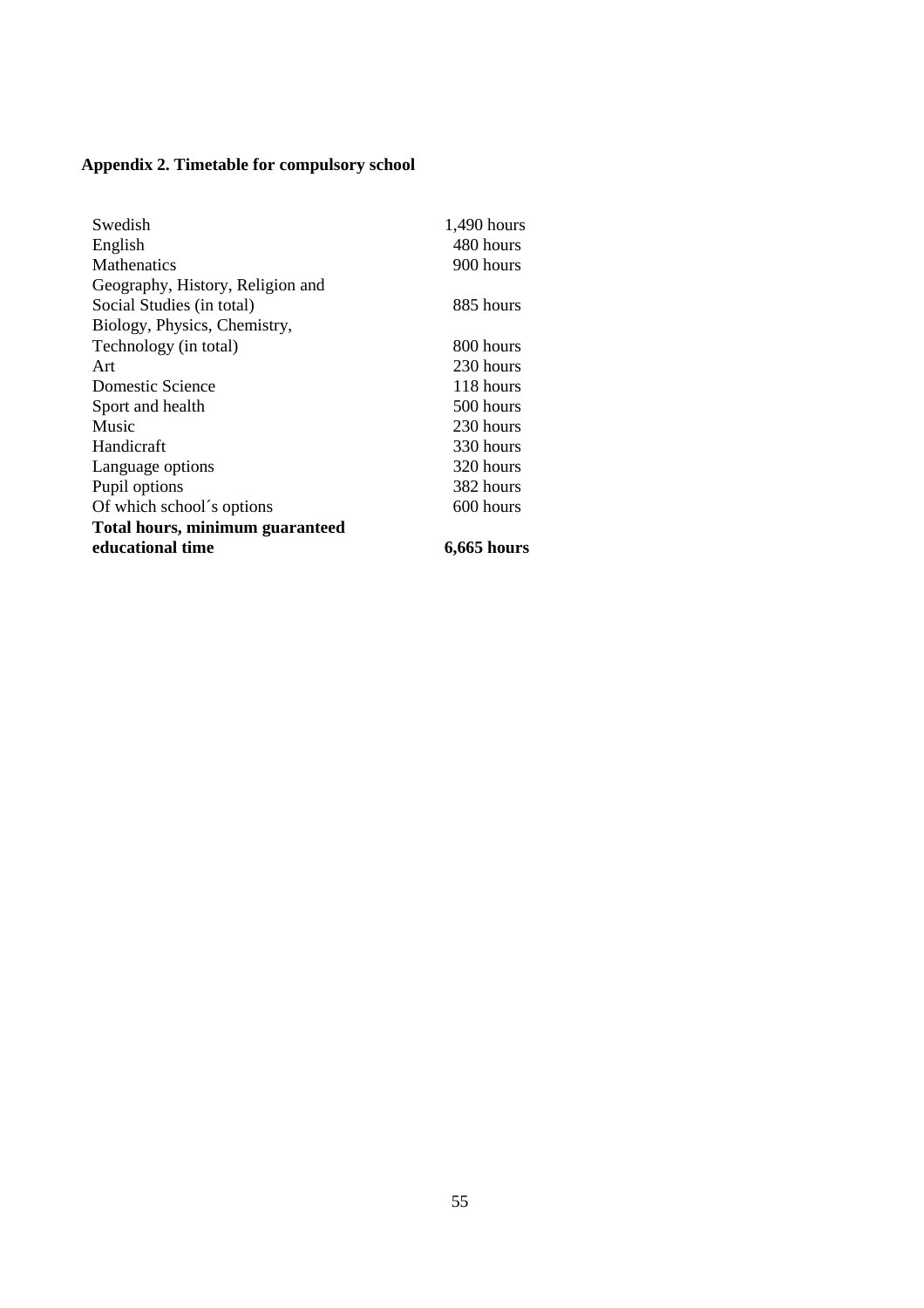#### **Appendix 3. National programmes and branches in the upper secondary school**

#### *Programme Branches*

*The Child Recreation Programme* For work within e.g. childcare, leisure activities, keep-fit, sports and libraries.

*The Construction Programme* - Constructional metal work For work within the construction sector with house building and - Painting construction, e.g. roads and highways. - Building and construction

#### *The Electrical Engineering Programme* - Automation

For work within installation, repairs and <br>maintenance of electrical, telecommunications - Installation maintenance of electrical, telecommunications and electronic equipment.

#### *The Energy Programme* - Energy

For work in energy-technical plant, e.g. power - Marine engineering stations and energy companies, heating, entitled in the Heating, ventilation and sanitation ventilation and sanitation installation and work aboard ship.

*The Arts Programme* - Art and design Broad basic education for work within - Music artistic activities.  $\blacksquare$ 

*The Vehicle Engineering Programme* - Aircraft engineering For work with repairs and maintenance - Coachwork of cars, trucks and machinery.  $\blacksquare$ 

*The Business and Administration Programme* For work within commercial and administrative tasks within the public and private sectors.

#### *The Handicraft Programme*

For work within various craft occupations. A large part of the education is based outside the school environment and in the workplace.

*The Hotel, Restaurant and Catering Programme* - Hotel For work as for example, a receptionist, conference - Restaurant host, waiting staff or cook. - Mass catering

- 
- 
- 
- 
- 
- 
- 
- 
- 
- 
- 
- 
- 
- 
- 
- Transport

- 
- 
-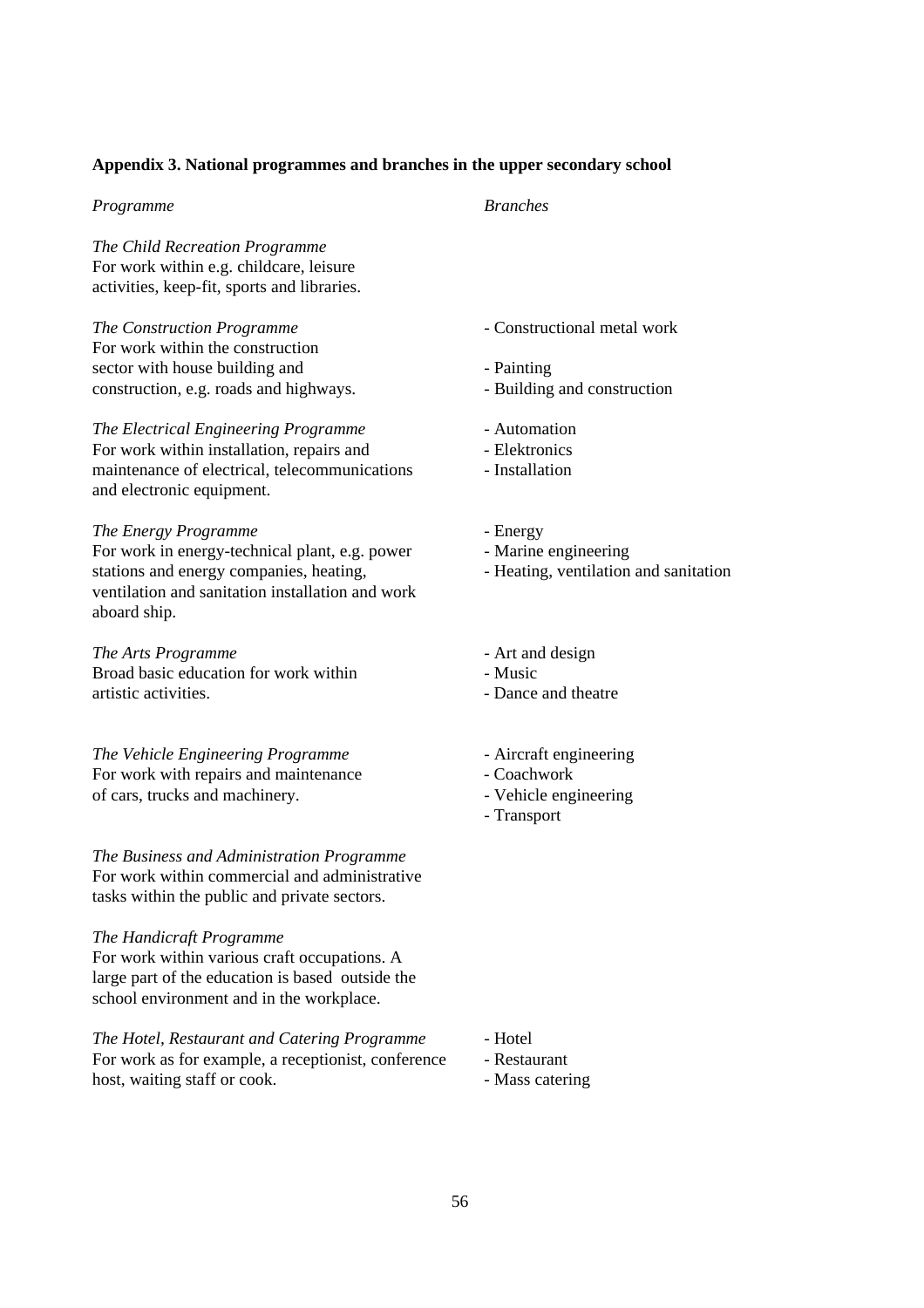#### *The Industrial Programme* - Industry

For work within industrial production which - Process industries includes programming and processing with - Timber industry computer-controlled machinery. Textile and clothing manufacture

#### *The Food Programme*<br>
For work within the production and sales of **Figure 1** - Fresh and cured meats For work within the production and sales of food products.

*The Media Programme* **- Information and advertising** For work within advertising and graphic - Graphic media design and print production.

*The Natural Resource Use Programme* For work within agriculture, forestry, gardening or with animals.

#### *ThevNatural Science Programme* - Scientific

Aimed at further studies in mathematics, - Technological natural sciences and technology among others.

#### *The Health Care Programme* - Health care

For work with people in all ages within the - Dental nursing health and care sectors and dental care.

*The Social Science Programme* - Ekonomics Aimed at further studies in social science - Liberal arts subjects, economics and languages. - Social sciences

- 
- 
- 
- 
- 
- 
- 
- 
- 

- 
- 
- 
-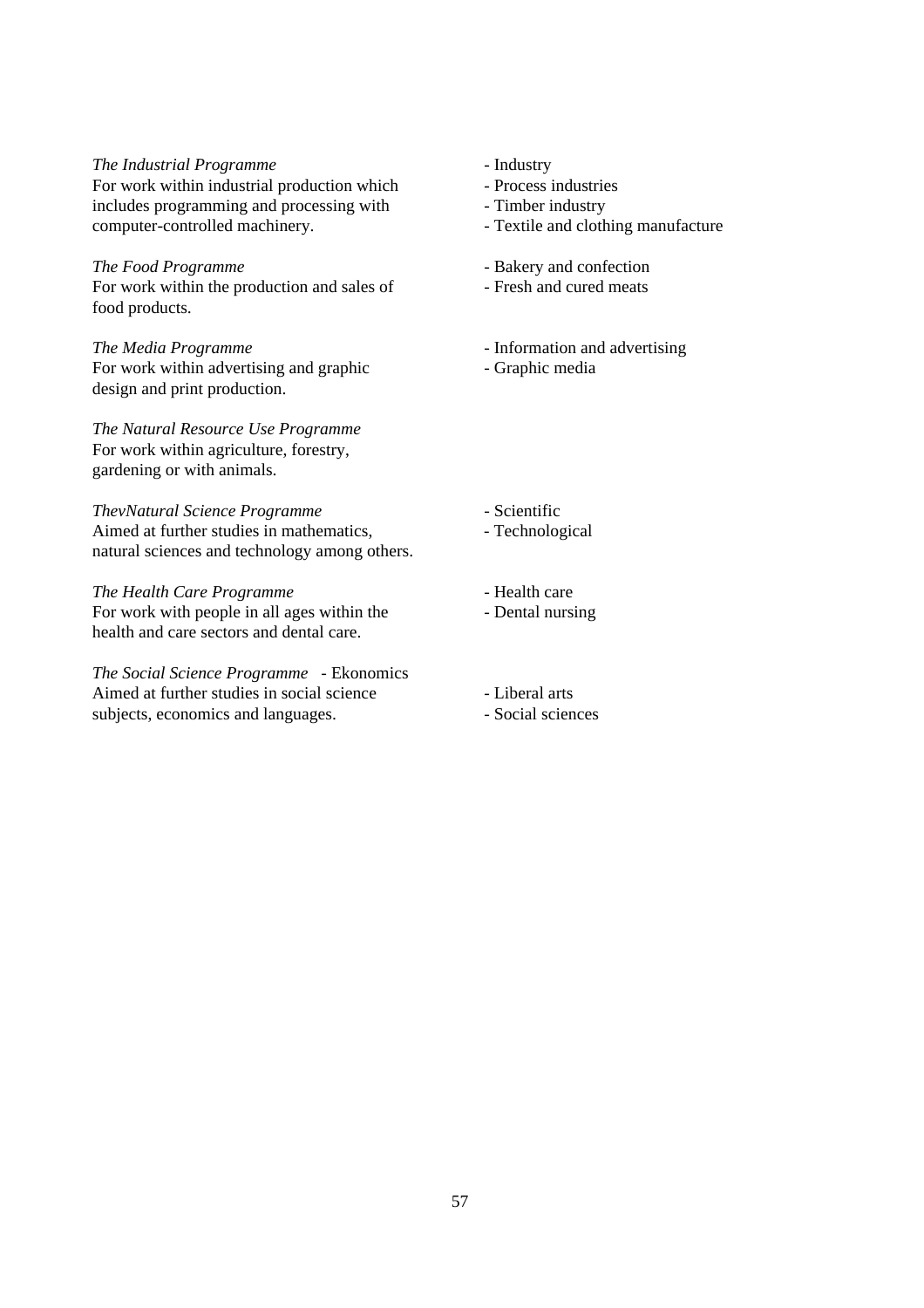## **Appendix 4. The upper secondary school core subjects**

| Core subjects                        | National values for the<br>extent of the education in<br>hours for all programmes |
|--------------------------------------|-----------------------------------------------------------------------------------|
| Swedish/Swedish as a second language | 200                                                                               |
| <b>Mathematics</b>                   | 110                                                                               |
| English                              | 110                                                                               |
| Social studies                       | 90                                                                                |
| Science                              | 30                                                                                |
| Religion                             | 30                                                                                |
| Art, music and drama                 | 30                                                                                |
| Sport and health                     | 80                                                                                |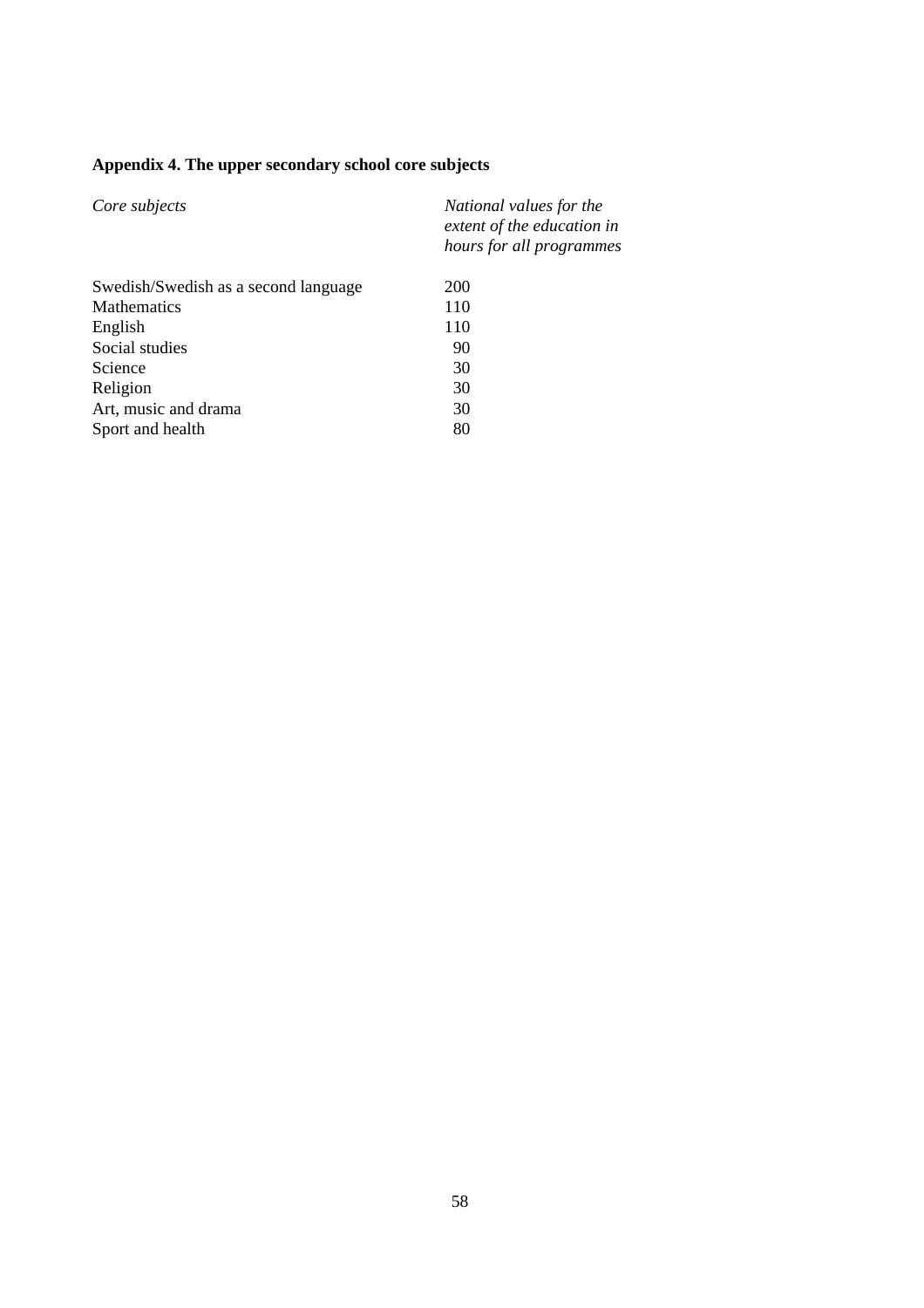#### **Appendix 5. The employment market in the 1990s (Ura 1998:5)**

During the 1990s, the number of permanent jobs has fallen by almost 18 %, while the number of temporary jobs has increased so that today they account for nearly 14 % of all work (9 % in 1990). People who have begun their working life as unemployed often have problems with employment in the future, which indicates that the temporary jobs can be valuable in a transitional period. At the same time, there is a clear risk that people who alternate temporary jobs with periods of unemployment experience problems in gaining a foothold in the regular employment market in the long-term. It seems as though the rate of increase in the percentage of temporary jobs has abated somewhat now that business conditions have improved.

| Type of<br>employment | 1990    | 1991    | 1992    | 1993    | 1994    | 1995    | 1996    | 1997    |
|-----------------------|---------|---------|---------|---------|---------|---------|---------|---------|
| Permanent             | 3 6 3 2 | 3 5 8 0 | 3 3 8 4 | 3 2 1 9 | 3 0 2 0 | 3 0 4 2 | 3 0 4 0 | 2989    |
| of which part-        | 821     | 818     | 795     | 745     | 711     | 693     | 652     | 618     |
| time                  |         |         |         |         |         |         |         |         |
| Temporary             | 405     | 391     | 396     | 406     | 471     | 500     | 489     | 510     |
| of which part-        | 164     | 157     | 155     | 162     | 185     | 198     | 208     | 224     |
| time                  |         |         |         |         |         |         |         |         |
| Self-employed         | 411     | 401     | 415     | 428     | 436     | 447     | 434     | 423     |
| and assistants        |         |         |         |         |         |         |         |         |
| Total                 | 4 4 8 5 | 4 3 9 6 | 4 209   | 3 9 6 4 | 3928    | 3986    | 3 963   | 3 9 2 2 |